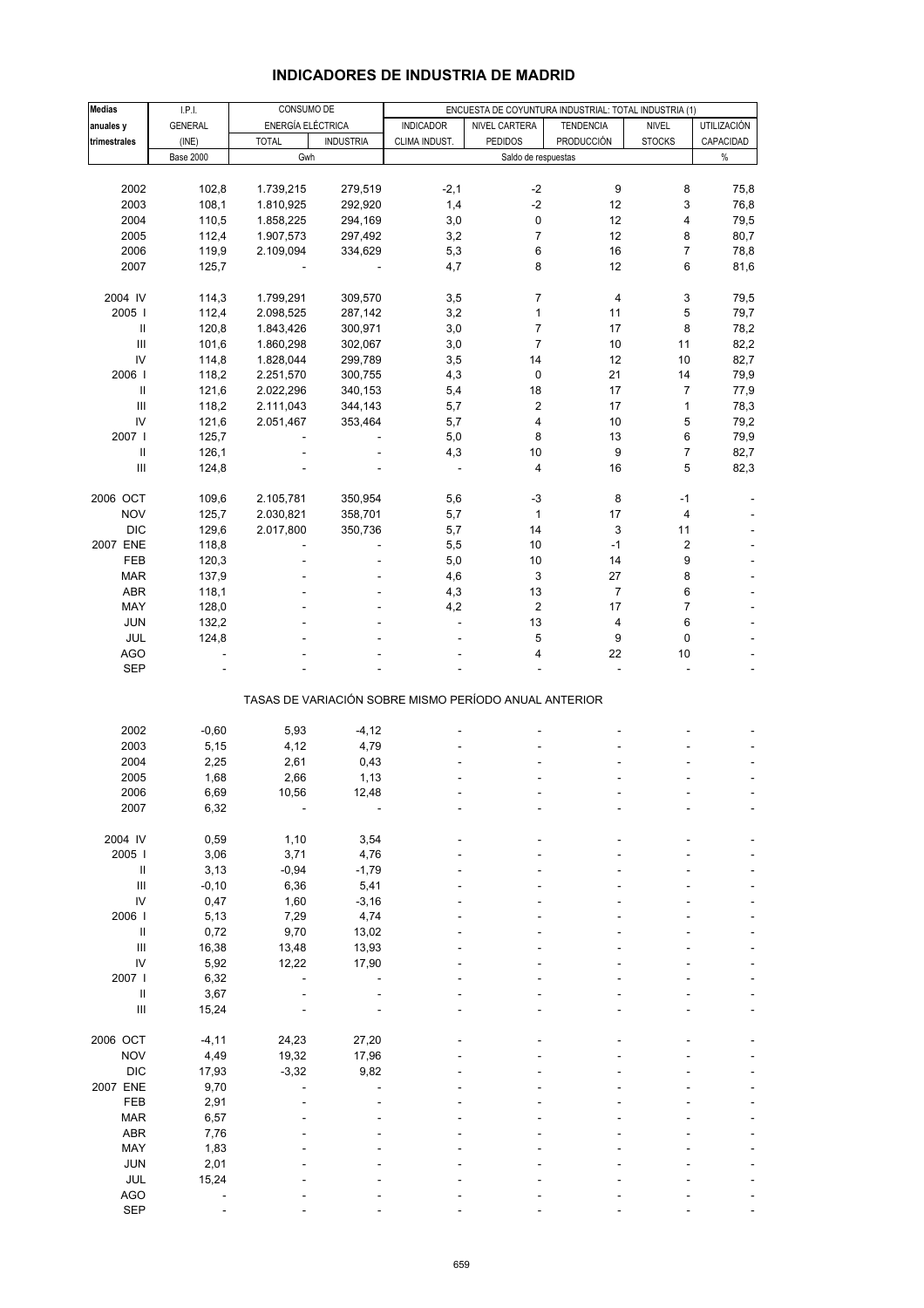| <b>Medias</b>                      |                      | VISADOS: SUPERFICIE A CONSTRUIR |                                                       |                    | LICENCIAS: SUPERFICIE A CONSTRUIR |                   |                           |                                      |                          |
|------------------------------------|----------------------|---------------------------------|-------------------------------------------------------|--------------------|-----------------------------------|-------------------|---------------------------|--------------------------------------|--------------------------|
| anuales y                          | <b>TOTAL</b>         | <b>EDIFICIOS</b>                | <b>SERVICIOS</b>                                      | <b>OTROS</b>       | <b>TOTAL</b>                      |                   | <b>RESIDENCIAL</b>        |                                      | NO RESID.                |
| trimestrales                       |                      | <b>VIVIENDAS</b>                | COMERCIALES                                           | <b>DESTINOS</b>    |                                   | <b>TOTAL</b>      | <b>VIVIENDAS</b>          | COLECTIVOS                           |                          |
|                                    |                      | Metros cuadrados                |                                                       |                    |                                   |                   | Miles de metros cuadrados |                                      |                          |
|                                    |                      |                                 |                                                       |                    |                                   |                   |                           |                                      |                          |
| 2002                               | 1.320.564            | 956.555                         | 93.597                                                | 270.411            | 833                               | 652               | 634                       | 18                                   | 182                      |
| 2003                               | 1.417.159            | 1.043.019                       | 84.301                                                | 289.839            | 845                               | 661               | 646                       | 15                                   | 184                      |
| 2004                               | 1.274.690            | 909.886                         | 91.404                                                | 273.401            | 906                               | 737               | 722                       | 15                                   | 169                      |
| 2005                               | 1.218.527            | 877.773                         | 88.595                                                | 252.159            | 1.184                             | 926               | 902                       | 24                                   | 258                      |
| 2006                               | 1.317.529            | 958.897                         | 71.011                                                | 287.621            | 1.165                             | 842               | 823                       | 19                                   | 322                      |
| 2007                               | 1.163.110            | 759.683                         | 85.645                                                | 317.783            | 1.117                             | 877               | 838                       | 38                                   | 241                      |
|                                    |                      |                                 |                                                       |                    |                                   |                   |                           |                                      |                          |
| 2004 IV                            | 1.309.108            | 799.015                         | 103.201                                               | 406.892            | 1.018                             | 855               | 848                       | 6                                    | 163                      |
| 2005                               | 1.110.658            | 897.985                         | 24.595                                                | 188.077            | 1.327                             | 1.042             | 1.030                     | 12                                   | 285                      |
| Ш                                  | 1.206.017            | 911.096                         | 73.317                                                | 221.604            | 1.162                             | 928               | 913                       | 16                                   | 234                      |
| Ш                                  | 1.457.495            | 890.207                         | 188.964                                               | 378.324            | 1.195                             | 852               | 844                       | 8                                    | 343                      |
| IV                                 | 1.099.937            | 811.803                         | 67.505                                                | 220.629            | 1.052                             | 882               | 821                       | 62                                   | 170                      |
| 2006                               | 1.215.934            | 896.781                         | 66.758                                                | 252.395            | 890                               | 519               | 515                       | $\overline{4}$                       | 372                      |
| Ш                                  | 1.335.974            | 906.557                         | 61.348                                                | 368.069            | 976                               | 773               | 738                       | 35                                   | 203                      |
| Ш                                  | 1.723.353            | 1.325.192                       | 89.090                                                | 309.072            | 1.534                             | 1.080             | 1.050                     | 30                                   | 454                      |
| IV                                 | 994.854              | 707.057                         | 66.849                                                | 220.948            | 1.259                             | 998               | 990                       | 8                                    | 260                      |
| 2007 l                             | 1.339.453            | 862.997                         | 124.882                                               | 351.575            | 1.119                             | 861               | 814                       | 47                                   | 258                      |
| Ш                                  | 938.677              | 660.439                         | 39.112                                                | 239.126            | 1.111                             | 922               | 911                       | 11                                   | 189                      |
| Ш                                  | 1.307.381            | 747.472                         | 107.533                                               | 452.376            |                                   | $\sim$            |                           |                                      | $\sim$                   |
|                                    |                      |                                 |                                                       |                    |                                   |                   |                           |                                      |                          |
| 2006 AGO                           | 941.402              | 833.234                         | 12.656                                                | 95.512             | 1.574                             | 1.118             | 1.089                     | 29                                   | 456                      |
| <b>SEP</b>                         | 2.190.520            | 1.737.970                       | 59.762                                                | 392.788            | 1.437                             | 1.084             | 1.052                     | 32                                   | 353                      |
| OCT                                | 1.160.162            | 765.714                         | 109.633                                               | 284.815            | 1.306                             | 1.085             | 1.084                     | $\mathbf{1}$                         | 221                      |
| <b>NOV</b>                         | 917.455              | 702.751                         | 42.370                                                | 172.334            | 1.524                             | 1.197             | 1.197                     | 0                                    | 327                      |
| <b>DIC</b>                         | 906.944              | 652.706                         | 48.544                                                | 205.694            | 946                               | 713               | 689                       | 24                                   | 233                      |
| 2007 ENE                           | 1.224.770            | 700.645                         | 106.087                                               | 418.038            | 818                               | 714               | 598                       | 116                                  | 104                      |
| FEB                                | 1.174.864            | 729.162                         | 162.977                                               | 282.725            | 966                               | 722               | 703                       | 19                                   | 244                      |
| <b>MAR</b>                         | 1.618.726            | 1.159.184                       | 105.581                                               | 353.961            | 1.574                             | 1.148             | 1.141                     | $\overline{7}$                       | 426                      |
| <b>ABR</b>                         | 917.077              | 590.307                         | 79.219                                                | 247.551            | 1.111                             | 922               | 911                       | 11                                   | 189                      |
| MAY<br><b>JUN</b>                  | 1.089.313<br>809.641 | 811.363<br>579.647              | 31.586<br>6.530                                       | 246.364<br>223.464 |                                   |                   |                           |                                      | $\overline{\phantom{a}}$ |
| JUL                                | 1.307.381            | 747.472                         | 107.533                                               | 452.376            |                                   |                   |                           |                                      | $\blacksquare$           |
|                                    |                      |                                 |                                                       |                    |                                   |                   |                           |                                      |                          |
|                                    |                      |                                 | TASAS DE VARIACIÓN SOBRE MISMO PERÍODO ANUAL ANTERIOR |                    |                                   |                   |                           |                                      |                          |
|                                    |                      |                                 |                                                       |                    |                                   |                   |                           |                                      |                          |
| 2002                               | 8,52                 | 18,94                           | $-35,57$                                              | 1,16               | 0,99                              | 4,78              | 5,33                      | $-11,67$                             | $-10,63$                 |
| 2003                               | 7,31                 | 9,04                            | $-9,93$                                               | 7,18               | 1,45                              | 1,46              | 1,85                      | $-12,74$                             | 1,42                     |
| 2004                               | $-10,05$             | $-12,76$                        | 8,43                                                  | $-5,67$            | 7,12                              | 11,44             | 11,82                     | $-4,32$                              | $-8,42$                  |
| 2005<br>2006                       | $-4,41$              | $-3,53$                         | $-3,07$                                               | $-7,77$            | 30,75                             | 25,68             | 24,87                     | 65,54                                | 52,89                    |
|                                    | 8,12                 | 9,24                            | $-19,85$                                              | 14,06              | $-1,63$                           | $-9,04$           | $-8,71$                   | $-21,16$                             | 25,02                    |
| 2007                               | $-16,01$             | $-21,96$                        | 3,51                                                  | $-3,30$            | 27,98                             | 59,58             | 53,53                     |                                      | $-25,64$                 |
| 2004 IV                            | $-15,77$             | $-24,43$                        | $-53,76$                                              | 48,65              | 13,07                             | 30, 15            | 31,80                     | $-51,28$                             | $-32,97$                 |
| 2005                               | $-3,60$              | 11,78                           | $-81,87$                                              | $-11,74$           | 124,99                            | 111,22            | 110,57                    | 184,62                               | 195,50                   |
| Ш                                  | $-24,91$             | $-22,92$                        | $-27,84$                                              | $-31,28$           | 11,69                             | 10,04             | 11,17                     | $-30,88$                             | 18,78                    |
| Ш                                  | 41,30                | 4,10                            | 650,87                                                | 150,31             | 22,70                             | 12,70             | 15,56                     | $-68,83$                             | 57,43                    |
| IV                                 | $-15,98$             | 1,60                            | $-34,59$                                              | $-45,78$           | 3,34                              | 3,24              | $-3,26$                   | 873,68                               | 3,88                     |
| 2006                               | 9,48                 | $-0,13$                         | 171,43                                                | 34,20              | $-32,89$                          | $-50,22$          | $-49,98$                  | $-70,27$                             | 30,56                    |
| Ш                                  | 10,78                | $-0,50$                         | $-16,33$                                              | 66,09              | $-16,06$                          | $-16,77$          | $-19,17$                  | 123,40                               | $-13,25$                 |
| Ш                                  | 18,24                | 48,86                           | $-52,85$                                              | $-18,31$           | 28,40                             | 26,76             | 24,41                     | 275,00                               | 32,49                    |
| IV                                 | $-9,55$              | $-12,90$                        | $-0,97$                                               | 0,14               | 19,65                             | 13,15             | 20,63                     | $-86,49$                             | 53,44                    |
| 2007                               | 10,16                | $-3,77$                         | 87,07                                                 | 39,30              | 25,72                             | 66,07             | 58,06                     | $\sim$                               | $-30,58$                 |
| Ш                                  | $-29,74$             | $-27,15$                        | $-36,25$                                              | $-35,03$           | 35,32                             | 43,84             | 42,57                     | 450,00                               | 5,00                     |
| $\ensuremath{\mathsf{III}}\xspace$ | $-35,85$             | $-46,78$                        | $-44,81$                                              | 3,07               |                                   |                   |                           |                                      |                          |
| 2006 AGO                           | $-52,49$             | $-28,48$                        | $-95,50$                                              | $-82,14$           | 102,31                            | 94,43             | 90,72                     | 625,00                               | 124,63                   |
| <b>SEP</b>                         |                      | 246,58                          | 2,36                                                  |                    |                                   |                   | 49,22                     |                                      | 8,28                     |
|                                    | 151,23<br>5,45       | $-5,49$                         | $-3,15$                                               | 25,86<br>61,10     | 39,38                             | 53,76             | 40,60                     | $\blacksquare$                       | $-1,34$                  |
| OCT<br><b>NOV</b>                  | $-10, 10$            | $-16,63$                        | 119,57                                                | 8,83               | 26,92<br>53,63                    | 34,78<br>34,04    | 45,62                     | $-97,06$<br>$\overline{\phantom{a}}$ |                          |
| <b>DIC</b>                         |                      |                                 |                                                       |                    |                                   |                   |                           |                                      | 230,30                   |
| 2007 ENE                           | $-23,08$<br>$-10,00$ | $-16,57$<br>$-21,58$            | $-30,67$<br>112,68                                    | $-37,05$<br>0,11   | $-16,65$<br>11,29                 | $-24,87$<br>63,76 | $-20,71$<br>40,05         | $-70,00$<br>$\blacksquare$           | 25,27<br>$-65,22$        |
| FEB                                | 8,30                 | $-10,35$                        | 157,06                                                | 35,93              | 12,59                             | 22,58             | 19,76                     | 850,00                               | $-9,29$                  |
| <b>MAR</b>                         | 34,66                | 17,86                           | 21,37                                                 | 168,92             | 46,01                             | 116,20            | 114,88                    |                                      | $-22,12$                 |
| <b>ABR</b>                         | $-6,30$              | $-18,54$                        | 472,97                                                | 3,01               | 35,32                             | 43,84             | 42,57                     | 450,00                               | 5,00                     |
| MAY                                | $-12,66$             | $-6,66$                         | $-18,17$                                              | $-27,41$           |                                   |                   |                           |                                      |                          |
| <b>JUN</b>                         | $-54,56$             | $-48,51$                        | $-95,04$                                              | $-57,40$           |                                   |                   |                           |                                      |                          |
| JUL                                | $-35,85$             | $-46,78$                        | $-44,81$                                              | 3,07               |                                   |                   |                           |                                      |                          |
|                                    |                      |                                 |                                                       |                    |                                   |                   |                           |                                      |                          |

# **INDICADORES DE CONSTRUCCIÓN DE MADRID. I**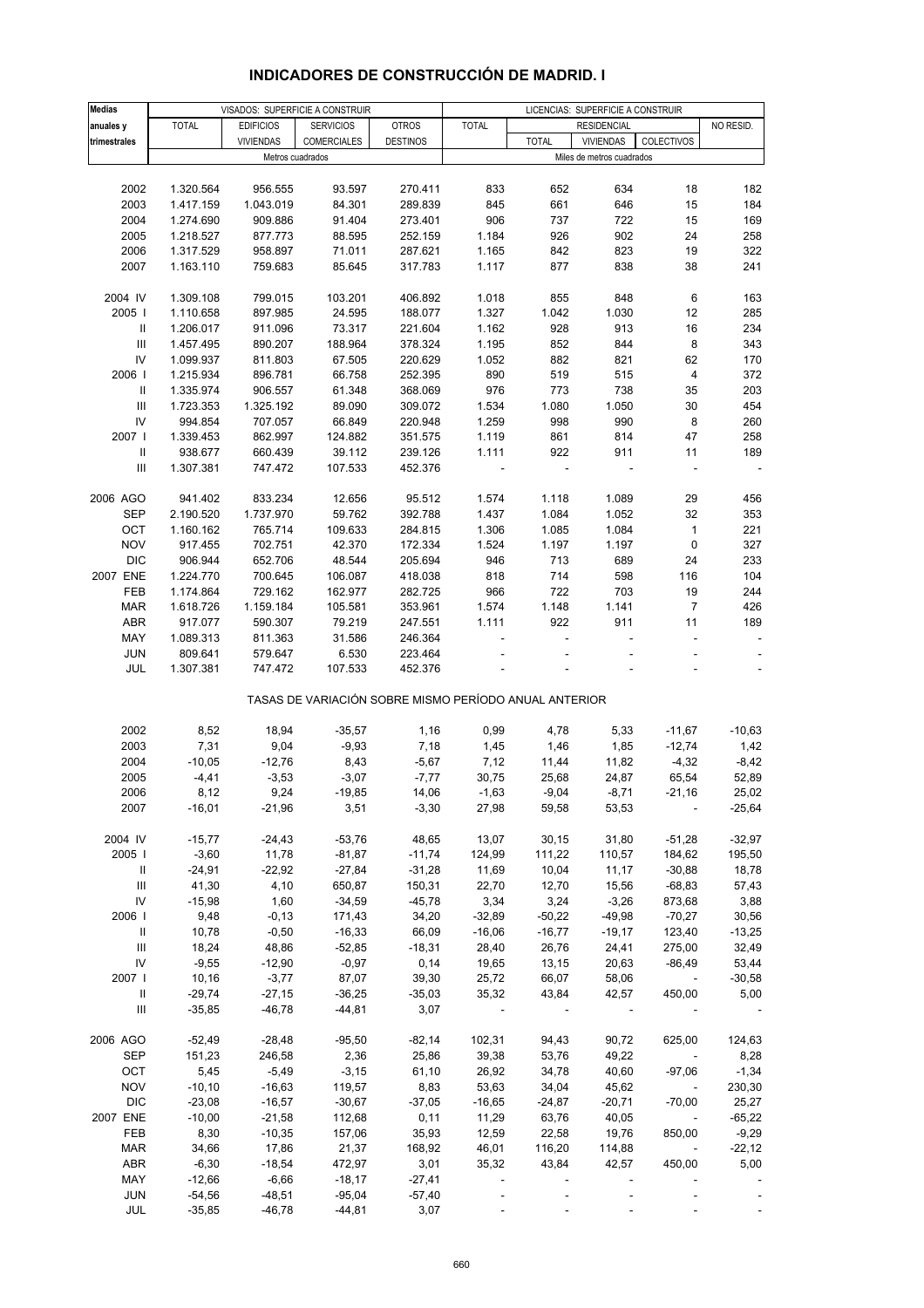| <b>Medias</b>                           |              |              |            | VIVIENDAS VISADAS COLEGIO ARQUITECTOS TÉCNICOS        |                  |                 |                          | LICENCIAS MUNIC.: Nº DE VIVIENDAS |                |
|-----------------------------------------|--------------|--------------|------------|-------------------------------------------------------|------------------|-----------------|--------------------------|-----------------------------------|----------------|
| anuales y                               | <b>TOTAL</b> |              | OBRA NUEVA |                                                       | Α                | Α               | OBRA                     | REHABI-                           | DEMO-          |
| trimestrales                            |              | <b>TOTAL</b> | EDIF.VIV.  | OTROS EDIF.                                           | AMPLIAR          | <b>REFORMAR</b> | <b>NUEVA</b>             | LITACIÓN                          | <b>LICIÓN</b>  |
|                                         |              |              |            |                                                       | Unidades         |                 |                          |                                   |                |
|                                         |              |              |            |                                                       |                  |                 |                          |                                   |                |
| 2002                                    | 5.985        | 5.541        | 5.531      | 10                                                    | 47               | 397             | 3.836                    | 85                                | 116            |
| 2003                                    | 6.566        | 6.110        | 6.086      | 25                                                    | 62               | 394             | 3.677                    | 93                                | 80             |
| 2004                                    | 5.831        | 5.477        | 5.459      | 18                                                    | 43               | 312             | 4.317                    | 84                                | 86             |
| 2005                                    | 5.722        | 5.334        | 5.322      | 12                                                    | 38               | 351             | 5.289                    | 111                               | 119            |
| 2006                                    | 5.736        | 5.484        | 5.484      | $\mathbf{1}$                                          | 34               | 218             | 5.141                    | 90                                | 140            |
| 2007                                    | 4.830        | 4.570        | 4.570      | 0                                                     | 41               | 219             | 5.275                    | 102                               | 126            |
|                                         |              |              |            |                                                       |                  |                 |                          |                                   |                |
| 2004 IV                                 | 5.180        | 4.826        | 4.793      | 33                                                    | 38               | 315             | 4.892                    | 100                               | 80             |
| 2005                                    | 5.734        | 5.462        | 5.454      | 8                                                     | 25               | 246             | 6.267                    | 101                               | 62             |
| $\, \parallel$                          | 5.799        | 5.347        | 5.346      | $\mathbf{1}$                                          | 48               | 404             | 5.231                    | 229                               | 105            |
| $\ensuremath{\mathsf{III}}\xspace$      | 5.797        | 5.318        | 5.293      | 24                                                    | 44               | 435             | 4.964                    | 50                                | 197            |
| IV                                      | 5.560        | 5.209        | 5.193      | 15                                                    | 32               | 319             | 4.694                    | 64                                | 113            |
| 2006                                    | 5.802        | 5.541        | 5.540      | $\mathbf{1}$                                          | 39               | 222             | 3.195                    | 143                               | 135            |
| $\,$ II                                 | 5.375        | 5.137        | 5.137      | 0                                                     | 38               | 199             | 4.590                    | 71                                | 131            |
| $\ensuremath{\mathsf{III}}\xspace$      | 7.497        | 7.185        | 7.184      | 1                                                     | 43               | 269             | 6.845                    | 64                                | 160            |
| IV                                      | 4.271        | 4.074        | 4.074      | 0                                                     | 15               | 183             | 5.932                    | 82                                | 136            |
| 2007 l                                  | 5.425        | 5.169        | 5.169      | 0                                                     | 39               | 217             | 5.155                    | 51                                | 124            |
| Ш<br>$\ensuremath{\mathsf{III}}\xspace$ | 4.294        | 4.032        | 4.032      | 0<br>$\mathbf{1}$                                     | 45               | 216             | 5.633                    | 257                               | 132            |
|                                         | 4.653        | 4.385        | 4.384      |                                                       | 35               | 233             |                          |                                   | $\blacksquare$ |
| 2006 AGO                                | 4.883        | 4.596        | 4.592      | 4                                                     | 37               | 250             | 6.538                    | 64                                | 111            |
| <b>SEP</b>                              | 9.833        | 9.588        | 9.588      | 0                                                     | 33               | 212             | 7.580                    | 81                                | 225            |
| OCT                                     | 4.730        | 4.552        | 4.552      | 0                                                     | 19               | 159             | 6.502                    | 91                                | 124            |
| <b>NOV</b>                              | 4.305        | 4.079        | 4.079      | 0                                                     | 18               | 208             | 7.162                    | 55                                | 174            |
| <b>DIC</b>                              | 3.779        | 3.591        | 3.591      | 0                                                     | $\boldsymbol{7}$ | 181             | 4.133                    | 101                               | 109            |
| 2007 ENE                                | 4.380        | 4.187        | 4.187      | 0                                                     | 15               | 178             | 3.759                    | 47                                | 126            |
| FEB                                     | 4.379        | 4.159        | 4.159      | 0                                                     | 44               | 176             | 4.429                    | 29                                | 136            |
| MAR                                     | 7.517        | 7.161        | 7.161      | 0                                                     | 58               | 298             | 7.278                    | 76                                | 109            |
| ABR                                     | 4.011        | 3.733        | 3.733      | 0                                                     | 73               | 205             | 5.633                    | 257                               | 132            |
| MAY                                     | 5.003        | 4.753        | 4.753      | 0                                                     | 36               | 214             |                          |                                   |                |
| <b>JUN</b>                              | 3.867        | 3.611        | 3.610      | 1                                                     | 27               | 229             |                          |                                   |                |
| JUL                                     | 4.653        | 4.385        | 4.384      | 1                                                     | 35               | 233             |                          |                                   |                |
|                                         |              |              |            | TASAS DE VARIACIÓN SOBRE MISMO PERÍODO ANUAL ANTERIOR |                  |                 |                          |                                   |                |
| 2002                                    | 20,06        | 19,34        | 19,57      | $-41,63$                                              | $-34,53$         | 46,92           | 4,67                     | $-28,01$                          | 15,78          |
| 2003                                    | 9,71         | 10,28        | 10,04      | 143,44                                                | 31,08            | $-0,76$         | $-4, 17$                 | 9,19                              | $-31,35$       |
| 2004                                    | $-11,19$     | $-10,37$     | $-10,30$   | $-26,60$                                              | $-30,76$         | $-20,97$        | 17,41                    | $-10,12$                          | 7,31           |
| 2005                                    | $-1,86$      | $-2,61$      | $-2,51$    | $-32,57$                                              | $-11,94$         | 12,65           | 22,52                    | 32,57                             | 39,44          |
| 2006                                    | 0,24         | 2,82         | 3,04       | $-95,24$                                              | $-10,22$         | -37,81          | -2,81                    | $-18,71$                          | 17,67          |
| 2007                                    | $-18,15$     | $-18,82$     | $-18,82$   | $-33,33$                                              | $-0,69$          | $-4,72$         | 49,46                    | $-21,19$                          | $-3,08$        |
|                                         |              |              |            |                                                       |                  |                 |                          |                                   |                |
| 2004 IV                                 | $-24,45$     | $-24,98$     | $-25,21$   | 34,25                                                 | 11,65            | $-18,87$        | 35,28                    | 13,16                             | $-3,61$        |
| 2005                                    | 11,46        | 13,77        | 14,29      | $-71,59$                                              | $-28,30$         | $-19,96$        | 110,69                   | 49,50                             | $-36,73$       |
| Ш                                       | $-23,11$     | $-24,74$     | $-24,66$   | $-88,46$                                              | $-9,94$          | 5,30            | 4,32                     | 105,37                            | 22,57          |
| $\mathop{\mathsf{III}}\nolimits$        | 6,20         | 2,75         | 2,32       | $\sim$                                                | 2,33             | 81,39           | 13,14                    | $-10,24$                          | 150,42         |
| IV                                      | 7,34         | 7,93         | 8,34       | $-53,06$                                              | $-15,65$         | 1,06            | $-4,03$                  | $-36,21$                          | 41,67          |
| 2006                                    | 1,19         | 1,43         | 1,58       | $-92,00$                                              | 53,95            | $-9,76$         | $-49,02$                 | 42,38                             | 117,20         |
| Ш                                       | $-7,32$      | $-3,93$      | $-3,92$    | $-66,67$                                              | $-21,38$         | $-50,62$        | $-12,25$                 | $-69,04$                          | 25,08          |
| Ш                                       | 29,33        | 35,12        | 35,72      | $-94,52$                                              | $-2,27$          | $-38,21$        | 37,91                    | 28,86                             | $-18,78$       |
| IV                                      | $-23,17$     | $-21,78$     | $-21,55$   | $\sim$                                                | $-54,64$         | $-42,68$        | 26,37                    | 28,65                             | 19,71          |
| 2007                                    | $-6,49$      | $-6,71$      | $-6,70$    | $\sim$ $-$                                            | 0,00             | $-2,10$         | 61,36                    | $-64,65$                          | $-8,17$        |
| Ш                                       | $-20,11$     | $-21,51$     | $-21,51$   | 0,00                                                  | 19,30            | 8,36            | 24,29                    | 188,76                            | 14,78          |
| Ш                                       | $-40,16$     | $-40,52$     | $-40,53$   | $\Box$                                                | $-40,68$         | $-32,46$        |                          |                                   |                |
| 2006 AGO                                | $-41,79$     | $-37,44$     | $-37,49$   |                                                       | $-43,94$         | $-74,39$        | 77,33                    | 100,00                            | $-26,49$       |
| <b>SEP</b>                              | 199,70       | 204,38       | 204,38     | ÷,                                                    | 120,00           | 82,76           | 107,84                   | 102,50                            | 44,23          |
| OCT                                     | $-3,15$      | $-2,11$      | $-2,09$    | $\overline{\phantom{a}}$                              | $-26,92$         | $-23,56$        | 42,93                    | 250,00                            | $-7,46$        |
| <b>NOV</b>                              | $-27,97$     | $-25,73$     | $-25,11$   |                                                       | $-52,63$         | $-53,47$        | 71,96                    | 37,50                             | 95,51          |
| <b>DIC</b>                              | $-35,05$     | $-34,52$     | $-34,52$   |                                                       | $-78,79$         | $-39,87$        | $-23,02$                 | $-19,84$                          | $-6,84$        |
| 2007 ENE                                | $-21,93$     | $-22,98$     | $-22,96$   | $\Box$                                                | $-57,14$         | 28,06           | 52,80                    | $-60,83$                          | 0,00           |
| FEB                                     | $-19,96$     | $-18,94$     | $-18,93$   |                                                       | $-6,38$          | $-39,93$        | 19,74                    | $-85,13$                          | 37,37          |
| MAR                                     | 18,86        | 18,27        | 18,27      |                                                       | 65,71            | 27,35           | 112,43                   | $-33,91$                          | $-39,11$       |
| <b>ABR</b>                              | $-9,76$      | $-12,02$     | $-12,02$   | $\blacksquare$                                        | 87,18            | 25,77           | 24,29                    | 188,76                            | 14,78          |
| MAY                                     | 0,75         | 0,44         | 0,44       | $\blacksquare$                                        | $-2,70$          | 8,63            | $\overline{\phantom{a}}$ |                                   |                |
| <b>JUN</b>                              | $-42,40$     | $-43,90$     | $-43,91$   | 0,00                                                  | $-28,95$         | $-3,78$         |                          |                                   |                |
| JUL                                     | $-40,16$     | $-40,52$     | $-40,53$   | $\sim 10$                                             | -40,68           | $-32,46$        |                          |                                   |                |

# **INDICADORES DE CONSTRUCCIÓN DE MADRID. II**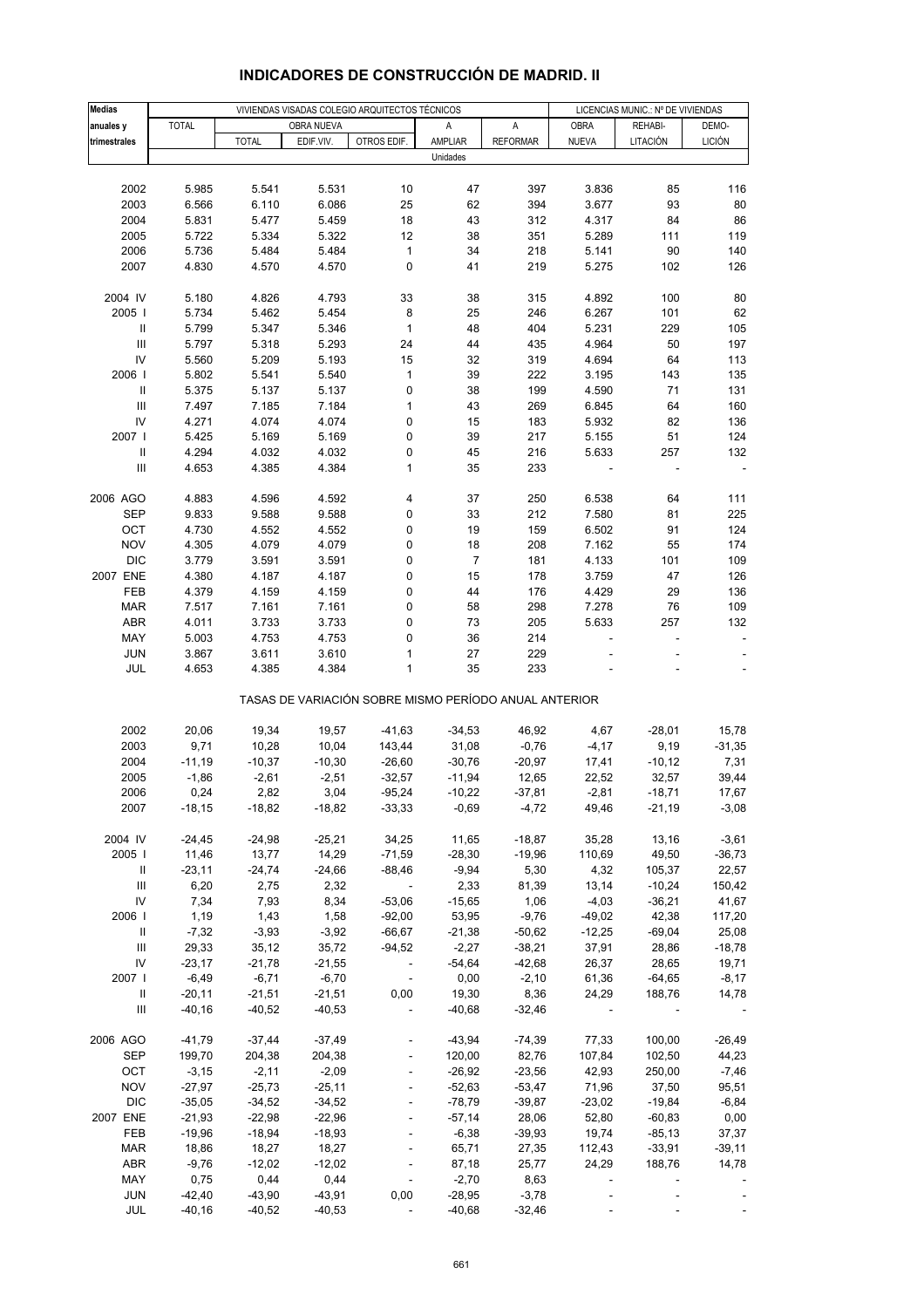| <b>Medias</b>                      |                          | VIVIENDAS (2)     |                          |               |                          |                              |                | PROYECTOS VISADOS                                     |                          | CERTIFICAC.  | LIQUIDACIÓN      |
|------------------------------------|--------------------------|-------------------|--------------------------|---------------|--------------------------|------------------------------|----------------|-------------------------------------------------------|--------------------------|--------------|------------------|
|                                    |                          | <b>INICIADAS</b>  |                          |               | <b>TERMINADAS</b>        |                              |                | POR EL COLEGIO DE ARQUITECTOS                         |                          | FIN DE OBRA  | <b>EJECUCIÓN</b> |
| anuales y                          | <b>TOTAL</b>             | <b>PROTEGIDAS</b> | <b>LIBRES</b>            | <b>TOTAL</b>  | <b>PROTEGIDAS</b>        | <b>LIBRES</b>                | <b>TOTAL</b>   | <b>PROTEGIDOS</b>                                     | <b>LIBRES</b>            | Nº VIVIENDAS | MAT. OBRA        |
| trimestrales                       |                          |                   |                          |               | Unidades                 |                              |                |                                                       |                          | Unidades     | Miles €          |
|                                    |                          |                   |                          |               |                          |                              |                |                                                       |                          |              |                  |
| 2002                               | 4.105                    | 83                | 4.022                    | 3.486         | 141                      | 3.345                        | 4.885          | 551                                                   | 4.333                    | 4.110        | 327.220          |
| 2003                               | 4.422                    | 1.070             | 3.352                    | 3.603         | 95                       | 3.508                        | 4.321          | 578                                                   | 3.743                    | 4.617        | 355.704          |
| 2004                               | 6.403                    | 1.393             | 5.009                    | 5.621         | 933                      | 4.688                        |                |                                                       | 5.878                    |              |                  |
|                                    |                          |                   |                          |               |                          |                              | 6.508          | 629                                                   |                          | 5.103        | 424.053          |
| 2005                               | 5.800                    | 1.722             | 4.078                    | 4.967         | 1.023                    | 3.944                        | 5.677          | 1.369                                                 | 4.309                    | 4.636        | 407.724          |
| 2006                               | 6.218                    | 1.919             | 4.299                    | 6.322         | 1.187                    | 5.135                        | 6.006          | 1.561                                                 | 4.445                    | 4.882        | 434.549          |
| 2007                               | 5.753                    | 3.240             | 2.513                    | 4.757         | 2.210                    | 2.546                        | $\blacksquare$ | $\blacksquare$                                        | $\overline{\phantom{a}}$ | 5.545        | 461.878          |
|                                    |                          |                   |                          |               |                          |                              |                |                                                       |                          |              |                  |
| 2004 IV                            | 6.685                    | 1.204             | 5.481                    | 5.974         | 1.096                    | 4.878                        | 7.059          | 678                                                   | 6.381                    | 5.420        | 415.046          |
| 2005                               | 8.160                    | 2.417             | 5.743                    | 4.316         | 658                      | 3.658                        | 5.777          | 1.750                                                 | 4.027                    | 3.813        | 322.314          |
| Ш                                  | 4.208                    | 965               | 3.243                    | 5.122         | 844                      | 4.277                        | 5.729          | 965                                                   | 4.763                    | 4.875        | 441.725          |
| $\ensuremath{\mathsf{III}}\xspace$ | 5.250                    | 1.362             | 3.888                    | 5.343         | 1.227                    | 4.117                        | 5.455          | 1.277                                                 | 4.178                    | 5.475        | 472.174          |
| IV                                 | 5.581                    | 2.143             | 3.438                    | 5.088         | 1.363                    | 3.725                        | 5.749          | 1.482                                                 | 4.267                    | 4.382        | 394.684          |
| 2006                               | 5.049                    | 1.504             | 3.545                    | 5.103         | 969                      | 4.133                        | 5.573          | 1.417                                                 | 4.156                    | 4.132        | 379.267          |
| $\mathbf{II}$                      | 6.834                    | 1.957             | 4.877                    | 6.961         | 1.404                    | 5.556                        | 6.522          | 1.749                                                 | 4.773                    | 5.801        | 461.795          |
| $\ensuremath{\mathsf{III}}\xspace$ | 4.620                    | 1.516             | 3.104                    | 6.481         | 1.193                    | 5.288                        | 6.344          | 959                                                   | 5.385                    | 5.134        | 482.764          |
| IV                                 | 8.370                    | 2.701             | 5.669                    | 6.745         | 1.182                    | 5.563                        | 5.586          | 2.119                                                 | 3.467                    | 4.463        | 414.371          |
| 2007 l                             | 5.753                    | 3.240             | 2.513                    | 4.757         | 2.210                    | 2.546                        |                |                                                       |                          | 4.672        | 396.233          |
| $\sf II$                           | $\blacksquare$           | $\blacksquare$    | $\overline{\phantom{a}}$ | $\frac{1}{2}$ | $\overline{\phantom{a}}$ | $\qquad \qquad \blacksquare$ |                |                                                       | ÷,                       | 5.768        | 483.223          |
| III                                |                          |                   |                          |               |                          |                              |                |                                                       |                          | 7.496        | 594.774          |
|                                    |                          |                   |                          |               |                          |                              |                |                                                       |                          |              |                  |
| 2006 AGO                           | 5.329                    | 2.908             | 2.421                    | 1.436         | 558                      | 878                          | 6.082          | 1.276                                                 | 4.806                    | 3.353        | 284.185          |
| <b>SEP</b>                         | 4.365                    | 559               | 3.806                    | 6.940         | 537                      | 6.403                        | 6.071          | 559                                                   | 5.512                    | 5.294        | 621.422          |
| OCT                                | 8.356                    | 2.500             | 5.856                    | 8.733         | 1.562                    | 7.171                        | 5.542          | 1.598                                                 | 3.944                    | 4.721        | 446.886          |
| <b>NOV</b>                         | 7.918                    | 4.838             | 3.080                    | 5.369         | 882                      | 4.487                        | 5.621          | 4.044                                                 | 1.577                    | 4.859        | 477.775          |
| <b>DIC</b>                         | 8.836                    | 764               |                          |               |                          |                              |                | 714                                                   |                          |              |                  |
|                                    |                          |                   | 8.072                    | 6.132         | 1.101                    | 5.031                        | 5.594          |                                                       | 4.880                    | 3.808        | 318.453          |
| 2007 ENE                           | 6.990                    | 3.999             | 2.991                    | 2.953         | 1.775                    | 1.178                        |                |                                                       |                          | 2.953        | 288.852          |
| FEB                                | 6.009                    | 3.491             | 2.518                    | 6.164         | 2.861                    | 3.303                        |                |                                                       | $\overline{\phantom{a}}$ | 4.188        | 348.430          |
| <b>MAR</b>                         | 4.259                    | 2.229             | 2.030                    | 5.153         | 1.995                    | 3.158                        |                |                                                       | ÷,                       | 6.875        | 551.419          |
| <b>ABR</b>                         |                          |                   |                          |               |                          |                              |                |                                                       | ÷,                       | 5.796        | 470.876          |
| MAY                                |                          |                   |                          |               |                          |                              |                |                                                       | ÷,                       | 4.895        | 404.602          |
| <b>JUN</b>                         |                          |                   |                          |               |                          |                              |                |                                                       |                          | 6.612        | 574.192          |
| JUL                                |                          |                   |                          |               |                          |                              |                |                                                       |                          | 7.496        | 594.774          |
|                                    |                          |                   |                          |               |                          |                              |                |                                                       |                          |              |                  |
|                                    |                          |                   |                          |               |                          |                              |                | TASAS DE VARIACIÓN SOBRE MISMO PERÍODO ANUAL ANTERIOR |                          |              |                  |
|                                    |                          |                   |                          |               |                          |                              |                |                                                       |                          |              |                  |
| 2002                               | 17,84                    | $-45,75$          | 20,76                    | 14,88         | $-7,02$                  | 16,04                        | 18,67          | 152,08                                                | 11,18                    | 8,61         | 26,74            |
| 2003                               | 7,72                     | $\blacksquare$    | $-16,66$                 | 3,35          | $-32,96$                 | 4,88                         | $-11,55$       | 4,84                                                  | $-13,63$                 | 12,34        | 8,71             |
| 2004                               | 44,79                    | 30,24             | 49,44                    | 56,01         | 884,17                   | 33,64                        | 50,62          | 8,87                                                  | 57,07                    | 10,52        | 19,21            |
| 2005                               | $-9,42$                  | 23,57             | $-18,59$                 | $-11,62$      | 9,71                     | $-15,87$                     | $-12,76$       | 117,47                                                | $-26,70$                 | $-9,14$      | $-3,85$          |
| 2006                               | 7,21                     | 11,47             | 5,42                     | 27,28         | 16,04                    | 30,19                        | 5,80           | 14,05                                                 | 3,17                     | 5,31         | 6,58             |
| 2007                               | 13,94                    | 115,40            | $-29,10$                 | $-6,78$       | 128,03                   | $-38,40$                     |                |                                                       |                          | 6,19         | 5,46             |
|                                    |                          |                   |                          |               |                          |                              |                |                                                       |                          |              |                  |
| 2004 IV                            | 54,10                    | $-4,34$           | 77,98                    | 41,31         | 828,53                   | 18,71                        | 39,85          | $-8,21$                                               | 48,09                    | 1,23         | 3,65             |
| 2005                               | 30,92                    | 49,81             | 24,33                    | $-2,84$       | 77,20                    | $-10,15$                     | 8,62           | 201,44                                                | $-15,01$                 | $-26,64$     | $-11,36$         |
| Ш                                  | $-30,92$                 | $-47,19$          | $-23,94$                 | $-16,04$      | $-23,91$                 | $-14,29$                     | $-18,54$       | 32,54                                                 | $-24,44$                 | $-0,52$      | 3,02             |
| $\mathbf{III}$                     | $-20,48$                 | 46,71             | $-31,47$                 | $-10,44$      | 6,36                     | $-14,47$                     | $-17,61$       | 140,88                                                | $-31,40$                 | 11,90        | $-3,40$          |
| IV                                 | $-16,51$                 | 77,99             | $-37,27$                 | $-14,83$      | 24,40                    | $-23,64$                     | $-18,56$       | 118,48                                                | $-33,13$                 | $-19,15$     | $-4,91$          |
| 2006                               | $-38,13$                 | $-37,77$          | $-38,27$                 | 18,24         | 47,32                    | 13,00                        | $-3,54$        | $-19,06$                                              | 3,21                     | 8,36         | 17,67            |
| Ш                                  | 62,39                    | 102,69            | 50,40                    | 35,91         | 66,32                    | 29,90                        | 13,85          | 81,18                                                 | 0,21                     | 18,99        | 4,54             |
| Ш                                  | $-12,01$                 | 11,28             | $-20,16$                 | 21,29         | $-2,74$                  | 28,45                        | 16,31          | $-24,88$                                              | 28,90                    | $-6,22$      | 2,24             |
| IV                                 | 49,97                    | 26,02             | 64,89                    | 32,56         | $-13,30$                 | 49,34                        | $-2,84$        | 42,96                                                 | $-18,74$                 | 1,84         | 4,99             |
| 2007 l                             | 13,94                    | 115,40            | $-29,10$                 | $-6,78$       | 128,03                   | $-38,40$                     |                |                                                       |                          | 13,07        | 4,47             |
| Ш                                  | $\overline{\phantom{a}}$ |                   |                          |               |                          |                              |                |                                                       | $\overline{\phantom{a}}$ | $-0,57$      | 4,64             |
| $\mathbf{III}$                     |                          |                   |                          |               |                          |                              |                |                                                       | $\blacksquare$           | 10,97        | 9,60             |
|                                    |                          |                   |                          |               |                          |                              |                |                                                       |                          |              |                  |
| 2006 AGO                           | 4,65                     | 175,90            | $-40,04$                 | $-46,34$      | $-1,24$                  | $-58,41$                     | 15,56          | 59,90                                                 | 7,64                     | $-52,51$     | $-48,04$         |
|                                    |                          |                   |                          |               |                          |                              |                |                                                       |                          |              |                  |
| <b>SEP</b>                         | $-6,39$                  | $-53,26$          | 9,78                     | 66,15         | $-6,77$                  | 77,81                        | 7,32           | $-53,26$                                              | 23,56                    | 80,68        | 72,66            |
| OCT                                | 119,21                   | 169,69            | 102,99                   | 86,48         | 90,49                    | 85,63                        | $-4,60$        | 72,38                                                 | $-19,21$                 | $-3,04$      | 0,91             |
| <b>NOV</b>                         | 57,29                    | 269,03            | $-17,27$                 | 4,05          | $-41,20$                 | 22,60                        | $-1,28$        | 279,36                                                | $-65,92$                 | $-2,74$      | 13,87            |
| <b>DIC</b>                         | 11,88                    | $-81,77$          | 117,75                   | 13,12         | $-37,76$                 | 37,76                        | $-2,59$        | $-70,89$                                              | 48,33                    | 16,06        | $-0,98$          |
| 2007 ENE                           | 15,08                    | 101,56            | $-26,87$                 | $-9,89$       | 240,69                   | $-57,26$                     |                |                                                       |                          | $-26,38$     | $-27,30$         |
| FEB                                | 10,03                    | 121,79            | $-35,22$                 | 8,12          | 78,26                    | $-19,36$                     |                |                                                       |                          | $-8,44$      | $-7,47$          |
| <b>MAR</b>                         | 17,95                    | 133,65            | $-23,60$                 | $-18,59$      | 155,12                   | $-43,08$                     |                |                                                       |                          | 80,40        | 51,51            |
| <b>ABR</b>                         |                          |                   |                          |               |                          |                              |                |                                                       |                          | 0,17         | 2,51             |
| MAY                                |                          |                   |                          |               |                          |                              |                |                                                       | ÷,                       | $-10,66$     | $-5,52$          |
| <b>JUN</b>                         |                          |                   |                          |               |                          |                              |                |                                                       |                          | 7,74         | 15,34            |
| JUL                                |                          |                   |                          |               |                          |                              |                |                                                       |                          | 10,97        | 9,60             |

# **INDICADORES DE CONSTRUCCIÓN DE MADRID. III**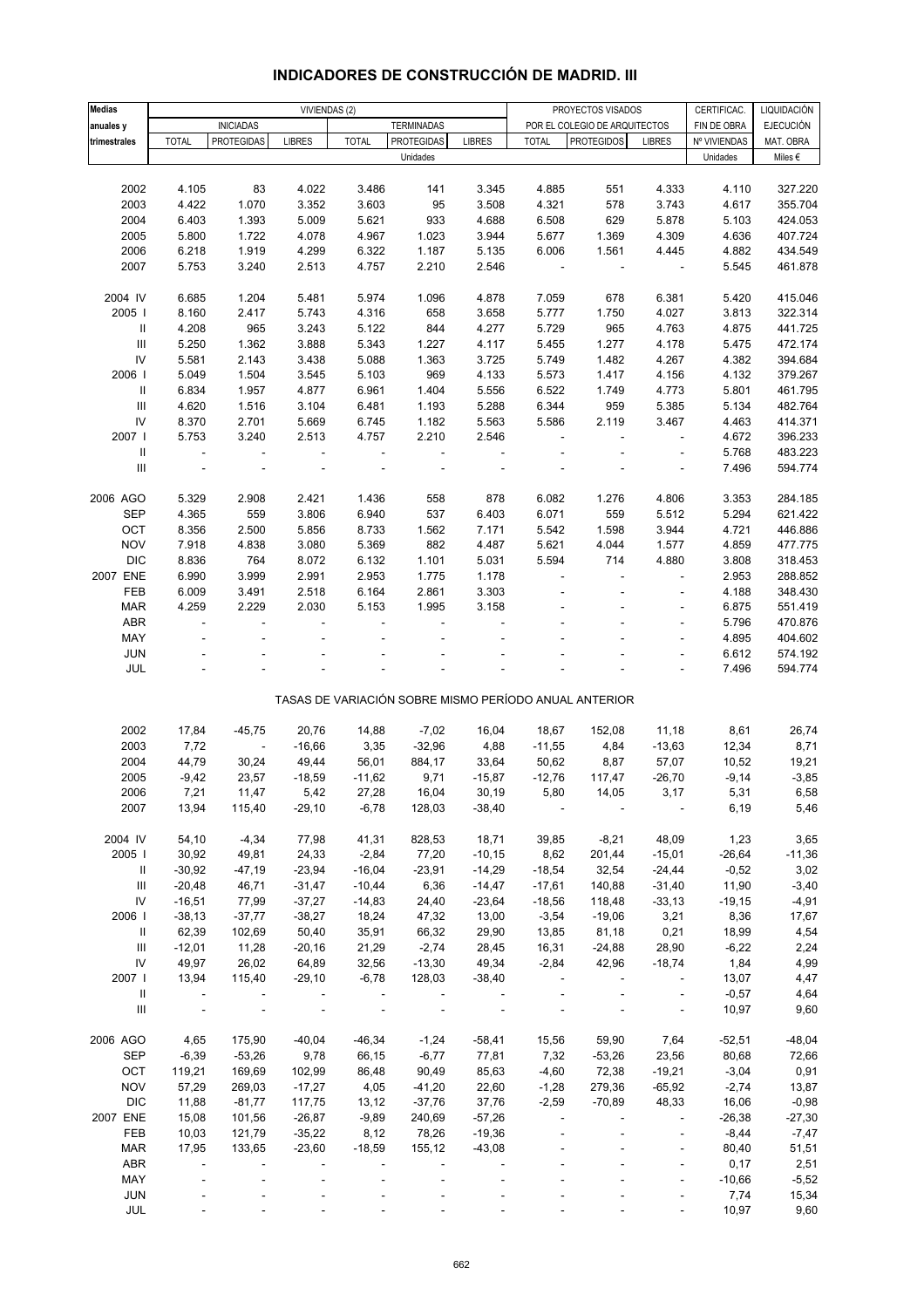#### **Medias** CONSUMO LICITACIÓN OFICIAL (SEOPAN) LICITACIÓN OFICIAL (FOMENTO) CONSUMO **anuales y |** DE | TOTAL | EDIFICACIÓN | OBRA CIVIL | TOTAL | EDIFICACIÓN | INGENIERÍA | E.ELECTRICA **trimestrales |** CEMENTO (4) | | | | | | CIVIL | CONSTRUC.  $\blacksquare$ Toneladas  $\blacksquare$ Gwh 2002 333.835 198.818,9 80.759,1 118.059,8 177.980 72.508 105.472 21,898 2003 352.991 254.477,7 156.355,2 98.122,5 208.354 110.114 98.240 27,871 2004 328.881 605.577,3 170.688,5 434.888,8 536.154 113.538 422.615 29,054 2005 503.885 634.101,0 226.026,5 408.074,5 484.901 181.555 303.347 28,254 2006 565.181 421.986,4 198.219,8 223.766,6 387.836 189.542 182.881 34,215 2007 - 390.239,7 194.268,2 195.971,5 263.244 158.433 104.810 - 2004 IV 309.296 495.939,2 230.992,6 264.946,6 417.970 178.032 239.938 28,168 2005 I 435.038 781.643,3 233.890,0 547.753,3 800.121 207.209 592.912 33,451 II 551.044 706.602,0 218.359,3 488.242,7 375.725 155.911 219.814 26,845 III 533.847 548.786,0 200.072,7 348.713,3 326.651 124.744 201.907 24,732 IV 495.610 499.372,7 251.784,0 247.588,7 437.108 238.354 198.753 27,989 2006 I 549.114 423.695,3 206.748,3 216.947,0 446.080 213.853 232.228 38,376 II 568.733 327.542,7 156.170,0 171.372,7 360.355 142.439 156.264 34,069 III 602.725 543.656,3 276.661,3 266.995,0 433.800 256.998 176.803 29,815 IV - 393.051,3 153.299,7 239.751,7 311.107 144.879 166.228 34,599 2007 I - 299.363,0 192.547,3 106.815,7 265.514 147.346 118.167 - II - 481.116,3 195.989,0 285.127,3 278.432 194.339 84.093 - III - - - - 210.868 83.977 126.892 - 2006 AGO - 662.899,0 348.492,0 314.407,0 576.949 322.781 254.169 30,190 SEP - 647.018,0 241.222,0 405.796,0 410.811 219.901 190.910 27,731 OCT - 359.060,0 199.349,0 159.711,0 245.650 190.201 55.449 41,073 NOV - 406.629,0 124.488,0 282.141,0 327.449 103.788 223.661 30,733 DIC - 413.465,0 136.062,0 277.403,0 360.221 140.648 219.573 31,991 2007 ENE - 318.054,0 222.644,0 95.410,0 263.888 143.107 120.781 - FEB - 252.950,0 110.822,0 142.128,0 235.941 82.667 153.274 - MAR - 327.085,0 244.176,0 82.909,0 296.712 216.265 80.447 - ABR - 204.341,0 147.727,0 56.614,0 194.636 149.852 44.784 - MAY - 817.883,0 115.683,0 702.200,0 271.193 145.875 125.317 - JUN - 421.125,0 324.557,0 96.568,0 369.467 287.289 82.177 - JUL - - - - 210.868 83.977 126.892 - TASAS DE VARIACIÓN SOBRE MISMO PERÍODO ANUAL ANTERIOR 2002 -4,18 -20,26 -19,79 -20,58 -40,77 -57,61 -18,50 1,56 2003 5,74 27,99 93,61 -16,89 17,07 51,86 -6,86 27,27 2004 -6,83 137,97 9,17 343,21 157,33 3,11 330,19 4,24 2005 53,21 4,71 32,42 -6,17 -9,56 59,91 -28,22 -2,75 2006 13,91 -33,45 -12,30 -45,17 -20,02 4,40 -39,71 21,10 2007 - 3,89 7,06 0,93 -32,57 -14,50 -41,34 - 2004 IV -6,09 104,18 34,20 274,35 310,66 260,39 358,08 1,11 2005 I 34,55 239,32 174,03 277,76 450,08 175,58 743,81 2,16 II 61,72 7,61 133,33 -13,29 -41,63 103,58 -61,24 -10,11 III 56,02 -47,20 -26,67 -54,51 -65,16 0,32 -75,17 -2,79 IV 60,24 0,69 9,00 -6,55 4,58 33,88 -17,16 -0,64 2006 I 26,22 -45,79 -11,60 -60,39 -44,25 3,21 -60,83 14,73 II 3,21 -53,65 -28,48 -64,90 -4,09 -8,64 -28,91 26,91 III 17,06 -0,93 38,28 -23,43 32,80 106,02 -12,43 20,55 IV - -21,29 -39,11 -3,17 -28,83 -39,22 -16,36 23,61 2007 I - -29,34 -6,87 -50,76 -40,48 -31,10 -49,12 - II - 46,89 25,50 66,38 -22,73 36,44 -46,19 - III - - - - -32,77 -63,22 48,71 - 2006 AGO - 140,57 68,36 358,64 139,64 100,98 217,08 22,09 SEP - -0,73 158,28 -27,33 122,40 161,77 89,55 13,58 OCT - 18,55 -0,63 56,15 -26,91 -10,34 -55,26 67,11 NOV - -47,03 -72,71 -9,40 -50,74 -73,32 -18,90 19,07 DIC - -3,30 38,11 -15,70 16,02 23,44 11,72 -4,73 2007 ENE - -39,02 46,54 -74,19 -49,83 3,92 -68,89 - FEB - -24,40 -33,36 -15,54 -13,36 -30,65 0,09 - - - -21,18 -19,15 -26,61 -45,05 -43,78 -48,20 ABR - -49,45 9,62 -78,99 -63,95 44,01 -82,15 - Miles €

### **INDICADORES DE CONSTRUCCIÓN DE MADRID. IV**

 MAY - 126,18 -40,84 322,80 -23,87 -32,24 -11,09 - JUN - 94,25 134,81 22,91 99,82 166,04 6,85 - JUL - - - - -32,77 -63,22 48,71 -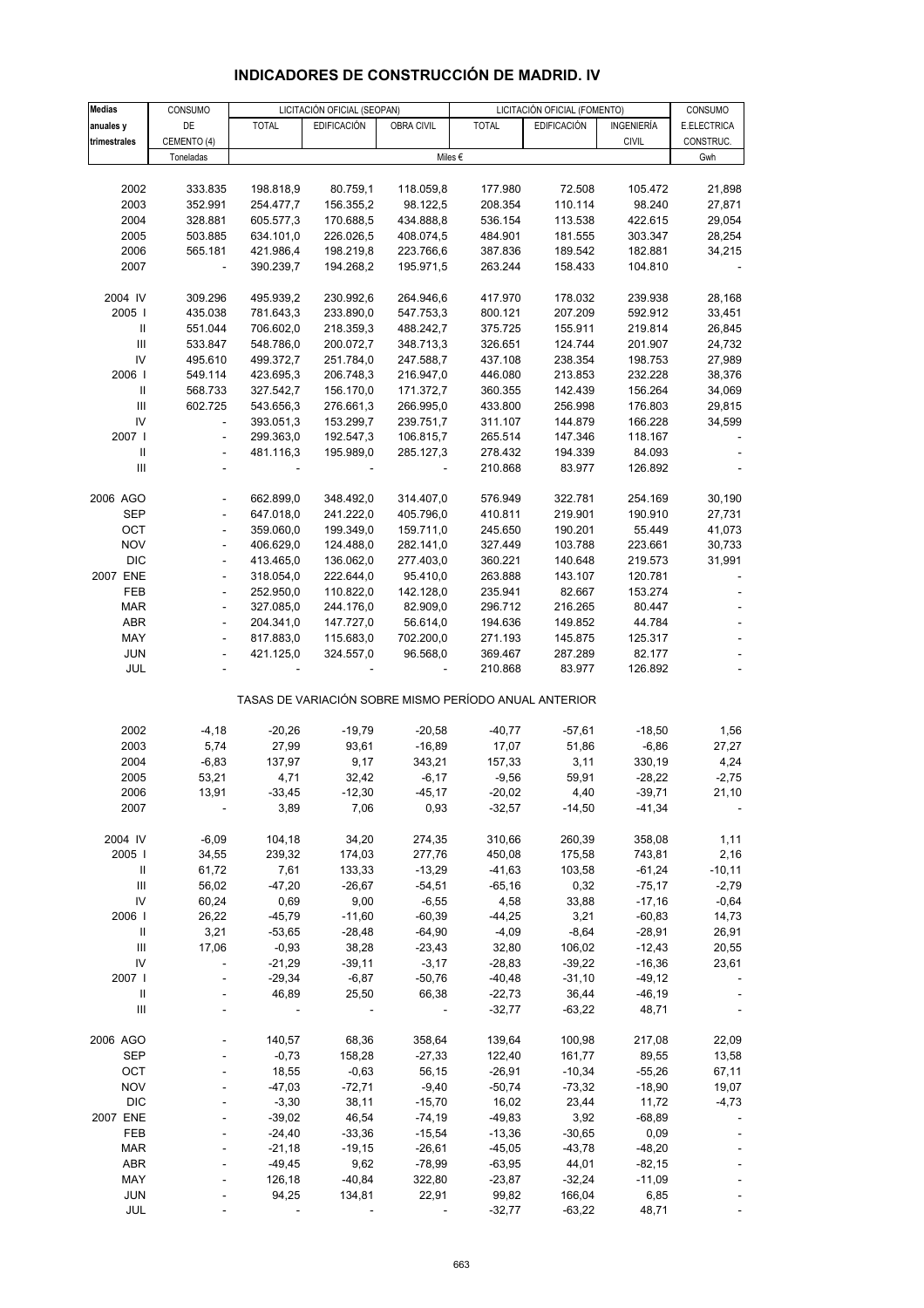#### **INDICADORES DE SERVICIOS DE MADRID. I**

| <b>Medias</b>                        |               | ESTABLECIMIENTOS HOTELEROS |                    |                        |                                                       |                    |                  |  |  |  |  |
|--------------------------------------|---------------|----------------------------|--------------------|------------------------|-------------------------------------------------------|--------------------|------------------|--|--|--|--|
| anuales y                            |               | NÚMERO DE VIAJEROS         |                    |                        | NÚMERO DE PERNOCTACIONES                              |                    | <b>GRADO DE</b>  |  |  |  |  |
| trimestrales                         | <b>TOTAL</b>  | <b>ESPAÑOLES</b>           | <b>EXTRANJEROS</b> | <b>TOTAL</b>           | <b>ESPAÑOLES</b>                                      | <b>EXTRANJEROS</b> | <b>OCUPACIÓN</b> |  |  |  |  |
|                                      |               |                            | Unidades           |                        |                                                       |                    | %                |  |  |  |  |
| 2002                                 | 512.740       | 289.995                    | 222.922            | 1.054.832              | 566.008                                               | 489.227            | 53,40            |  |  |  |  |
| 2003                                 | 518.884       | 295.042                    | 223.902            | 1.046.339              | 561.328                                               | 485.227            | 51,90            |  |  |  |  |
| 2004                                 | 584.337       | 346.393                    | 237.900            | 1.149.694              | 644.978                                               | 504.890            | 50,73            |  |  |  |  |
| 2005                                 | 658.961       | 396.704                    | 262.257            | 1.276.493              | 713.222                                               | 563.644            | 53,00            |  |  |  |  |
| 2006                                 | 720.364       | 435.606                    | 284.759            | 1.374.688              | 766.879                                               | 607.810            | 52,88            |  |  |  |  |
| 2007                                 | 761.560       | 452.447                    | 309.112            | 1.431.694              | 777.047                                               | 654.647            | 53,29            |  |  |  |  |
|                                      | 620.227       |                            |                    |                        |                                                       |                    |                  |  |  |  |  |
| 2004 IV<br>2005                      | 591.408       | 387.145<br>366.696         | 233.078<br>224.712 | 1.222.103<br>1.160.100 | 716.692<br>680.985                                    | 505.443<br>480.612 | 52,58<br>50,71   |  |  |  |  |
| $\ensuremath{\mathsf{II}}$           | 684.043       | 404.363                    | 279.681            | 1.335.541              | 727.433                                               | 608.108            | 56,07            |  |  |  |  |
| $\mathsf{III}$                       | 652.138       | 380.530                    | 271.608            | 1.260.792              | 681.959                                               | 578.833            | 52,03            |  |  |  |  |
| IV                                   | 708.253       | 435.227                    | 273.026            | 1.349.537              | 762.512                                               | 587.024            | 53,20            |  |  |  |  |
| 2006                                 | 659.003       | 430.560                    | 228.443            | 1.242.078              | 754.895                                               | 487.184            | 49,31            |  |  |  |  |
| $\ensuremath{\mathsf{II}}$           | 773.175       | 450.246                    | 322.929            | 1.476.570              | 786.608                                               | 689.962            | 57,06            |  |  |  |  |
| Ш                                    | 688.988       | 399.057                    | 289.931            | 1.337.158              | 711.404                                               | 625.754            | 51,41            |  |  |  |  |
| IV                                   | 760.290       | 462.559                    | 297.731            | 1.442.947              | 814.608                                               | 628.339            | 53,75            |  |  |  |  |
| 2007 l                               | 724.335       | 452.400                    | 271.935            | 1.354.480              | 778.269                                               | 576.211            | 51,20            |  |  |  |  |
| Ш                                    | 828.808       | 485.342                    | 343.466            | 1.567.390              | 828.083                                               | 739.306            | 58,01            |  |  |  |  |
| Ш                                    | 716.525       | 403.177                    | 313.349            | 1.343.970              | 698.660                                               | 645.311            | 49,34            |  |  |  |  |
| 2006 SEP                             | 778.974       | 462.771                    | 316.203            | 1.538.176              | 832.335                                               | 705.841            | 59,42            |  |  |  |  |
| OCT                                  | 844.446       | 492.221                    | 352.225            | 1.611.579              | 867.289                                               | 744.290            | 59,31            |  |  |  |  |
| <b>NOV</b>                           | 748.181       | 462.355                    | 285.826            | 1.385.062              | 791.252                                               | 593.810            | 53,03            |  |  |  |  |
| <b>DIC</b>                           | 688.243       | 433.101                    | 255.142            | 1.332.201              | 785.283                                               | 546.918            | 48,90            |  |  |  |  |
| 2007 ENE                             | 663.051       | 427.528                    | 235.523            | 1.236.819              | 731.083                                               | 505.736            | 45,18            |  |  |  |  |
| FEB                                  | 705.802       | 440.893                    | 264.909            | 1.319.812              | 766.349                                               | 553.463            | 53,41            |  |  |  |  |
| <b>MAR</b>                           | 804.152       | 488.779                    | 315.373            | 1.506.809              | 837.375                                               | 669.434            | 55,01            |  |  |  |  |
| <b>ABR</b>                           | 808.060       | 473.753                    | 334.307            | 1.568.267              | 833.449                                               | 734.818            | 58,54            |  |  |  |  |
| MAY                                  | 818.837       | 473.780                    | 345.057            | 1.543.384              | 802.734                                               | 740.650            | 55,81            |  |  |  |  |
| <b>JUN</b>                           | 859.526       | 508.493                    | 351.033            | 1.590.518              | 848.067                                               | 742.451            | 59,69            |  |  |  |  |
| JUL                                  | 765.971       | 429.887                    | 336.084            | 1.407.176              | 725.242                                               | 681.934            | 51,05            |  |  |  |  |
| AGO                                  | 667.079       | 376.466                    | 290.613            | 1.280.764              | 672.077                                               | 608.687            | 47,62            |  |  |  |  |
|                                      |               |                            |                    |                        | TASAS DE VARIACIÓN SOBRE MISMO PERÍODO ANUAL ANTERIOR |                    |                  |  |  |  |  |
| 2002                                 | 1,95          | 4,94                       | $-1,63$            | 1,20                   | 6,24                                                  | $-4,01$            | $-1,99$          |  |  |  |  |
| 2003                                 | 1,20          | 1,74                       | 0,44               | $-0,81$                | $-0,83$                                               | $-0,82$            | $-2,82$          |  |  |  |  |
| 2004                                 | 12,61         | 17,40                      | 6,25               | 9,88                   | 14,90                                                 | 4,05               | $-2,24$          |  |  |  |  |
| 2005                                 | 12,77         | 14,52                      | 10,24              | 11,03                  | 10,58                                                 | 11,64              | 4,47             |  |  |  |  |
| 2006                                 | 9,32          | 9,81                       | 8,58               | 7,69                   | 7,52                                                  | 7,84               | $-0,23$          |  |  |  |  |
| 2007                                 | 9,10          | 7,19                       | 12,01              | 7,76                   | 4,89                                                  | 11,36              | 2,99             |  |  |  |  |
| 2004 IV                              | 14,60         | 25,06                      | 0,57               | 13,04                  | 23,09                                                 | 1,32               | 1,73             |  |  |  |  |
| 2005                                 | 10,43         | 13,84                      | 5,45               | 9,89                   | 12,86                                                 | 6,11               | 2,85             |  |  |  |  |
| Ш                                    | 13,68         | 18,06                      | 7,86               | 12,16                  | 13,77                                                 | 10,28              | 8,39             |  |  |  |  |
| Ш                                    | 12,46         | 14,00                      | 10,36              | 11,55                  | 9,91                                                  | 13,55              | 5,49             |  |  |  |  |
| IV                                   | 14,19         | 12,42                      | 17,14              | 10,43                  | 6,39                                                  | 16,14              | 1,19             |  |  |  |  |
| 2006                                 | 11,43         | 17,42                      | 1,66               | 7,07                   | 10,85                                                 | 1,37               | $-2,76$          |  |  |  |  |
| Ш                                    | 13,03         | 11,35                      | 15,46              | 10,56                  | 8,13                                                  | 13,46              | 1,77             |  |  |  |  |
| $\mathsf{III}$                       | 5,65          | 4,87                       | 6,75               | 6,06                   | 4,32                                                  | 8,11               | $-1,19$          |  |  |  |  |
| IV                                   | 7,35          | 6,28                       | 9,05               | 6,92                   | 6,83                                                  | 7,04               | 1,03             |  |  |  |  |
| 2007 l<br>$\ensuremath{\mathsf{II}}$ | 9,91          | 5,07                       | 19,04              | 9,05                   | 3,10                                                  | 18,27              | 3,83             |  |  |  |  |
| Ш                                    | 7,20<br>11,26 | 7,79<br>9,80               | 6,36<br>13,21      | 6,15<br>8,68           | 5,27<br>7,33                                          | 7,15<br>10,18      | 1,68<br>4,06     |  |  |  |  |
|                                      |               |                            |                    |                        |                                                       |                    |                  |  |  |  |  |
| 2006 SEP                             | 5,37          | 6,93                       | 3,16               | 9,50                   | 9,75                                                  | 9,20               | 1,31             |  |  |  |  |
| OCT<br><b>NOV</b>                    | 7,84<br>4,12  | 7,58<br>3,34               | 8,22<br>5,39       | 6,44<br>3,44           | 7,90                                                  | 4,79<br>2,32       | $-0,17$          |  |  |  |  |
| <b>DIC</b>                           | 10,45         | 8,08                       | 14,73              | 11,44                  | 4,29<br>8,31                                          | 16,25              | $-1,54$<br>5,55  |  |  |  |  |
| 2007 ENE                             | 11,90         | 7,83                       | 20,14              | 8,41                   | 2,78                                                  | 17,72              | 1,89             |  |  |  |  |
| FEB                                  | 7,32          | 1,25                       | 19,21              | 7,28                   | 0,63                                                  | 18,10              | 2,95             |  |  |  |  |
| <b>MAR</b>                           | 10,64         | 6,31                       | 18,09              | 11,19                  | 5,75                                                  | 18,84              | 6,36             |  |  |  |  |
| ABR                                  | 6,14          | 5,66                       | 6,83               | 6,58                   | 4,55                                                  | 8,98               | 1,49             |  |  |  |  |
| MAY                                  | 5,31          | 5,43                       | 5,15               | 3,65                   | 2,16                                                  | 5,32               | $-1,10$          |  |  |  |  |
| <b>JUN</b>                           | 10, 10        | 12,25                      | 7,12               | 8,26                   | 9,17                                                  | 7,23               | 4,61             |  |  |  |  |
| JUL                                  | 10,03         | 8,00                       | 12,75              | 6,65                   | 5,88                                                  | 7,48               | 1,98             |  |  |  |  |
| <b>AGO</b>                           | 12,71         | 11,93                      | 13,74              | 11,00                  | 8,94                                                  | 13,36              | 6,39             |  |  |  |  |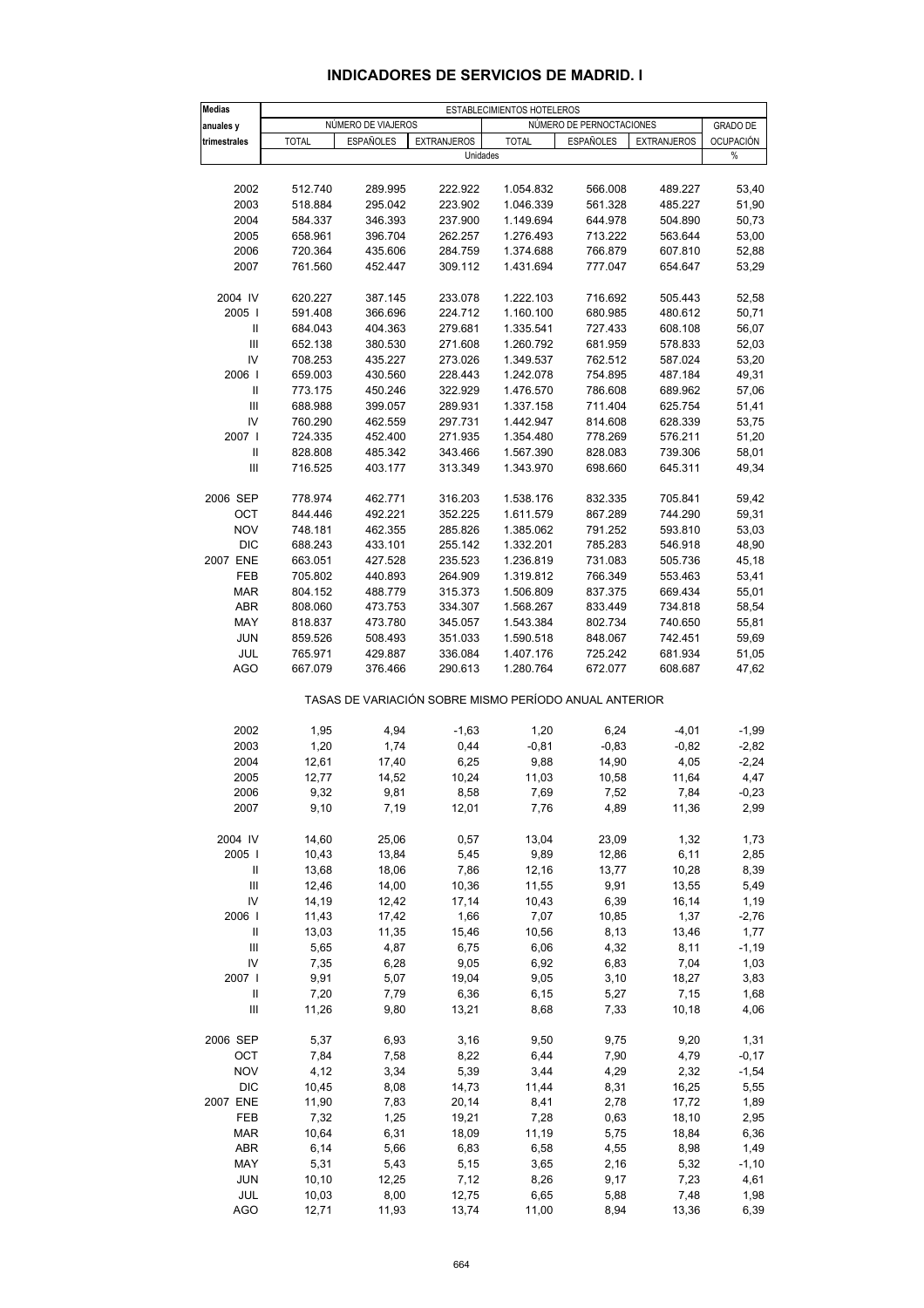| Medias        |              |                    |                    | <b>ACAMPAMENTOS TURÍSTICOS (5)</b>                    |                          |                    |                  |
|---------------|--------------|--------------------|--------------------|-------------------------------------------------------|--------------------------|--------------------|------------------|
| anuales y     |              | NÚMERO DE VIAJEROS |                    |                                                       | NÚMERO DE PERNOCTACIONES |                    | <b>GRADO DE</b>  |
| trimestrales  | <b>TOTAL</b> | <b>ESPAÑOLES</b>   | <b>EXTRANJEROS</b> | <b>TOTAL</b>                                          | <b>ESPAÑOLES</b>         | <b>EXTRANJEROS</b> | <b>OCUPACIÓN</b> |
|               |              |                    | Unidades           |                                                       |                          |                    | %                |
|               |              |                    |                    |                                                       |                          |                    |                  |
| 2002          | 19.001       | 15.385             | 3.616              | 51.886                                                | 43.736                   | 8.150              | 46,58            |
| 2003          | 16.967       | 14.030             | 2.937              | 47.550                                                | 40.838                   | 6.712              | 48,79            |
| 2004          | 17.405       | 14.637             | 2.768              | 47.622                                                | 41.417                   | 6.205              | 49,65            |
| 2005          | 17.303       | 14.479             | 2.825              | 47.611                                                | 40.391                   | 7.220              | 50,94            |
| 2006          | 13.243       | 11.394             | 1.849              | 33.634                                                | 27.130                   | 6.504              | 48,87            |
| 2007          | 20.926       | 17.774             | 3.152              | 63.676                                                | 54.703                   | 8.974              | 47,98            |
|               |              |                    |                    |                                                       |                          |                    |                  |
| 2004 IV       | 9.133        | 7.920              | 1.213              | 22.912                                                | 19.870                   | 3.042              | 47,61            |
| 2005          | 8.870        | 7.607              | 1.263              | 23.679                                                | 19.728                   | 3.951              | 48,26            |
| Ш             | 16.505       | 14.103             | 2.402              | 39.909                                                | 32.912                   | 6.997              | 50,75            |
| III           | 35.642       | 29.035             | 6.606              | 105.329                                               | 90.950                   | 14.379             | 57,04            |
| IV            | 8.197        | 7.170              | 1.027              | 21.527                                                | 17.975                   | 3.553              | 47,70            |
| 2006          | 8.280        | 7.111              | 1.169              | 20.308                                                | 15.880                   | 4.428              | 46,87            |
| Ш             | 17.776       | 15.310             | 2.465              | 45.312                                                | 37.082                   | 8.230              | 50,82            |
| III           | 16.831       | 14.344             | 2.487              | 43.999                                                | 35.037                   | 8.962              | 50,49            |
| IV            | 10.084       | 8.811              | 1.273              | 24.917                                                | 20.521                   | 4.397              | 47,30            |
| 2007 l        | 8.149        | 7.163              | 985                | 21.245                                                | 16.418                   | 4.827              | 44,50            |
| $\mathbf{II}$ | 20.180       | 17.813             | 2.367              | 49.334                                                | 40.752                   | 8.582              | 44,66            |
| III           | 41.211       | 33.632             | 7.579              | 148.837                                               | 133.055                  | 15.782             | 58,20            |
|               |              |                    |                    |                                                       |                          |                    |                  |
| 2006 SEP      | 17.816       | 15.499             | 2.317              | 46.504                                                | 39.128                   | 7.376              | 50,52            |
| OCT           | 11.989       | 10.805             | 1.184              | 29.266                                                | 24.277                   | 4.989              | 48,57            |
| <b>NOV</b>    | 9.407        | 8.181              | 1.226              | 22.129                                                | 17.655                   | 4.474              | 46,19            |
| <b>DIC</b>    | 8.857        | 7.447              | 1.410              | 23.357                                                | 19.630                   | 3.727              | 47,14            |
| 2007 ENE      | 6.425        | 5.657              | 768                | 16.729                                                | 12.681                   | 4.048              | 45,69            |
| FEB           | 6.683        | 5.971              | 712                | 18.874                                                | 14.453                   | 4.421              | 46,08            |
| <b>MAR</b>    | 11.338       | 9.862              | 1.476              | 28.133                                                | 22.121                   | 6.012              | 41,72            |
| <b>ABR</b>    | 18.283       | 17.040             | 1.243              | 47.933                                                | 42.005                   | 5.928              | 45,33            |
| MAY           | 15.896       | 13.027             | 2.869              | 40.636                                                | 30.609                   | 10.027             | 42,31            |
| <b>JUN</b>    | 26.360       | 23.372             | 2.988              | 59.432                                                | 49.641                   | 9.791              | 46,35            |
| JUL           | 41.705       | 34.961             | 6.744              | 139.272                                               | 122.381                  | 16.891             | 57,47            |
| AGO           | 40.716       | 32.302             | 8.414              | 158.402                                               | 143.729                  | 14.673             | 58,92            |
|               |              |                    |                    | TASAS DE VARIACIÓN SOBRE MISMO PERÍODO ANUAL ANTERIOR |                          |                    |                  |
|               |              |                    |                    |                                                       |                          |                    |                  |
| 2002          | $-0,90$      | $-3,00$            | 9,16               | 5,79                                                  | 6,02                     | 4,57               | 24,63            |
| 2003          | $-10,70$     | $-8, 81$           | $-18,77$           | $-8,36$                                               | $-6,63$                  | $-17,65$           | 4,76             |
| 2004          | 2,58         | 4,33               | $-5,76$            | 0, 15                                                 | 1,42                     | $-7,55$            | 1,76             |
| 2005          | $-0,58$      | $-1,08$            | 2,05               | $-0,02$                                               | $-2,48$                  | 16,36              | 2,59             |
| 2006          | $-23,47$     | $-21,31$           | $-34,55$           | $-29,36$                                              | $-32,83$                 | $-9,91$            | $-4,06$          |
| 2007          | 51,03        | 50,00              | 57,13              | 80,42                                                 | 94,61                    | 24,89              | $-2,58$          |
| 2004 IV       |              |                    |                    |                                                       |                          |                    |                  |
|               | 3,76         | 4,10               | 1,59               | $-3,04$                                               | 4,64                     | $-34,48$           | 4,95             |
| 2005          | 0,25         | 1,57               | $-7,02$            | 13,82                                                 | 11,33                    | 28,12              | 5,75             |
| Ш             | $-9,23$      | $-10,95$           | 2,31               | $-9,86$                                               | $-13,26$                 | 10,50              | 2,80             |

#### **INDICADORES DE SERVICIOS DE MADRID. II**

| 2002           | $-0.90$  | $-3,00$  | 9,16     | 5,79     | 6,02     | 4,57     | 24,63     |
|----------------|----------|----------|----------|----------|----------|----------|-----------|
| 2003           | $-10,70$ | $-8,81$  | $-18,77$ | $-8,36$  | $-6,63$  | $-17,65$ | 4,76      |
| 2004           | 2,58     | 4,33     | $-5,76$  | 0,15     | 1,42     | $-7,55$  | 1,76      |
| 2005           | $-0.58$  | $-1,08$  | 2,05     | $-0.02$  | $-2,48$  | 16,36    | 2,59      |
| 2006           | $-23,47$ | $-21,31$ | $-34,55$ | $-29,36$ | $-32,83$ | $-9,91$  | $-4,06$   |
| 2007           | 51,03    | 50,00    | 57,13    | 80,42    | 94,61    | 24,89    | $-2,58$   |
| 2004 IV        | 3,76     | 4,10     | 1,59     | $-3,04$  | 4,64     | $-34,48$ | 4,95      |
| 2005           | 0,25     | 1,57     | $-7,02$  | 13,82    | 11,33    | 28,12    | 5,75      |
| $\mathbf{H}$   | $-9,23$  | $-10,95$ | 2,31     | $-9,86$  | $-13,26$ | 10,50    | 2,80      |
| III            | 6,54     | 6,35     | 7,38     | 2,76     | 0,90     | 16,33    | 1,88      |
| IV             | $-10,26$ | $-9,47$  | $-15,36$ | $-6,04$  | $-9,54$  | 16,77    | 0,18      |
| 2006           | $-6,65$  | $-6,52$  | $-7,42$  | $-14,24$ | $-19,51$ | 12,08    | $-2,89$   |
| $\mathbf{H}$   | 7,70     | 8,56     | 2,62     | 13,54    | 12,67    | 17,62    | 0,14      |
| $\mathbf{III}$ | $-52,78$ | $-50,60$ | $-62,35$ | $-58,23$ | $-61,48$ | $-37,67$ | $-11,48$  |
| IV             | 23,03    | 22,89    | 23,99    | 15,75    | 14,16    | 23,76    | $-0,83$   |
| 2007           | $-1,59$  | 0,74     | $-15,71$ | 4,62     | 3,39     | 9,01     | $-5,06$   |
| Ш              | 13,52    | 16,35    | $-4,00$  | 8,88     | 9,90     | 4,28     | $-12,11$  |
| Ш              | 152,24   | 144,31   | 194,67   | 248,19   | 303,31   | 61,78    | 15,28     |
| 2006 SEP       | $-0.27$  | 7,08     | $-31,65$ | 1,02     | 8,75     | $-26,65$ | $-0,75$   |
| OCT            | 8,57     | 10,48    | $-6,25$  | 6,08     | 5,63     | 8,29     | 0,79      |
| <b>NOV</b>     | 28,13    | 24,77    | 56,18    | 29,34    | 23,91    | 56,38    | $-2,59$   |
| <b>DIC</b>     | 42,74    | 43,99    | 36,50    | 17,47    | 17,59    | 16,83    | $-0,72$   |
| 2007 ENE       | $-7,83$  | $-4,17$  | $-28,09$ | $-0,34$  | 3,48     | $-10,66$ | $-2,31$   |
| FEB            | $-2,64$  | $-0,86$  | $-15,34$ | 7,59     | 5,63     | 14,56    | $-1,73$   |
| <b>MAR</b>     | 3,03     | 4,84     | $-7,63$  | 5,78     | 1,94     | 22,84    | $-11,14$  |
| ABR            | $-11,47$ | $-7,39$  | $-44,80$ | $-4,98$  | $-7,20$  | 14,44    | $-11,98$  |
| MAY            | $-2,71$  | $-5,37$  | 11,55    | $-4,94$  | $-7,22$  | 2,79     | $-16, 18$ |
| <b>JUN</b>     | 61,34    | 69,78    | 16,17    | 39,04    | 50,47    | 0,37     | $-8,18$   |
| JUL            | 155,26   | 153,97   | 162,21   | 225,81   | 270,95   | 73,15    | 13,85     |
| <b>AGO</b>     | 149.21   | 134,65   | 227,14   | 270,57   | 335,66   | 50,42    | 16,72     |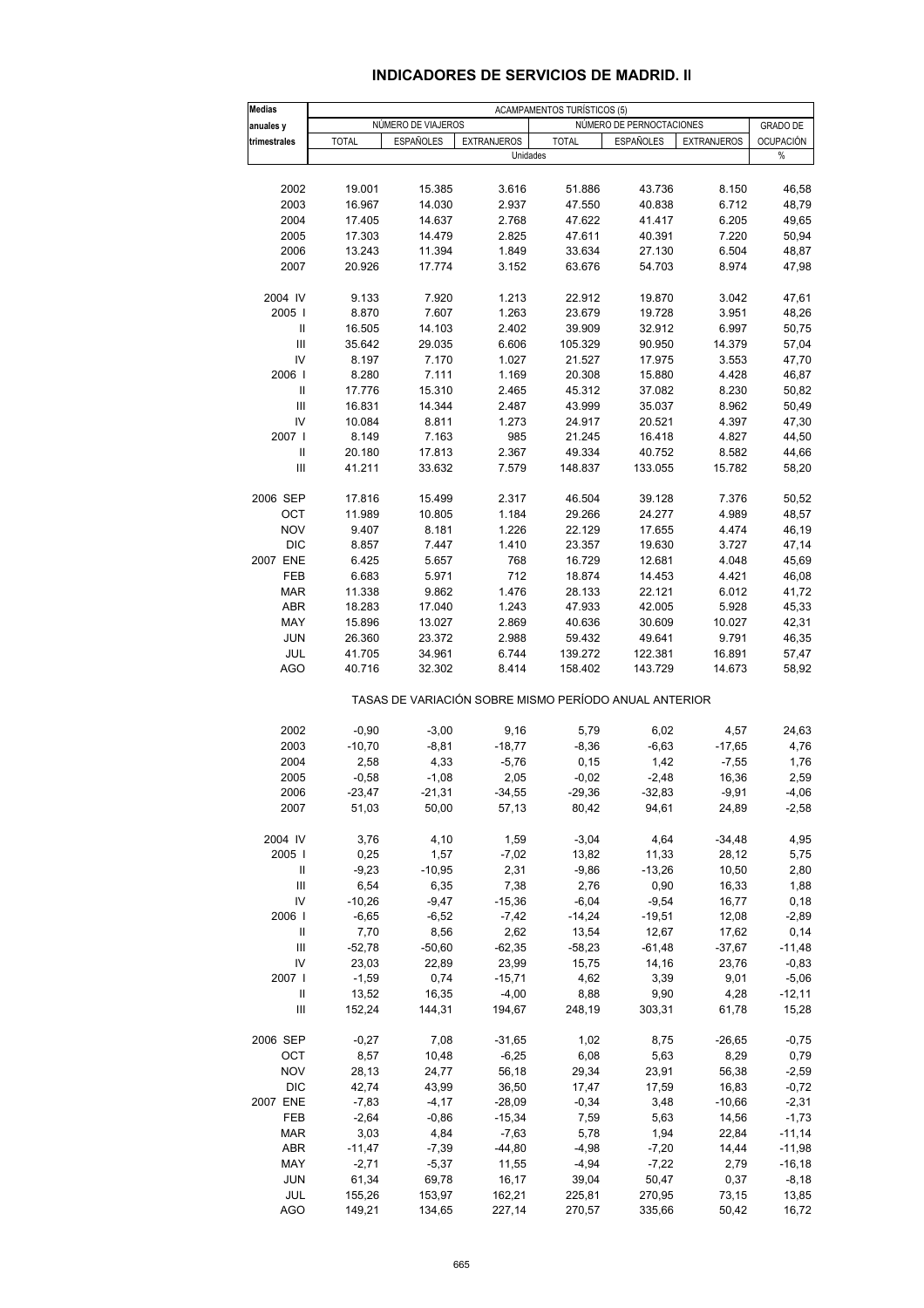#### **INDICADORES DE SERVICIOS DE MADRID. III**

| <b>Medias</b>                      |               |                    |                    | APARTAMENTOS TURÍSTICOS (5) |                                                       |                    |                  |
|------------------------------------|---------------|--------------------|--------------------|-----------------------------|-------------------------------------------------------|--------------------|------------------|
| anuales y                          |               | NÚMERO DE VIAJEROS |                    |                             | NÚMERO DE PERNOCTACIONES                              |                    | <b>GRADO DE</b>  |
| trimestrales                       | <b>TOTAL</b>  | <b>ESPAÑOLES</b>   | <b>EXTRANJEROS</b> | <b>TOTAL</b>                | <b>ESPAÑOLES</b>                                      | <b>EXTRANJEROS</b> | <b>OCUPACIÓN</b> |
|                                    |               |                    | Unidades           |                             |                                                       |                    | %                |
| 2002                               | 19.359        | 11.964             | 7.394              | 75.368                      | 38.158                                                | 37.209             | 49,66            |
| 2003                               | 18.767        | 11.890             | 6.878              | 69.052                      | 34.685                                                | 34.367             | 47,99            |
| 2004                               | 18.277        | 11.925             | 6.352              | 66.128                      | 33.275                                                |                    | 48,09            |
|                                    |               |                    |                    |                             |                                                       | 32.853             |                  |
| 2005                               | 20.964        | 14.414             | 6.550              | 78.893                      | 43.348                                                | 35.545             | 50,81            |
| 2006                               | 22.152        | 14.875             | 7.277              | 82.687                      | 46.313                                                | 36.374             | 51,36            |
| 2007                               | 22.457        | 14.470             | 7.987              | 82.966                      | 45.045                                                | 37.921             | 51,94            |
| 2004 IV                            | 20.297        | 13.753             | 6.544              | 69.962                      | 37.562                                                | 32.400             | 50,55            |
| 2005                               | 18.759        | 13.368             | 5.391              | 66.909                      | 37.091                                                | 29.817             | 49,53            |
| $\mathbf{I}$                       | 22.966        | 15.761             | 7.205              | 85.090                      | 45.411                                                | 39.679             | 54,36            |
| $\ensuremath{\mathsf{III}}\xspace$ | 20.191        | 13.460             | 6.731              | 80.806                      | 44.680                                                | 36.125             | 48,56            |
| IV                                 | 21.937        | 15.065             | 6.872              | 82.767                      | 46.209                                                | 36.558             | 50,80            |
| 2006                               | 20.640        | 14.518             | 6.122              | 78.197                      | 47.128                                                | 31.069             | 49,08            |
|                                    | 23.093        | 15.323             | 7.770              | 83.785                      | 46.089                                                | 37.696             | 51,79            |
| III                                | 23.581        | 15.458             | 8.123              | 84.318                      | 45.696                                                | 38.622             | 52,28            |
| IV                                 | 21.293        | 14.202             | 7.091              | 84.449                      | 46.339                                                | 38.110             | 52,29            |
| 2007                               | 21.504        | 14.498             | 7.007              | 79.550                      | 45.014                                                | 34.536             | 50,33            |
| $\mathbf{I}$                       | 24.340        | 15.580             | 8.760              | 88.371                      | 47.105                                                | 41.266             | 55,44            |
| Ш                                  | 21.062        | 12.765             | 8.297              | 79.982                      | 42.001                                                | 37.981             | 49,09            |
| 2006 SEP                           | 26.147        | 17.251             | 8.896              | 89.669                      | 49.529                                                | 40.140             | 56,55            |
| OCT                                | 23.209        | 15.501             | 7.708              | 95.286                      | 53.629                                                | 41.657             | 58,35            |
| <b>NOV</b>                         | 20.155        | 13.196             | 6.959              | 82.203                      | 44.015                                                | 38.188             | 52,38            |
| <b>DIC</b>                         | 20.515        | 13.908             | 6.607              | 75.859                      | 41.373                                                | 34.486             | 46,15            |
| 2007 ENE                           | 17.831        | 11.583             | 6.248              | 70.385                      | 37.668                                                | 32.717             | 43,05            |
| FEB                                | 20.896        | 14.485             | 6.411              | 77.387                      | 45.004                                                | 32.383             | 52,42            |
| <b>MAR</b>                         | 25.786        | 17.425             | 8.361              | 90.878                      | 52.371                                                | 38.507             | 55,52            |
| <b>ABR</b>                         | 23.336        | 14.605             | 8.731              | 88.432                      | 47.375                                                | 41.057             | 55,19            |
| MAY                                | 23.942        | 15.230             | 8.712              | 86.626                      | 46.654                                                | 39.972             | 53,65            |
| <b>JUN</b>                         | 25.741        | 16.904             | 8.837              | 90.055                      | 47.286                                                | 42.769             | 57,48            |
| JUL                                | 21.965        | 13.377             | 8.588              | 84.495                      | 44.035                                                | 40.460             | 51,93            |
| AGO                                | 20.159        | 12.153             | 8.006              | 75.469                      | 39.967                                                | 35.502             | 46,25            |
|                                    |               |                    |                    |                             | TASAS DE VARIACIÓN SOBRE MISMO PERÍODO ANUAL ANTERIOR |                    |                  |
| 2002                               | 13,05         | 13,38              | 12,53              | 10,63                       | 11,64                                                 | 9,62               | 5,85             |
| 2003                               | $-3,06$       | $-0,63$            | $-6,99$            | $-8,38$                     | $-9,10$                                               | $-7,64$            | $-3,37$          |
| 2004                               | $-2,61$       | 0,30               | $-7,65$            | $-4,23$                     | $-4,07$                                               | -4,41              | 0,21             |
| 2005                               | 14,70         | 20,87              | 3,12               | 19,30                       | 30,27                                                 | 8,19               | 5,67             |
| 2006                               | 5,67          | 3,20               | 11,10              | 4,81                        | 6,84                                                  | 2,33               | 1,07             |
| 2007                               | 2,20          | $-2,43$            | 11,80              | 2,23                        | $-1,87$                                               | 7,57               | 3,13             |
|                                    |               |                    |                    |                             |                                                       |                    |                  |
| 2004 IV                            | 0,49          | 2,58               | $-3,63$            | $-0,77$                     | 3,35                                                  | $-5,16$            | 1,51             |
| 2005                               | 9,55          | 15,95              | $-3,63$            | 8,95                        | 13,22                                                 | 4,07               | 11,60            |
| Ш                                  | 23,00         | 31,67              | 7,51               | 26,32                       | 38,22                                                 | 14,99              | 8,74             |
| Ш<br>IV                            | 18,68<br>8,08 | 28,84<br>9,54      | 2,51<br>5,01       | 22,85<br>18,30              | 49,32<br>23,02                                        | 0,76<br>12,83      | 2,41<br>0,49     |
| 2006                               | 10,03         | 8,60               | 13,56              | 16,87                       | 27,06                                                 | 4,20               | $-0,92$          |
| Ш                                  | 0,55          | $-2,78$            | 7,85               | $-1,53$                     | 1,49                                                  | $-5,00$            | $-4,73$          |
| Ш                                  | 16,79         | 14,84              | 20,68              | 4,35                        | 2,27                                                  | 6,91               | 7,65             |
| IV                                 | $-2,94$       | $-5,73$            | 3,19               | 2,03                        | 0,28                                                  | 4,25               | 2,93             |
| 2007 l                             | 4,19          | $-0,14$            | 14,45              |                             |                                                       |                    | 2,55             |
| Ш                                  | 5,40          | 1,68               | 12,74              | 1,73<br>5,47                | -4,48<br>2,20                                         | 11,16<br>9,47      | 7,05             |
| $\ensuremath{\mathsf{III}}\xspace$ | $-5,54$       | $-12,34$           | 7,25               | $-2,03$                     | $-4,06$                                               | 0,31               | $-2,09$          |
|                                    |               |                    |                    |                             |                                                       |                    |                  |
| 2006 SEP                           | 10,93         | 6,15               | 21,55              | $-0,69$                     | $-7,05$                                               | 8,46               | 8,75             |
| OCT                                | $-3,23$       | $-2,92$            | $-3,85$            | 7,45                        | 12,64                                                 | 1,43               | 8,36             |
| <b>NOV</b>                         | $-5,67$       | $-9,19$            | 1,81               | 0,21                        | $-0,56$                                               | 1,11               | 1,65             |
| <b>DIC</b>                         | 0,26          | $-5,36$            | 14,61              | $-2,23$                     | $-11,51$                                              | 11,84              | $-1,87$          |
| 2007 ENE                           | $-12,85$      | $-21,18$           | 8,38               | $-9,29$                     | $-19,43$                                              | 6, 10              | $-8,46$          |
| FEB                                | 3,05          | $-0,49$            | 12,06              | 1,37                        | $-5,49$                                               | 12,75              | 2,24             |
| <b>MAR</b>                         | 21,74         | 21,84              | 21,53              | 12,67                       | 11,40                                                 | 14,43              | 13,47            |
| ABR                                | $-5,45$       | $-13,29$           | 11,39              | 0,41                        | $-6,57$                                               | 9,89               | 0, 18            |
| MAY                                | 7,37          | 4,59               | 12,62              | 6, 10                       | 6,57                                                  | 5,57               | 7,00             |
| <b>JUN</b>                         | 15,44         | 16,08              | 14,23              | 10,30                       | 8,01                                                  | 12,96              | 14,64            |
| JUL                                | $-1,49$       | $-8,14$            | 11,01              | 3,49                        | 0,58                                                  | 6,86               | 3,57             |
| AGO                                | $-9,59$       | $-16,54$           | 3,49               | $-7,56$                     | $-8,71$                                               | $-6,24$            | $-7,76$          |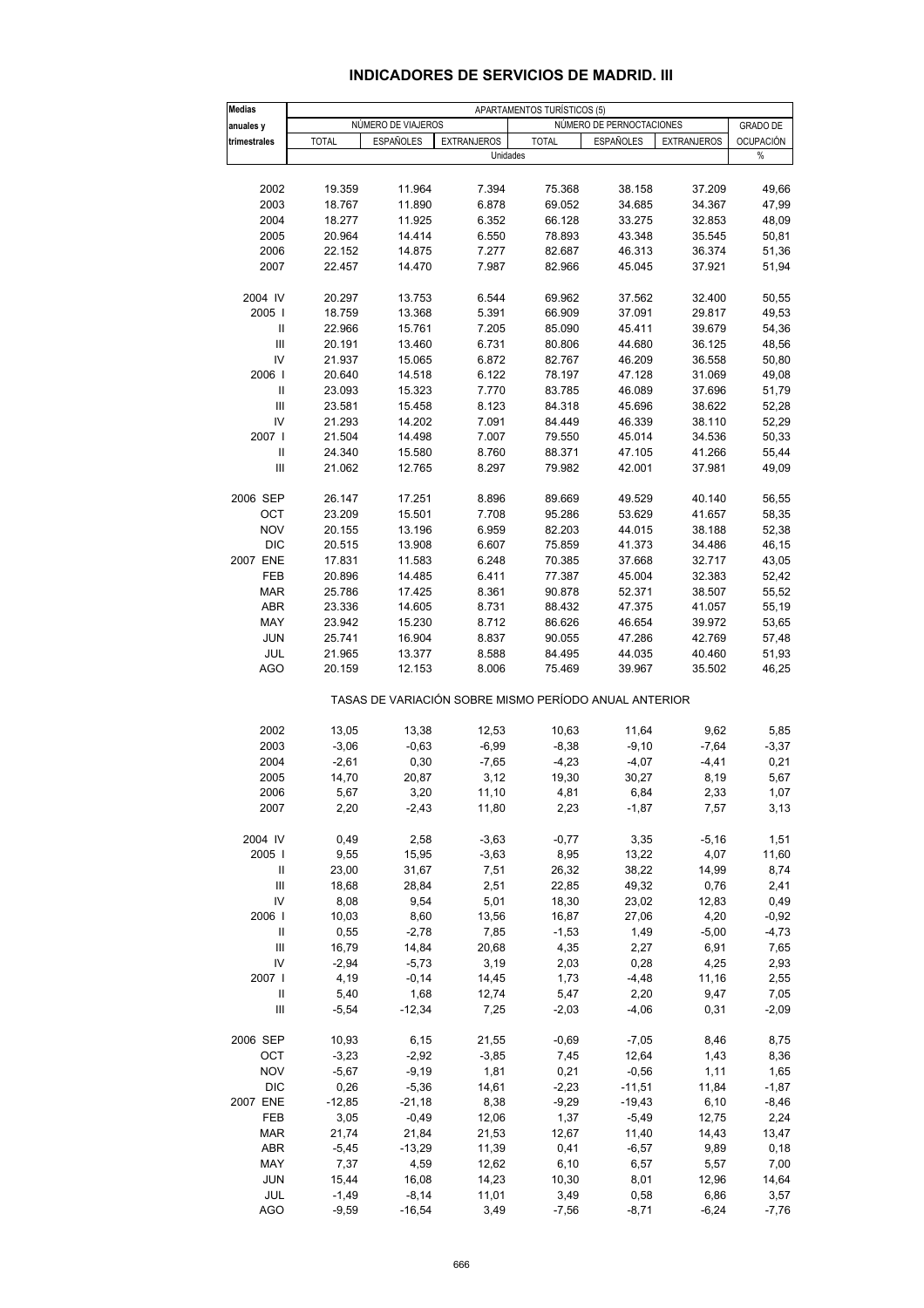#### **INDICADORES DE SERVICIOS DE MADRID. IV**

| <b>Medias</b>                      | TRANSPORTE AÉREO DE PASAJEROS |                        |                        |                                                       |                        |                        |                  |                        |
|------------------------------------|-------------------------------|------------------------|------------------------|-------------------------------------------------------|------------------------|------------------------|------------------|------------------------|
| anuales y                          | <b>TOTAL</b>                  |                        | <b>INTERIOR</b>        |                                                       |                        | INTERNACIONAL          |                  | CONSUMO<br>E.ELECTRICA |
| trimestrales                       |                               | <b>TOTAL</b>           | <b>REGULAR</b>         | NO REGULAR                                            | <b>TOTAL</b>           | <b>REGULAR</b>         | NO REGULAR       | <b>SERVICIOS</b>       |
|                                    |                               |                        |                        | Unidades                                              |                        |                        |                  | Gwh                    |
|                                    |                               |                        |                        |                                                       |                        |                        |                  |                        |
| 2002                               | 2.806.442                     | 1.369.807              | 1.353.667              | 16.140                                                | 1.436.635              | 1.377.074              | 59.561           | 627,741                |
| 2003                               | 2.946.594                     | 1.434.888              | 1.414.872              | 20.016                                                | 1.511.706              | 1.442.187              | 69.518           | 705,351                |
| 2004                               | 3.178.514                     | 1.514.627              | 1.491.265              | 23.362                                                | 1.663.887              | 1.569.478              | 94.409           | 723,732                |
| 2005                               | 3.464.874                     | 1.631.171              | 1.608.127              | 23.044                                                | 1.833.702              | 1.732.460              | 101.242          | 763,345                |
| 2006                               | 3.765.323                     | 1.716.709              | 1.695.245              | 21.464                                                | 2.048.614              | 1.936.744              | 111.871          | 904,472                |
| 2007                               | 4.196.263                     | 1.874.393              | 1.853.876              | 20.517                                                | 2.321.870              | 2.213.251              | 108.619          |                        |
| 2004 IV                            | 3.079.738                     | 1.446.300              | 1.432.748              | 13.552                                                | 1.633.438              | 1.557.879              | 75.559           | 718,352                |
| 2005                               | 3.042.989                     | 1.423.184              | 1.411.657              | 11.527                                                | 1.619.805              | 1.549.780              | 70.025           | 761,565                |
| Ш                                  | 3.472.094                     | 1.712.407              | 1.700.881              | 11.526                                                | 1.759.687              | 1.674.934              | 84.753           | 729,451                |
| $\ensuremath{\mathsf{III}}\xspace$ | 3.961.182                     | 1.792.269              | 1.736.783              | 55.486                                                | 2.168.914              | 1.996.303              | 172.611          | 819,595                |
| IV                                 | 3.383.229                     | 1.596.826              | 1.583.188              | 13.638                                                | 1.786.403              | 1.708.824              | 77.579           | 742,768                |
| 2006                               | 3.236.068                     | 1.535.286              | 1.529.627              | 5.660                                                 | 1.700.782              | 1.644.923              | 55.859           | 862,184                |
| Ш                                  | 3.866.813                     | 1.779.435              | 1.768.423              | 11.013                                                | 2.087.377              | 1.983.513              | 103.864          | 863,517                |
| Ш                                  | 4.173.644                     | 1.814.111              | 1.756.314              | 57.797                                                | 2.359.533              | 2.167.621              | 191.912          | 994,407                |
| IV                                 | 3.784.768                     | 1.738.005              | 1.726.617              | 11.388                                                | 2.046.764              | 1.950.917              | 95.847           | 897,782                |
| 2007                               | 3.745.639                     | 1.696.968              | 1.681.664              | 15.304                                                | 2.048.671              | 1.969.495              | 79.176           |                        |
| Ш                                  | 4.374.061                     | 1.961.063              | 1.943.573              | 17.491                                                | 2.412.998              | 2.306.690              | 106.308          |                        |
| $\mathop{\rm III}$                 | 5.014.742                     | 2.146.656              | 2.101.420              | 45.236                                                | 2.868.086              | 2.664.201              | 203.885          |                        |
|                                    |                               |                        |                        |                                                       |                        |                        |                  |                        |
| 2006 AGO                           | 4.227.399                     | 1.761.666              | 1.688.205              | 73.461                                                | 2.465.733              | 2.240.937              | 224.796          | 969,945                |
| <b>SEP</b>                         | 4.096.205                     | 1.846.607              | 1.805.905              | 40.702                                                | 2.249.598              | 2.099.328              | 150.270          | 1.012,148              |
| OCT<br><b>NOV</b>                  | 4.086.199                     | 1.856.327              | 1.848.912              | 7.415                                                 | 2.229.872              | 2.111.343<br>1.843.622 | 118.529          | 944,253                |
| <b>DIC</b>                         | 3.654.344                     | 1.739.639              | 1.729.167              | 10.472                                                | 1.914.705              |                        | 71.083           | 883,276                |
| 2007 ENE                           | 3.613.762<br>3.472.514        | 1.618.048<br>1.527.147 | 1.601.772<br>1.515.278 | 16.276<br>11.869                                      | 1.995.714<br>1.945.367 | 1.897.785<br>1.871.065 | 97.929<br>74.302 | 865,816                |
| FEB                                | 3.517.315                     | 1.631.084              | 1.615.970              | 15.114                                                | 1.886.231              | 1.817.809              | 68.422           |                        |
| <b>MAR</b>                         | 4.247.088                     | 1.932.673              | 1.913.743              | 18.930                                                | 2.314.415              | 2.219.612              | 94.803           |                        |
| ABR                                | 4.314.946                     | 1.847.942              | 1.823.419              | 24.523                                                | 2.467.004              | 2.345.097              | 121.907          |                        |
| MAY                                | 4.313.203                     | 1.987.990              | 1.973.338              | 14.652                                                | 2.325.213              | 2.236.574              | 88.639           |                        |
| <b>JUN</b>                         | 4.494.034                     | 2.047.258              | 2.033.961              | 13.297                                                | 2.446.776              | 2.338.399              | 108.377          |                        |
| JUL                                | 5.014.742                     | 2.146.656              | 2.101.420              | 45.236                                                | 2.868.086              | 2.664.201              | 203.885          |                        |
|                                    |                               |                        |                        | TASAS DE VARIACIÓN SOBRE MISMO PERÍODO ANUAL ANTERIOR |                        |                        |                  |                        |
| 2002                               | $-0,30$                       |                        |                        |                                                       | 1,05                   |                        | 12,16            | 3,84                   |
| 2003                               | 4,99                          | $-1,68$<br>4,75        | $-2,36$<br>4,52        | 137,41<br>24,01                                       | 5,23                   | 0,62<br>4,73           | 16,72            | 12,36                  |
| 2004                               | 7,87                          | 5,56                   | 5,40                   | 16,72                                                 | 10,07                  | 8,83                   | 35,80            | 2,61                   |
| 2005                               | 9,01                          | 7,69                   | 7,84                   | $-1,36$                                               | 10,21                  | 10,38                  | 7,24             | 5,47                   |
| 2006                               | 8,67                          | 5,24                   | 5,42                   | $-6,86$                                               | 11,72                  | 11,79                  | 10,50            | 18,49                  |
| 2007                               | 15,16                         | 11,40                  | 11,21                  | 31,47                                                 | 18,40                  | 18,74                  | 11,84            |                        |
|                                    |                               |                        |                        |                                                       |                        |                        |                  |                        |
| 2004 IV                            | 6,11                          | 2,93                   | 2,49                   | 87,21                                                 | 9,11                   | 8,39                   | 26,38            | 2,03                   |
| 2005                               | 7,40                          | 3,92                   | 3,75                   | 31,26                                                 | 10,65                  | 10,41                  | 16,39            | 4,35                   |
| Ш                                  | 7,99                          | 8,40                   | 8,40                   | 9,50                                                  | 7,59                   | 7,87                   | 2,33             | 2,52                   |
| III<br>IV                          | 10,47<br>9,85                 | 7,77<br>10,41          | 8,38<br>10,50          | $-8,42$<br>0,63                                       | 12,81<br>9,36          | 13,20<br>9,69          | 8,50<br>2,67     | 11,47<br>3,40          |
| 2006                               | 6,35                          | 7,88                   | 8,36                   | $-50,90$                                              | 5,00                   | 6,14                   | $-20,23$         | 13,21                  |
| $\mathbf{H}$                       | 11,37                         | 3,91                   | 3,97                   | $-4,45$                                               | 18,62                  | 18,42                  | 22,55            | 18,38                  |
| Ш                                  | 5,36                          | 1,22                   | 1,12                   | 4,17                                                  | 8,79                   | 8,58                   | 11,18            | 21,33                  |
| IV                                 | 11,87                         | 8,84                   | 9,06                   | $-16,50$                                              | 14,57                  | 14,17                  | 23,55            | 20,87                  |
| 2007                               | 15,75                         | 10,53                  | 9,94                   | 170,41                                                | 20,45                  | 19,73                  | 41,74            |                        |
| $\mathbf{H}$                       | 13,12                         | 10,21                  | 9,90                   | 58,82                                                 | 15,60                  | 16,29                  | 2,35             |                        |
| III                                | 19,47                         | 17,04                  | 18,40                  | $-23,63$                                              | 21,36                  | 23,19                  | 1,60             |                        |
|                                    |                               |                        |                        |                                                       |                        |                        |                  |                        |
| 2006 AGO                           | 5,48                          | 1,93                   | 1,76                   | 5,99                                                  | 8,16                   | 8,49                   | 5,05             | 21,16                  |
| <b>SEP</b>                         | 7,01                          | 2,66                   | 2,78                   | $-2,40$                                               | 10,87                  | 10,99                  | 9,27             | 20,42                  |
| OCT                                | 10,71                         | 7,06                   | 7,02                   | 18,64                                                 | 13,94                  | 14, 10                 | 11,12            | 29,32                  |
| <b>NOV</b>                         | 11,82                         | 9,20                   | 8,98                   | 64,22                                                 | 14,32                  | 14,07                  | 21,20            | 26,26                  |
| <b>DIC</b>                         | 13,26                         | 10,55                  | 11,60                  | $-42,46$                                              | 15,54                  | 14,34                  | 45,24            | 8,42                   |
| 2007 ENE                           | 12,33                         | 6,99                   | 6,57                   | 114,59                                                | 16,90                  | 16,52                  | 27,42            |                        |
| FEB                                | 14,68                         | 10,14                  | 9,53                   | 169,36                                                | 18,93                  | 18,23                  | 41,06            |                        |
| <b>MAR</b><br><b>ABR</b>           | 19,64                         | 13,85<br>8,31          | 13,13<br>7,93          | 224,31                                                | 24,95                  | 23,90                  | 56,03            |                        |
| MAY                                | 12,34<br>12, 17               | 10,55                  | 10,17                  | 47,32<br>104,64                                       | 15,56<br>13,61         | 15,85<br>14,56         | 10,23<br>$-6,18$ |                        |
| <b>JUN</b>                         | 14,81                         | 11,64                  | 11,48                  | 44,03                                                 | 17,61                  | 18,46                  | 1,74             |                        |
| JUL                                | 19,47                         | 17,04                  | 18,40                  | $-23,63$                                              | 21,36                  | 23,19                  | 1,60             |                        |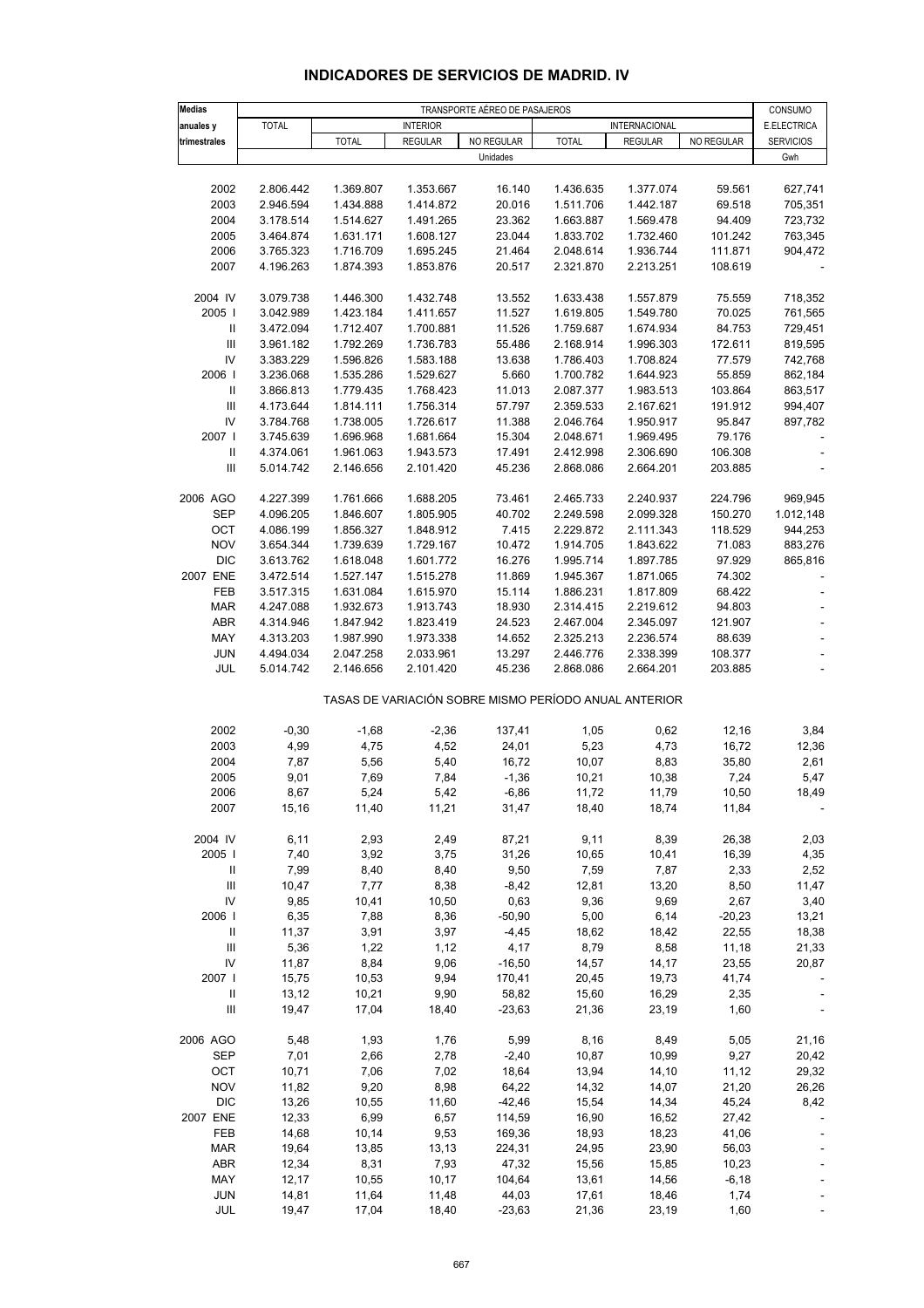#### **INDICADORES DE DEMANDA DE MADRID. I**

| <b>Medias</b> |                  | CONSUMO         |                                                       |              |                  |  |  |  |  |  |
|---------------|------------------|-----------------|-------------------------------------------------------|--------------|------------------|--|--|--|--|--|
| anuales y     | IPI. INE         | <b>GASOLINA</b> | MATRICULACIÓN                                         | E. ELÉCTRICA | <b>ÍNDICE</b>    |  |  |  |  |  |
| trimestrales  | <b>B.CONSUMO</b> | <b>AUTO</b>     | <b>TURISMOS</b>                                       | USOS DOMEST. | COMERC. MENOR    |  |  |  |  |  |
|               | <b>Base 2000</b> | Toneladas       | Unidades                                              | Gwh          | <b>Base 2005</b> |  |  |  |  |  |
|               |                  |                 |                                                       |              |                  |  |  |  |  |  |
| 2002          | 109,8            | 92.614          | 26.483                                                | 714,772      | 87,09            |  |  |  |  |  |
| 2003          | 113,8            | 87.331          | 26.656                                                | 683,686      | 90,52            |  |  |  |  |  |
| 2004          | 115,7            | 74.416          | 30.452                                                | 715,218      | 96,33            |  |  |  |  |  |
|               |                  |                 |                                                       |              |                  |  |  |  |  |  |
| 2005          | 117,8            | 69.747          | 31.049                                                | 721,946      | 100,00           |  |  |  |  |  |
| 2006          | 120,9            | 63.702          | 30.895                                                | 732,969      | 105,32           |  |  |  |  |  |
| 2007          | 130,5            | 61.378          | 33.907                                                |              | 106,02           |  |  |  |  |  |
| 2004 IV       | 116,6            | 74.952          | 29.049                                                | 649,134      | 109,23           |  |  |  |  |  |
|               |                  |                 |                                                       |              |                  |  |  |  |  |  |
| 2005          | 116,3            | 70.993          | 32.435                                                | 909,794      | 97,63            |  |  |  |  |  |
| Ш             | 126,9            | 72.219          | 38.702                                                | 692,790      | 100,15           |  |  |  |  |  |
| Ш             | 108,5            | 67.132          | 25.941                                                | 621,596      | 89,26            |  |  |  |  |  |
| IV            | 119,3            | 68.642          | 27.120                                                | 663,604      | 112,96           |  |  |  |  |  |
| 2006          | 119,7            | 64.353          | 32.204                                                | 935,113      | 102,65           |  |  |  |  |  |
| Ш             | 125,2            | 66.026          | 36.185                                                | 687,025      | 103,73           |  |  |  |  |  |
| Ш             | 114,7            | 59.756          | 26.893                                                | 644,422      | 94,64            |  |  |  |  |  |
| IV            | 123,9            | 64.673          | 28.300                                                | 665,318      | 120,27           |  |  |  |  |  |
| 2007 l        | 129,1            | 61.638          | 34.070                                                |              | 108,78           |  |  |  |  |  |
| Ш             | 131,8            | 60.875          | 36.863                                                |              | 108,94           |  |  |  |  |  |
| Ш             |                  | 62.109          |                                                       |              | 97,49            |  |  |  |  |  |
|               | 131,1            |                 | 29.227                                                |              |                  |  |  |  |  |  |
| 2006 SEP      | 130,8            | 62.276          | 21.776                                                | 641,049      | 102,24           |  |  |  |  |  |
| OCT           | 130,0            | 65.056          | 25.935                                                | 665,951      | 107,92           |  |  |  |  |  |
| <b>NOV</b>    |                  |                 |                                                       |              |                  |  |  |  |  |  |
|               | 127,4            | 62.966          | 28.407                                                | 659,245      | 110,09           |  |  |  |  |  |
| <b>DIC</b>    | 114,4            | 65.996          | 30.559                                                | 670,758      | 142,80           |  |  |  |  |  |
| 2007 ENE      | 118,8            | 61.499          | 27.327                                                |              | 116,65           |  |  |  |  |  |
| FEB           | 124,8            | 57.034          | 28.258                                                |              | 97,73            |  |  |  |  |  |
| <b>MAR</b>    | 143,6            | 66.380          | 46.625                                                | ٠            | 111,95           |  |  |  |  |  |
| ABR           | 124,7            | 58.033          | 30.236                                                |              | 102,47           |  |  |  |  |  |
| MAY           | 135,0            | 62.147          | 36.492                                                |              | 110,49           |  |  |  |  |  |
| <b>JUN</b>    | 135,8            | 62.445          | 43.861                                                |              | 113,87           |  |  |  |  |  |
|               |                  |                 |                                                       |              |                  |  |  |  |  |  |
| JUL           | 131,1            | 62.109          | 41.134                                                |              | 111,06           |  |  |  |  |  |
| AGO           |                  |                 | 17.319                                                |              | 83,93            |  |  |  |  |  |
|               |                  |                 | TASAS DE VARIACIÓN SOBRE MISMO PERÍODO ANUAL ANTERIOR |              |                  |  |  |  |  |  |
| 2002          |                  | $-1,00$         | $-4,05$                                               |              |                  |  |  |  |  |  |
|               |                  |                 |                                                       | 14,62        |                  |  |  |  |  |  |
| 2003          | 3,68             | $-5,70$         | 0,65                                                  | $-4,35$      | 3,94             |  |  |  |  |  |
| 2004          | 1,61             | $-14,79$        | 14,24                                                 | 4,61         | 6,42             |  |  |  |  |  |
| 2005          | 1,82             | $-6,27$         | 1,96                                                  | 0,94         | 3,81             |  |  |  |  |  |
| 2006          | 2,66             | $-8,67$         | $-0,50$                                               | 1,53         | 5,32             |  |  |  |  |  |
| 2007          | 7,12             | $-5,69$         | 2,72                                                  |              | 5,91             |  |  |  |  |  |
|               |                  |                 |                                                       |              |                  |  |  |  |  |  |
| 2004 IV       | 1,98             | $-13,59$        | 9,44                                                  | $-0,89$      | 5,03             |  |  |  |  |  |
| 2005          | 1,01             | $-5,37$         | 3,39                                                  | 3,23         | 3,59             |  |  |  |  |  |
| Ш             | 3,48             | $-6,32$         | 10,29                                                 | $-3,78$      | 4,79             |  |  |  |  |  |
| Ш             | 0,28             | $-4,92$         | $-1,34$                                               | 1,83         | 3,46             |  |  |  |  |  |
| IV            | 2,29             | $-8,42$         | $-6,64$                                               | 2,23         | 3,41             |  |  |  |  |  |
| 2006          | 2,89             | $-9,35$         | $-0,71$                                               | 2,78         | 5,14             |  |  |  |  |  |
| Ш             | $-1,34$          | $-8,58$         | $-6,50$                                               | $-0,83$      | 3,57             |  |  |  |  |  |
| Ш             | 5,75             | $-10,99$        | 3,67                                                  | 3,67         | 6,02             |  |  |  |  |  |
| IV            | 3,88             | $-5,78$         |                                                       |              |                  |  |  |  |  |  |
|               |                  |                 | 4,35                                                  | 0,26         | 6,48             |  |  |  |  |  |
| 2007 l        | 7,86             | $-4,22$         | 5,79                                                  |              | 5,97             |  |  |  |  |  |
| Ш             | 5,30             | $-7,80$         | 1,87                                                  |              | 5,02             |  |  |  |  |  |
| Ш             | 10,63            | $-3,61$         | $-0,76$                                               |              | 7,33             |  |  |  |  |  |
| 2006 SEP      | 7,30             | -4,49           | $-0,25$                                               | 6,56         | 6,49             |  |  |  |  |  |
| ост           | 7,44             | $-4,09$         | 10,53                                                 | 15,88        | 3,04             |  |  |  |  |  |
|               |                  |                 | 3,56                                                  |              |                  |  |  |  |  |  |
| <b>NOV</b>    | 4,00             | $-5,23$         |                                                       | 12,48        | 7,44             |  |  |  |  |  |
| <b>DIC</b>    | 0,00             | $-7,90$         | 0,31                                                  | $-19,19$     | 8,45             |  |  |  |  |  |
| 2007 ENE      | 8,99             | $-4,66$         | 12,70                                                 |              | 4,14             |  |  |  |  |  |
| FEB           | 6,76             | $-6,79$         | $-5,85$                                               |              | 4,41             |  |  |  |  |  |
| <b>MAR</b>    | 7,89             | $-1,46$         | 10,09                                                 |              | 9,39             |  |  |  |  |  |
| ABR           | 6,67             | $-7,99$         | $-2,17$                                               |              | 2,90             |  |  |  |  |  |
| MAY           | 4,73             | $-8,81$         | 1,52                                                  |              | 4,69             |  |  |  |  |  |
| <b>JUN</b>    | 4,62             | $-6,59$         |                                                       |              |                  |  |  |  |  |  |
|               |                  |                 | 5,18                                                  |              | 7,35             |  |  |  |  |  |
| JUL           | 10,63            | $-3,61$         | 1,47                                                  |              | 6,51             |  |  |  |  |  |
| AGO           |                  |                 | $-5,68$                                               |              | 8,42             |  |  |  |  |  |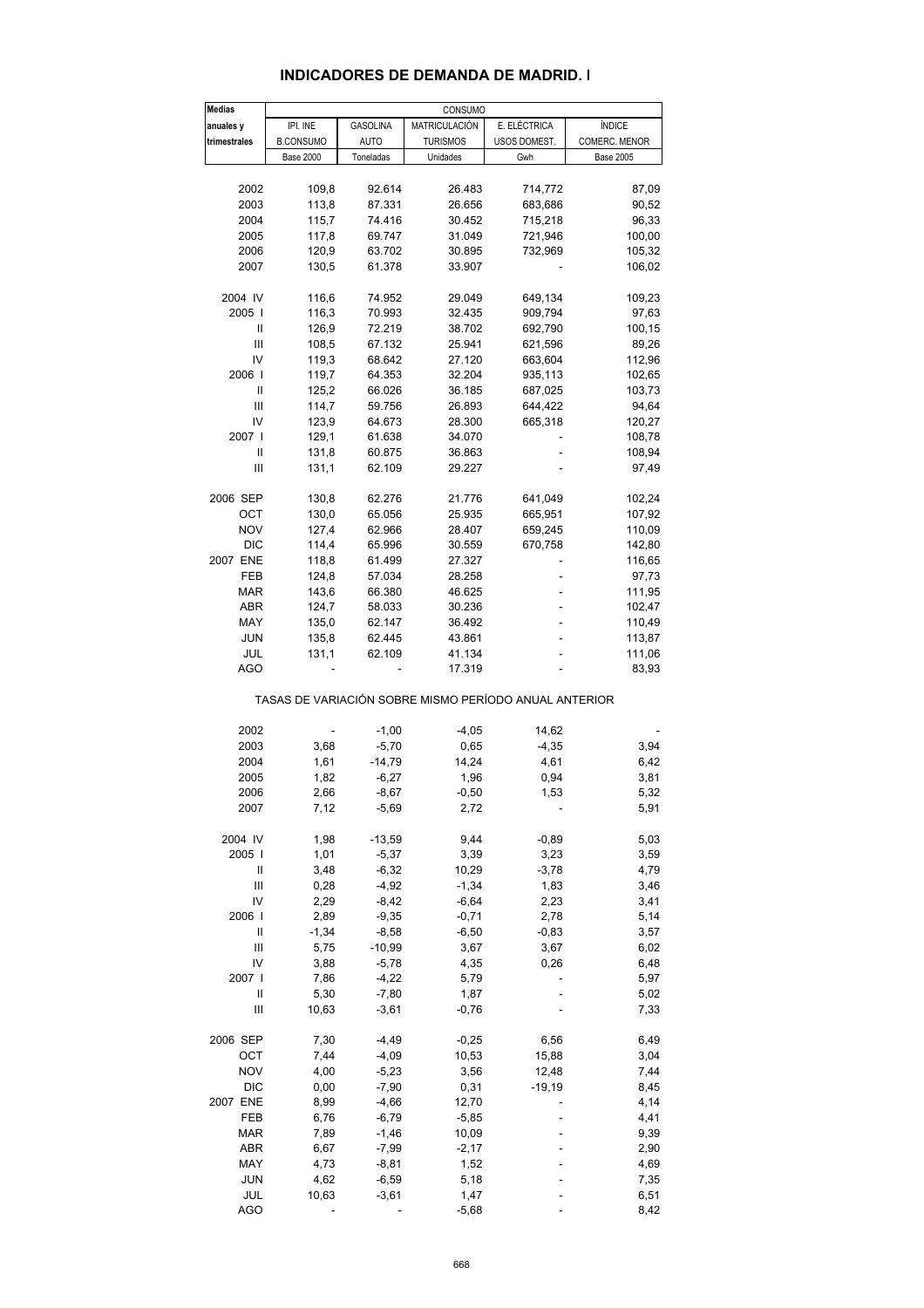#### **INDICADORES DE DEMANDA DE MADRID. II**

| Medias                                |                  |                       |                | <b>INVERSIÓN</b>       |                                                       |  |  |  |
|---------------------------------------|------------------|-----------------------|----------------|------------------------|-------------------------------------------------------|--|--|--|
| anuales y                             |                  | IPI. INE              |                | <b>MATRICULACIÓN</b>   | <b>INSCRIPCIÓN</b>                                    |  |  |  |
| trimestrales                          | <b>B. EQUIPO</b> | <b>B. INTERMEDIOS</b> | <b>ENERGÍA</b> | <b>VEHÍCULOS CARGA</b> | MAQUINARIA AGRICOLA                                   |  |  |  |
|                                       |                  | <b>Base 2000</b>      |                |                        | Unidades                                              |  |  |  |
|                                       |                  |                       |                |                        |                                                       |  |  |  |
| 2002                                  | 93,2             | 104,5                 | 91,7           | 4.893                  | 19                                                    |  |  |  |
| 2003                                  | 95,2             | 115,5                 | 95,6           | 5.682                  | 17                                                    |  |  |  |
| 2004                                  | 93,4             | 121,8                 | 105,7          | 6.300                  | 17                                                    |  |  |  |
| 2005                                  | 94,4             | 122,8                 | 114,2          | 7.483                  | 14                                                    |  |  |  |
| 2006                                  | 100,0            | 127,2                 | 114,8          | 8.087                  | 14                                                    |  |  |  |
| 2007                                  | 112,2            | 134,2                 | 117,9          | 8.080                  | 15                                                    |  |  |  |
|                                       |                  |                       |                |                        |                                                       |  |  |  |
| 2004 IV                               | 98,7             | 125,8                 | 122,1          | 6.186                  | 20                                                    |  |  |  |
| 2005                                  | 90,1             | 124,0                 | 143,5          | 7.017                  | 14                                                    |  |  |  |
| Ш                                     | 106,1            | 131,5                 | 97,3           | 8.747                  | 16                                                    |  |  |  |
| Ш                                     | 85,3             | 110,2                 | 91,3           | 6.740                  | 10                                                    |  |  |  |
| IV                                    | 96,2             | 125,7                 | 124,5          | 7.429                  | 14                                                    |  |  |  |
| 2006                                  | 103,2            | 127,0                 | 141,9          | 7.629                  | 12                                                    |  |  |  |
| Ш                                     | 108,0            | 135,1                 | 98,0           | 9.143                  | 15                                                    |  |  |  |
| Ш                                     | 87,1             | 119,3                 | 94,3           | 7.237                  | 11                                                    |  |  |  |
| IV                                    | 101,8            | 127,2                 | 124,8          | 8.340                  | 16                                                    |  |  |  |
| 2007                                  | 108,2            | 136,8                 | 135,7          | 7.935                  | 12 <sup>2</sup>                                       |  |  |  |
| Ш                                     | 115,9            | 132,3                 | 105,3          | 8.523                  | 17                                                    |  |  |  |
| Ш                                     | 113,0            | 132,0                 | 101,9          | 7.635                  | 17                                                    |  |  |  |
|                                       |                  |                       |                |                        |                                                       |  |  |  |
| 2006 SEP                              | 108,1            | 130,3                 | 95,9           | 6.574                  | 9                                                     |  |  |  |
| ОСТ                                   | 101,1            | 134,4                 | 99,3           | 7.987                  | 10                                                    |  |  |  |
| <b>NOV</b>                            | 108,6            | 137,2                 | 124,1          | 9.077                  | 24                                                    |  |  |  |
| <b>DIC</b>                            | 95,6             | 110,1                 | 151,0          | 7.957                  | 15                                                    |  |  |  |
| 2007 ENE                              | 102,1            | 128,8                 | 157,4          | 7.198                  | 13                                                    |  |  |  |
| FEB                                   | 103,5            | 129,7                 | 126,7          | 6.599                  | $\overline{7}$                                        |  |  |  |
| MAR                                   | 119,0            | 152,0                 | 123,1          | 10.008                 | 17                                                    |  |  |  |
| ABR                                   | 103,9            | 124,0                 | 113,1          | 7.343                  | 12                                                    |  |  |  |
| MAY                                   | 116,3            | 134,5                 | 103,8          | 8.457                  | 12                                                    |  |  |  |
| <b>JUN</b>                            | 127,4            | 138,5                 | 99,1           | 9.769                  | 27                                                    |  |  |  |
| JUL                                   | 113,0            | 132,0                 | 101,9          | 9.613                  | 21                                                    |  |  |  |
| AGO                                   |                  |                       |                | 5.656                  | 13                                                    |  |  |  |
|                                       |                  |                       |                |                        |                                                       |  |  |  |
|                                       |                  |                       |                |                        | TASAS DE VARIACIÓN SOBRE MISMO PERÍODO ANUAL ANTERIOR |  |  |  |
|                                       |                  |                       |                |                        |                                                       |  |  |  |
| 2002                                  |                  |                       |                | 12,89                  | 26,40                                                 |  |  |  |
| 2003                                  | 2,14             | 10,50                 | 4,32           | 16,13                  | $-7,11$                                               |  |  |  |
| 2004                                  | $-1,86$          | 5,50                  | 10,50          | 10,88                  | $-2,39$                                               |  |  |  |
| 2005                                  | 1,07             | 0,84                  | 8,03           | 18,77                  | $-20,10$                                              |  |  |  |
| 2006                                  | 5,91             | 3,52                  | 0,54           | 8,08                   | 0,61                                                  |  |  |  |
| 2007                                  | 6,66             | 1,16                  | 0,84           | $-1,24$                | 15,09                                                 |  |  |  |
| 2004 IV                               |                  |                       |                |                        |                                                       |  |  |  |
|                                       | $-4,94$          | 1,53                  | 12,57          | 3,39                   | $-6,25$                                               |  |  |  |
| 2005                                  | $-0,07$          | 6,23                  | 14,64          | 16,66                  | 0,00<br>$-27,94$                                      |  |  |  |
| $\mathop{  }$                         | 5,43             | 0,64                  | 3,55           | 20,17                  |                                                       |  |  |  |
| Ш                                     | 1,31             | $-3,42$               | 12,16          | 17,80                  | $-11,43$                                              |  |  |  |
| IV                                    | $-2,53$          | $-0,08$               | 1,94           | 20,09                  | $-30,00$                                              |  |  |  |
| 2006                                  | 14,54            | 2,42                  | $-1,14$        | 8,73                   | $-9,76$                                               |  |  |  |
| $\begin{array}{c} \hline \end{array}$ | 1,85             | 2,74                  | 0,79           | 4,54                   | $-10,20$                                              |  |  |  |
| Ш                                     | 2,03             | 8,29                  | 3,28           | 7,37                   | 9,68                                                  |  |  |  |
| IV                                    | 5,75             | 1,25                  | 0,27           | 12,27                  | 16,67                                                 |  |  |  |
| 2007                                  | 4,88             | 7,74                  | $-4,35$        | 4,01                   | 0,00                                                  |  |  |  |
| Ш                                     | 7,25             | $-2,05$               | 7,45           | $-6,78$                | 15,91                                                 |  |  |  |
| Ш                                     | 10,14            | $-7,30$               | 3,56           | 0,88                   | 36,00                                                 |  |  |  |
| 2006 SEP                              | 2,46             | 0,85                  | 1,27           | 7,26                   | $-50,00$                                              |  |  |  |
| ОСТ                                   | 6,98             | 4,84                  | 1,53           | 20,50                  | $-16,67$                                              |  |  |  |
| <b>NOV</b>                            | 9,15             | $-0,22$               | $-2,21$        | 10,83                  | 140,00                                                |  |  |  |
| <b>DIC</b>                            | 0,95             | $-1,08$               | 1,55           | 6,55                   | $-25,00$                                              |  |  |  |
| 2007 ENE                              | 10,98            | 11,42                 | 3,48           | 24,40                  | 44,44                                                 |  |  |  |
| FEB                                   | 2,99             | 0,78                  | $-11,65$       | $-7,00$                | $-30,00$                                              |  |  |  |
| <b>MAR</b>                            | 1,71             | 11,19                 | $-5,45$        | 0,02                   | $-5,56$                                               |  |  |  |
| ABR                                   | 9,83             | 7,45                  | 8,85           | $-5,28$                | $-20,00$                                              |  |  |  |
| MAY                                   | 4,03             | $-4,75$               | 8,13           | $-14,08$               | 50,00                                                 |  |  |  |
| <b>JUN</b>                            | 8,24             | $-6,86$               | 5,20           | $-0,67$                |                                                       |  |  |  |
| JUL                                   | 10,14            | $-7,30$               | 3,56           | 5,03                   | 28,57<br>110,00                                       |  |  |  |
| <b>AGO</b>                            |                  |                       |                | $-5,47$                | $-13,33$                                              |  |  |  |
|                                       |                  |                       |                |                        |                                                       |  |  |  |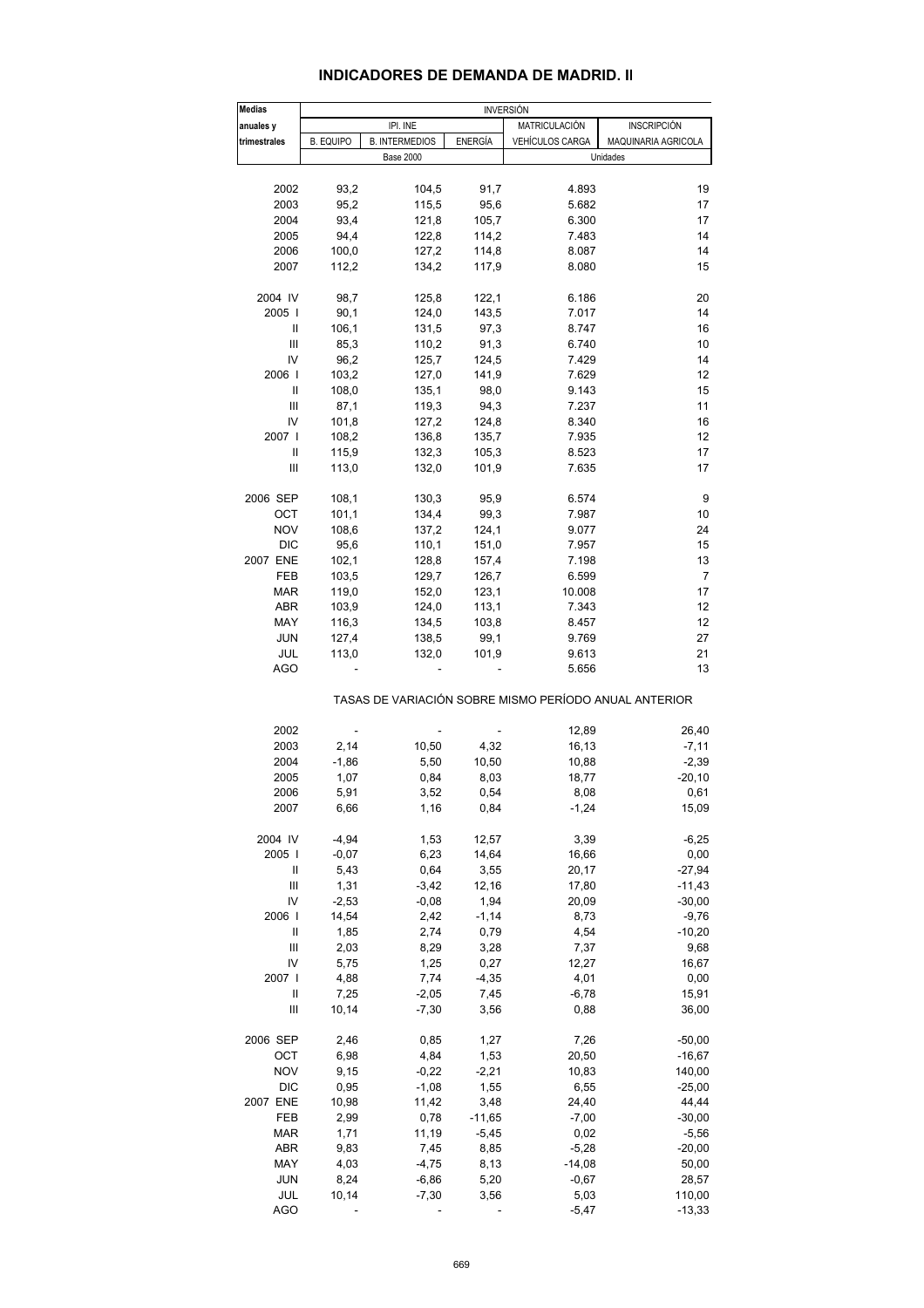# **INDICADORES DEL MERCADO DE TRABAJO DE MADRID. I**

| <b>Medias</b>                      |                        | POBLACIÓN ACTIVA (8)   |                        |                        |                   | POBLACIÓN OCUPADA (8)                                 |                    |                        |
|------------------------------------|------------------------|------------------------|------------------------|------------------------|-------------------|-------------------------------------------------------|--------------------|------------------------|
| anuales y                          |                        |                        |                        |                        |                   |                                                       |                    |                        |
| trimestrales                       | <b>TOTAL</b>           | VARONES                | <b>MUJERES</b>         | <b>TOTAL</b>           | AGRICULT.         | <b>INDUSTRIA</b>                                      | CONSTRUC.          | <b>SERVICIOS</b>       |
|                                    |                        |                        |                        | Miles de personas      |                   |                                                       |                    |                        |
|                                    |                        |                        |                        |                        | 19,818            | 367,375                                               | 241,533            |                        |
| 2002<br>2003                       | 2.687,518<br>2.777,585 | 1.552,148<br>1.599,690 | 1.135,378<br>1.177,898 | 2.492,255<br>2.573,228 | 17,193            | 366,345                                               | 260,848            | 1.863,535<br>1.928,848 |
| 2004                               | 2.900,150              | 1.649,643              | 1.250,513              | 2.705,525              | 21,633            | 372,663                                               | 294,980            | 2.016,250              |
| 2005                               | 3.067,550              | 1.709,900              | 1.357,650              | 2.858,825              | 29,150            | 352,925                                               | 325,950            | 2.150,775              |
| 2006                               | 3.179,750              | 1.753,975              | 1.425,800              | 2.977,075              | 29,950            | 344,850                                               | 323,325            | 2.278,925              |
| 2007                               | 3.239,950              | 1.791,950              | 1.448,000              | 3.032,500              | 26,400            | 330,550                                               | 320,550            | 2.354,950              |
|                                    |                        |                        |                        |                        |                   |                                                       |                    |                        |
| 2004 III                           | 2.896,610              | 1.658,080              | 1.238,540              | 2.709,690              | 20,700            | 370,310                                               | 297,240            | 2.021,440              |
| IV                                 | 2.952,780              | 1.663,690              | 1.289,090              | 2.748,670              | 18,670            | 369,950                                               | 330,200            | 2.029,850              |
| 2005 l                             | 3.034,800              | 1.705,000              | 1.329,800              | 2.783,600              | 37,500            | 362,600                                               | 306,800            | 2.076,600              |
| Ш                                  | 3.085,200              | 1.720,900              | 1.364,300              | 2.873,300              | 22,000            | 356,400                                               | 340,100            | 2.154,800              |
| III<br>IV                          | 3.066,000              | 1.704,400              | 1.361,600              | 2.876,900              | 26,600            | 348,700                                               | 345,400            | 2.156,200              |
| 2006                               | 3.084,200<br>3.137,800 | 1.709,300<br>1.725,300 | 1.374,900<br>1.412,500 | 2.901,500<br>2.952,000 | 30,500<br>24,900  | 344,000<br>350,900                                    | 311,500<br>309,700 | 2.215,500<br>2.266,500 |
| $\mathsf{I}$                       | 3.175,500              | 1.749,100              | 1.426,500              | 2.953,800              | 35,400            | 348,200                                               | 313,200            | 2.257,000              |
| Ш                                  | 3.164,200              | 1.761,000              | 1.403,200              | 2.971,500              | 31,400            | 341,300                                               | 345,600            | 2.253,200              |
| IV                                 | 3.241,500              | 1.780,500              | 1.461,000              | 3.031,000              | 28,100            | 339,000                                               | 324,800            | 2.339,000              |
| 2007 l                             | 3.240,900              | 1.783,400              | 1.457,500              | 3.028,400              | 30,600            | 337,100                                               | 321,700            | 2.339,000              |
| $\mathbf{I}$                       | 3.239,000              | 1.800,500              | 1.438,500              | 3.036,600              | 22,200            | 324,000                                               | 319,400            | 2.370,900              |
|                                    |                        |                        |                        |                        |                   |                                                       |                    |                        |
| 2006 JUL                           |                        |                        |                        |                        |                   |                                                       |                    |                        |
| AGO                                |                        |                        |                        |                        |                   |                                                       |                    |                        |
| <b>SEP</b>                         |                        |                        |                        |                        |                   |                                                       |                    |                        |
| ОСТ                                |                        |                        |                        |                        |                   |                                                       |                    |                        |
| <b>NOV</b><br><b>DIC</b>           |                        |                        |                        |                        |                   |                                                       |                    |                        |
| 2007 ENE                           |                        |                        |                        |                        |                   |                                                       |                    |                        |
| FEB                                |                        |                        |                        |                        |                   |                                                       |                    |                        |
| <b>MAR</b>                         |                        |                        |                        |                        |                   |                                                       |                    |                        |
| ABR                                |                        |                        |                        |                        |                   |                                                       |                    |                        |
| MAY                                |                        |                        |                        |                        |                   |                                                       |                    |                        |
| <b>JUN</b>                         |                        |                        |                        |                        |                   |                                                       |                    |                        |
|                                    |                        |                        |                        |                        |                   | TASAS DE VARIACIÓN SOBRE MISMO PERÍODO ANUAL ANTERIOR |                    |                        |
|                                    |                        |                        |                        |                        |                   |                                                       |                    |                        |
| 2002                               | 4,97                   | 3,68                   | 6,80                   | 5,31                   | 7,85              | 0,82                                                  | 8,65               | 5,79                   |
| 2003                               | 3,35                   | 3,06                   | 3,75                   | 3,25                   | $-13,25$          | $-0,28$                                               | 8,00               | 3,50                   |
| 2004                               | 4,41                   | 3,12                   | 6,16                   | 5,14                   | 25,83             | 1,72                                                  | 13,09              | 4,53                   |
| 2005                               | 5,77                   | 3,65                   | 8,57                   | 5,67                   | 34,75             | $-5,30$                                               | 10,50              | 6,67                   |
| 2006                               | 3,66                   | 2,58                   | 5,02                   | 4,14                   | 2,74              | $-2,29$                                               | -0,81              | 5,96                   |
| 2007                               | 2,64                   | 3,15                   | 2,01                   | 2,70                   | $-12,44$          | $-5,44$                                               | 2,92               | 4,12                   |
| 2004 III                           | 3,94                   | 2,96                   | 5,27                   | 5,07                   | 19,79             | 0,04                                                  | 13,52              | 4,76                   |
| ${\sf IV}$                         | 4,85                   | 2,88                   | 7,51                   | 5,13                   | $-8,21$           | 2,39                                                  | 29,63              | 2,61                   |
| 2005 l                             | 6,40                   | 4,66                   | 8,71                   | 4,56                   | 52,07             | $-1,74$                                               | 16,67              | 3,54                   |
| $\, \parallel$                     | 6,43                   | 4,44                   | 9,04                   | 6,36                   | $-2,22$           | $-6,55$                                               | 17,47              | 7,31                   |
| III                                | 5,85                   | 2,79                   | 9,94                   | 6,17                   | 28,50             | $-5,84$                                               | 16,20              | 6,67                   |
| IV                                 | 4,45                   | 2,74                   | 6,66                   | 5,56                   | 63,36             | $-7,01$                                               | $-5,66$            | 9,15                   |
| 2006 l                             | 3,39                   | 1,19                   | 6,22                   | 6,05                   | $-33,60$          | $-3,23$                                               | 0,95               | 9,14                   |
| $\mathsf{I}$                       | 2,93                   | 1,64                   | 4,56                   | 2,80                   | 60,91             | $-2,30$                                               | $-7,91$            | 4,74                   |
| $\ensuremath{\mathsf{III}}\xspace$ | 3,20                   | 3,32                   | 3,06                   | 3,29                   | 18,05             | $-2,12$                                               | 0,06               | 4,50                   |
| IV                                 | 5,10                   | 4,17                   | 6,26                   | 4,46                   | $-7,87$           | $-1,45$                                               | 4,27               | 5,57                   |
| 2007 l<br>$\sf II$                 | 3,29<br>2,00           | 3,37<br>2,94           | 3,19<br>0,84           | 2,59<br>2,80           | 22,89<br>$-37,29$ | $-3,93$<br>$-6,95$                                    | 3,87<br>1,98       | 3,20<br>5,05           |
|                                    |                        |                        |                        |                        |                   |                                                       |                    |                        |
| 2006 JUL                           |                        |                        |                        |                        |                   |                                                       |                    |                        |
| <b>AGO</b>                         |                        |                        |                        |                        |                   |                                                       |                    |                        |
| <b>SEP</b>                         |                        |                        |                        |                        |                   |                                                       |                    |                        |
| OCT                                |                        |                        |                        |                        |                   |                                                       |                    |                        |
| <b>NOV</b>                         |                        |                        |                        |                        |                   |                                                       |                    |                        |
| <b>DIC</b>                         |                        |                        |                        |                        |                   |                                                       |                    |                        |
| 2007 ENE                           |                        |                        |                        |                        |                   |                                                       |                    |                        |
| FEB                                |                        |                        |                        |                        |                   |                                                       |                    |                        |
| <b>MAR</b><br>ABR                  |                        |                        |                        |                        |                   |                                                       |                    |                        |
| MAY                                |                        |                        |                        |                        |                   |                                                       |                    |                        |
| <b>JUN</b>                         |                        |                        |                        |                        |                   |                                                       |                    |                        |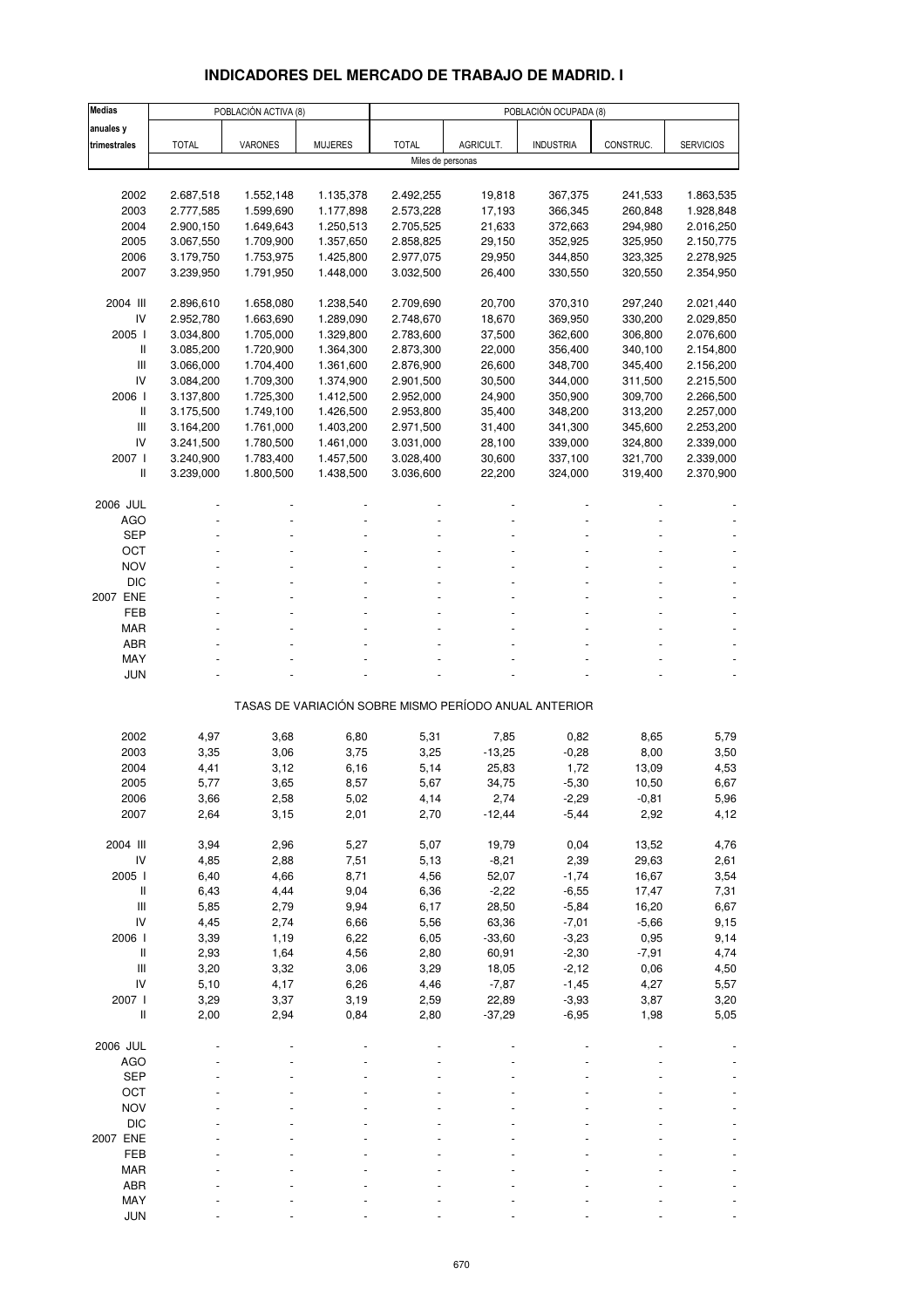### **INDICADORES DEL MERCADO DE TRABAJO DE MADRID. II**

| <b>Medias</b>                      | POBLACIÓN ASALARIADA (8)                              |           |                   |           |                  |  |  |  |
|------------------------------------|-------------------------------------------------------|-----------|-------------------|-----------|------------------|--|--|--|
| anuales y                          |                                                       |           |                   |           |                  |  |  |  |
| trimestrales                       | <b>TOTAL</b>                                          | AGRICULT. | <b>INDUSTRIA</b>  | CONSTRUC. | <b>SERVICIOS</b> |  |  |  |
|                                    |                                                       |           | Miles de personas |           |                  |  |  |  |
|                                    |                                                       |           |                   |           |                  |  |  |  |
| 2002                               | 2.200,873                                             | 12,075    | 339,513           | 203,758   | 1.645,528        |  |  |  |
| 2003                               | 2.287,543                                             | 10,838    | 333,485           | 219,723   | 1.723,498        |  |  |  |
| 2004                               | 2.404,083                                             | 13,875    | 340,678           | 245,095   | 1.804,435        |  |  |  |
| 2005                               | 2.511,875                                             | 20,450    | 314,075           | 267,675   | 1.909,675        |  |  |  |
| 2006                               | 2.597,025                                             | 24,850    | 307,350           | 272,575   | 1.992,250        |  |  |  |
| 2007                               | 2.621,250                                             | 20,250    | 293,400           | 273,350   | 2.034,200        |  |  |  |
| 2004 III                           | 2.405,510                                             | 12,260    | 338,890           | 241,810   | 1.812,550        |  |  |  |
| IV                                 | 2.453,170                                             | 12,890    | 337,660           | 275,770   | 1.826,850        |  |  |  |
| 2005 l                             | 2.423,000                                             | 23,400    | 320,100           | 250,500   | 1.829,000        |  |  |  |
| Ш                                  | 2.531,500                                             | 17,500    | 322,800           | 279,500   | 1.911,700        |  |  |  |
| Ш                                  |                                                       |           |                   |           |                  |  |  |  |
|                                    | 2.542,300                                             | 19,800    | 305,900           | 281,300   | 1.935,300        |  |  |  |
| IV                                 | 2.550,700                                             | 21,100    | 307,500           | 259,400   | 1.962,700        |  |  |  |
| 2006 l                             | 2.587,000                                             | 16,300    | 312,300           | 261,000   | 1.997,400        |  |  |  |
| Ш                                  | 2.560,700                                             | 31,000    | 313,100           | 264,800   | 1.951,800        |  |  |  |
| Ш                                  | 2.597,000                                             | 27,200    | 304,500           | 290,200   | 1.975,100        |  |  |  |
| IV                                 | 2.643,400                                             | 24,900    | 299,500           | 274,300   | 2.044,700        |  |  |  |
|                                    |                                                       |           |                   |           |                  |  |  |  |
| 2007 l                             | 2.619,100                                             | 26,000    | 297,400           | 272,100   | 2.023,500        |  |  |  |
| Ш                                  | 2.623,400                                             | 14,500    | 289,400           | 274,600   | 2.044,900        |  |  |  |
| 2006 JUL                           |                                                       |           |                   |           |                  |  |  |  |
| AGO                                |                                                       |           |                   |           |                  |  |  |  |
| SEP                                |                                                       |           |                   |           |                  |  |  |  |
| ост                                |                                                       |           | ٠                 |           |                  |  |  |  |
| <b>NOV</b>                         |                                                       |           |                   |           |                  |  |  |  |
|                                    |                                                       |           |                   |           |                  |  |  |  |
| DIC                                |                                                       |           |                   |           |                  |  |  |  |
| 2007 ENE                           |                                                       |           | ٠                 |           |                  |  |  |  |
| FEB                                |                                                       |           |                   |           |                  |  |  |  |
| MAR                                |                                                       |           |                   |           |                  |  |  |  |
| ABR                                |                                                       |           |                   |           |                  |  |  |  |
| MAY                                |                                                       |           |                   |           |                  |  |  |  |
| <b>JUN</b>                         |                                                       |           |                   |           |                  |  |  |  |
|                                    | TASAS DE VARIACIÓN SOBRE MISMO PERÍODO ANUAL ANTERIOR |           |                   |           |                  |  |  |  |
|                                    |                                                       |           |                   |           |                  |  |  |  |
| 2002                               | 6,13                                                  | 57,23     | 0,24              | 9,22      | 6,79             |  |  |  |
| 2003                               | 3,94                                                  | $-10,25$  | $-1,78$           | 7,84      | 4,74             |  |  |  |
| 2004                               | 5,09                                                  | 28,03     | 2,16              | 11,55     | 4,70             |  |  |  |
| 2005                               | 4,48                                                  | 47,39     | $-7,81$           | 9,21      | 5,83             |  |  |  |
|                                    |                                                       |           |                   |           |                  |  |  |  |
| 2006                               | 3,39                                                  | 21,52     | -2,14             | 1,83      | 4,32             |  |  |  |
| 2007                               | 1,84                                                  | $-14,38$  | $-6,17$           | 3,97      | 3,02             |  |  |  |
| 2004 III                           | 4,39                                                  | 8,02      | 0, 16             | 9,11      | 4,59             |  |  |  |
| IV                                 | 5,61                                                  | 7,42      | 1,97              | 26,48     | 3,70             |  |  |  |
| 2005 l                             | 2,51                                                  | 51,07     | $-5,38$           | 12,54     | 2,33             |  |  |  |
| Ш                                  | 5,74                                                  | 17,77     | $-7,20$           | 16,35     | 6,74             |  |  |  |
| $\ensuremath{\mathsf{III}}\xspace$ | 5,69                                                  | 61,50     | $-9,73$           | 16,33     | 6,77             |  |  |  |
|                                    |                                                       |           |                   |           |                  |  |  |  |
| IV                                 | 3,98                                                  | 63,69     | $-8,93$           | $-5,94$   | 7,44             |  |  |  |
| 2006 l                             | 6,77                                                  | $-30,34$  | $-2,44$           | 4,19      | 9,21             |  |  |  |
| $\sf II$                           | 1,15                                                  | 77,14     | $-3,00$           | $-5,26$   | 2,10             |  |  |  |
| Ш                                  | 2,15                                                  | 37,37     | $-0,46$           | 3,16      | 2,06             |  |  |  |
| IV                                 | 3,63                                                  | 18,01     | $-2,60$           | 5,74      | 4,18             |  |  |  |
| 2007 l                             | 1,24                                                  | 59,51     | $-4,77$           | 4,25      | 1,31             |  |  |  |
|                                    |                                                       |           |                   |           |                  |  |  |  |
| Ш                                  | 2,45                                                  | $-53,23$  | $-7,57$           | 3,70      | 4,77             |  |  |  |
| 2006 JUL                           |                                                       |           |                   |           |                  |  |  |  |
| <b>AGO</b>                         |                                                       |           |                   |           |                  |  |  |  |
| <b>SEP</b>                         |                                                       |           |                   |           |                  |  |  |  |
| OCT                                |                                                       |           |                   |           |                  |  |  |  |
| <b>NOV</b>                         |                                                       |           |                   |           |                  |  |  |  |
|                                    |                                                       |           |                   |           |                  |  |  |  |
| <b>DIC</b>                         |                                                       |           |                   |           |                  |  |  |  |
| 2007 ENE                           |                                                       |           |                   |           |                  |  |  |  |
| FEB                                |                                                       |           |                   |           |                  |  |  |  |
| <b>MAR</b>                         |                                                       |           |                   |           |                  |  |  |  |
| ABR                                |                                                       |           |                   |           |                  |  |  |  |
| MAY                                |                                                       |           |                   |           |                  |  |  |  |
| <b>JUN</b>                         |                                                       |           |                   |           |                  |  |  |  |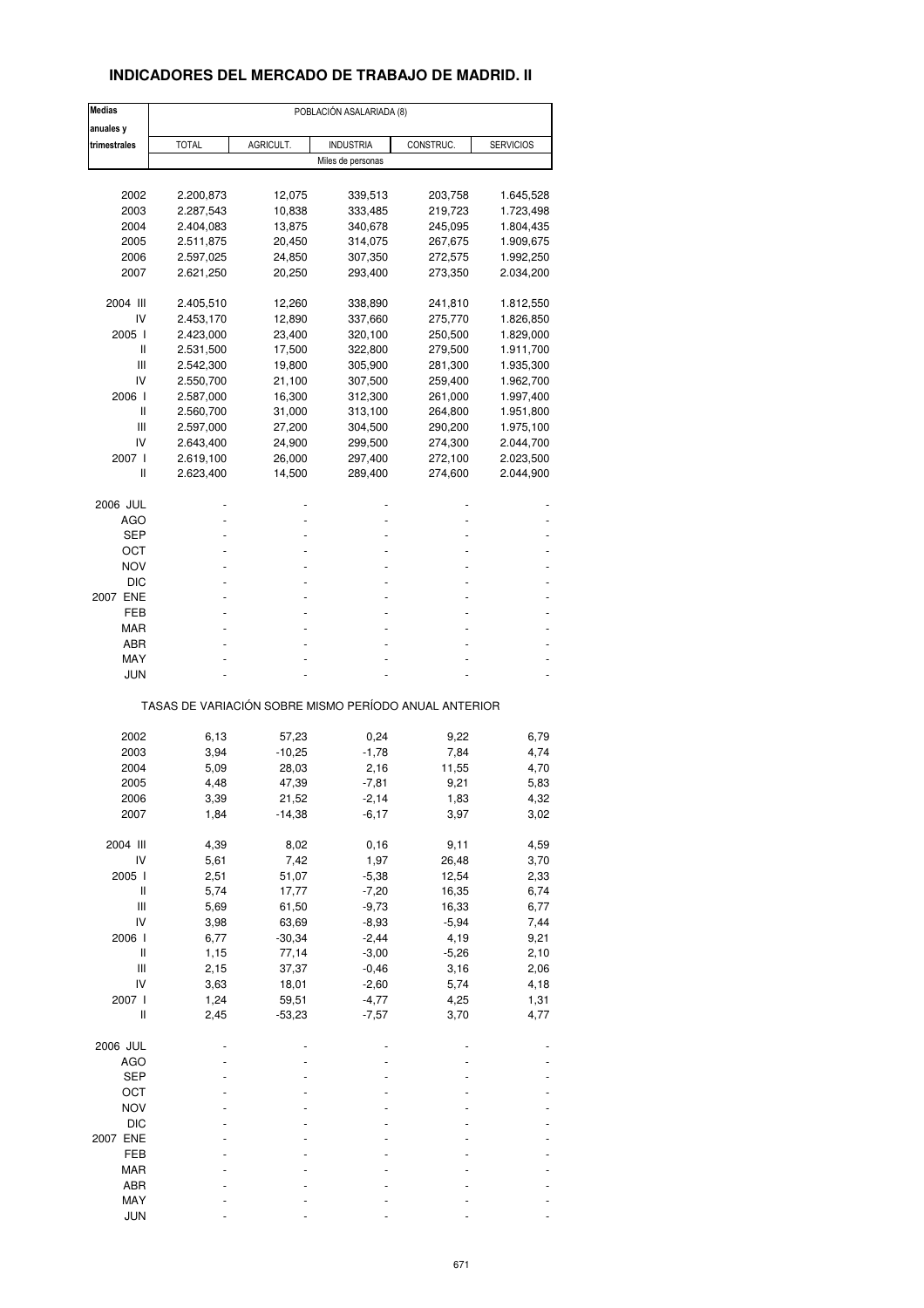# **INDICADORES DEL MERCADO DE TRABAJO DE MADRID. III**

| <b>Medias</b>                                                             |              | PARADOS (8)       |                      |                                                       | TASA DE ACTIVIDAD (8) |                | TASA DE PARO (8) |                |                |
|---------------------------------------------------------------------------|--------------|-------------------|----------------------|-------------------------------------------------------|-----------------------|----------------|------------------|----------------|----------------|
| anuales y                                                                 |              |                   |                      |                                                       | <b>MENORES</b>        |                |                  | <b>MENORES</b> |                |
| trimestrales                                                              | <b>TOTAL</b> | VARONES           | <b>MUJERES</b>       | <b>TOTAL</b>                                          | 20 AÑOS               | <b>MUJERES</b> | <b>TOTAL</b>     | 20 AÑOS        | <b>MUJERES</b> |
|                                                                           |              | Miles de personas |                      |                                                       |                       | Porcentaje     |                  |                |                |
|                                                                           |              |                   |                      |                                                       |                       |                |                  |                |                |
| 2002                                                                      | 195,263      | 76,510            | 118,753              | 58,16                                                 | 20,98                 | 46,98          | 7,27             | 22,01          | 10,46          |
| 2003                                                                      | 204,360      | 85,335            | 119,025              | 58,71                                                 | 16,40                 | 47,73          | 7,36             | 23,71          | 10, 11         |
| 2004                                                                      | 194,623      | 90,503            | 104,123              | 60,08                                                 | 19,16                 | 49,73          | 6,71             | 25,51          | 8,32           |
| 2005                                                                      | 208,725      | 104,375           | 104,325              | 62,38                                                 | 28,99                 | 53,07          | 6,81             | 25,27          | 7,70           |
| 2006                                                                      | 202,675      | 80,275            | 122,350              | 63,56                                                 | 30, 15                | 54,85          | 6,37             | 29,20          | 8,58           |
| 2007                                                                      | 207,450      | 91,900            | 115,550              | 63,84                                                 | 28,87                 | 54,95          | 6,41             | 28,60          | 7,98           |
|                                                                           |              |                   |                      |                                                       |                       |                |                  |                |                |
| 2004 III                                                                  | 186,920      | 90,660            | 96,270               | 59,86                                                 | 20,07                 | 49,15          | 6,45             | 24,34          | 7,77           |
| IV                                                                        | 204,100      | 90,110            | 113,990              | 60,74                                                 | 22,11                 | 50,94          | 6,91             | 26,04          | 8,84           |
| 2005 l                                                                    | 251,200      | 127,200           | 124,000              | 62,14                                                 | 23,01                 | 52,32          | 8,28             | 29,84          | 9,32           |
| Ш                                                                         | 211,900      | 117,600           | 94,300               | 62,88                                                 | 31,95                 | 53,44          | 6,87             | 24,24          | 6,91           |
| $\ensuremath{\mathsf{III}}\xspace$                                        | 189,100      | 90,300            | 98,800               | 62,20                                                 | 30,79                 | 53,11          | 6,17             | 26,73          | 7,26           |
| IV                                                                        | 182,700      | 82,400            | 100,200              | 62,28                                                 | 30,21                 | 53,40          | 5,92             | 20,25          | 7,29           |
| 2006 l                                                                    | 185,800      | 79,500            | 106,300              | 63,09                                                 | 28,74                 | 54,64          | 5,92             | 21,10          | 7,53           |
| Ш                                                                         | 221,700      | 92,000            | 129,700              | 63,62                                                 | 30,21                 | 54,99          | 6,98             | 30,72          | 9,09           |
| $\ensuremath{\mathsf{III}}\xspace$                                        | 192,700      | 67,300            | 125,300              | 63,16                                                 | 31,65                 | 53,91          | 6,09             | 24,40          | 8,93           |
| IV                                                                        | 210,500      | 82,300            | 128,100              | 64,38                                                 | 30,00                 | 55,86          | 6,49             | 40,56          | 8,77           |
| 2007 l                                                                    | 212,500      | 87,100            | 125,400              | 64,00                                                 | 29,75                 | 55,42          | 6,56             | 31,51          | 8,60           |
| Ш                                                                         | 202,400      | 96,700            | 105,700              | 63,68                                                 | 27,99                 | 54,47          | 6,25             | 25,68          | 7,35           |
|                                                                           |              |                   |                      |                                                       |                       |                |                  |                |                |
| 2006 JUL                                                                  |              |                   |                      |                                                       |                       |                |                  |                |                |
| <b>AGO</b>                                                                |              |                   |                      |                                                       |                       |                |                  |                |                |
| <b>SEP</b>                                                                |              |                   |                      |                                                       |                       |                |                  |                |                |
| OCT                                                                       |              |                   |                      |                                                       |                       |                |                  |                |                |
| <b>NOV</b>                                                                |              |                   |                      |                                                       |                       |                |                  |                |                |
| <b>DIC</b>                                                                |              |                   |                      |                                                       |                       |                |                  |                |                |
| 2007 ENE                                                                  |              |                   |                      |                                                       |                       |                |                  |                |                |
| FEB                                                                       |              |                   |                      |                                                       |                       |                |                  |                |                |
| <b>MAR</b>                                                                |              |                   |                      |                                                       |                       |                |                  |                |                |
| <b>ABR</b>                                                                |              |                   |                      |                                                       |                       |                |                  |                |                |
| MAY                                                                       |              |                   |                      |                                                       |                       |                |                  |                |                |
| <b>JUN</b>                                                                |              |                   |                      |                                                       |                       |                |                  |                |                |
|                                                                           |              |                   |                      |                                                       |                       |                |                  |                |                |
|                                                                           |              |                   |                      | TASAS DE VARIACIÓN SOBRE MISMO PERÍODO ANUAL ANTERIOR |                       |                |                  |                |                |
|                                                                           |              |                   |                      |                                                       |                       |                |                  |                |                |
| 2002                                                                      | 0,83         | $-6,24$           | 5,98                 |                                                       |                       |                |                  |                |                |
| 2003                                                                      | 4,66         | 11,53             | 0,23                 |                                                       |                       |                |                  |                |                |
| 2004                                                                      | $-4,76$      | 6,06              | $-12,52$             |                                                       |                       |                |                  |                |                |
| 2005                                                                      | 7,25         | 15,33             | 0, 19                |                                                       |                       |                |                  |                |                |
| 2006                                                                      | -2,90        | -23,09            | 17,28                |                                                       |                       |                |                  |                |                |
| 2007                                                                      | 1,82         | 7,17              | $-2,08$              |                                                       |                       |                |                  |                |                |
| 2004 III                                                                  |              |                   |                      |                                                       |                       |                |                  |                |                |
|                                                                           | $-10,15$     | 0,83              | $-18,50$             |                                                       |                       |                |                  |                |                |
| IV<br>2005 l                                                              | 1,27         | $-0,53$           | 2,75                 |                                                       |                       |                |                  |                |                |
|                                                                           | 32,18        | 49,10             | 18,40                |                                                       |                       |                |                  |                |                |
| $\mathop{  }$<br>$\ensuremath{\mathsf{III}}\xspace$                       | 7,33         | 22,59             | $-7,09$              |                                                       |                       |                |                  |                |                |
| IV                                                                        | 1,17         | $-0,40$           | 2,63                 |                                                       |                       |                |                  |                |                |
| 2006 l                                                                    | $-10,49$     | $-8,56$           | $-12,10$<br>$-14,27$ |                                                       |                       |                |                  |                |                |
|                                                                           | $-26,04$     | $-37,50$          |                      |                                                       |                       |                |                  |                |                |
| $\mathop{  }$<br>$\ensuremath{\mathsf{III}}\xspace$                       | 4,62         | $-21,77$          | 37,54                |                                                       |                       |                |                  |                |                |
| IV                                                                        | 1,90         | $-25,47$          | 26,82                |                                                       |                       |                |                  |                |                |
|                                                                           | 15,22        | $-0,12$           | 27,84                |                                                       |                       |                |                  |                |                |
| 2007 l                                                                    | 14,37        | 9,56              | 17,97                |                                                       |                       |                |                  |                |                |
| $\label{eq:1} \prod_{i=1}^n \left\{ \prod_{i=1}^n \frac{1}{n_i} \right\}$ | $-8,71$      | 5,11              | $-18,50$             |                                                       |                       |                |                  |                |                |
| 2006 JUL                                                                  |              |                   |                      |                                                       |                       |                |                  |                |                |
|                                                                           |              |                   |                      |                                                       |                       |                |                  |                |                |
| <b>AGO</b><br><b>SEP</b>                                                  |              |                   |                      |                                                       |                       |                |                  |                |                |
| OCT                                                                       |              |                   |                      |                                                       |                       |                |                  |                |                |
|                                                                           |              |                   |                      |                                                       |                       |                |                  |                |                |
| <b>NOV</b><br><b>DIC</b>                                                  |              |                   |                      |                                                       |                       |                |                  |                |                |
|                                                                           |              |                   |                      |                                                       |                       |                |                  |                |                |
| 2007 ENE                                                                  |              |                   |                      |                                                       |                       |                |                  |                |                |
| FEB                                                                       |              |                   |                      |                                                       |                       |                |                  |                |                |
| <b>MAR</b>                                                                |              |                   |                      |                                                       |                       |                |                  |                |                |
| ABR                                                                       |              |                   |                      |                                                       |                       |                |                  |                |                |
| MAY<br><b>JUN</b>                                                         |              |                   |                      |                                                       |                       |                |                  |                |                |
|                                                                           |              |                   |                      |                                                       |                       |                |                  |                |                |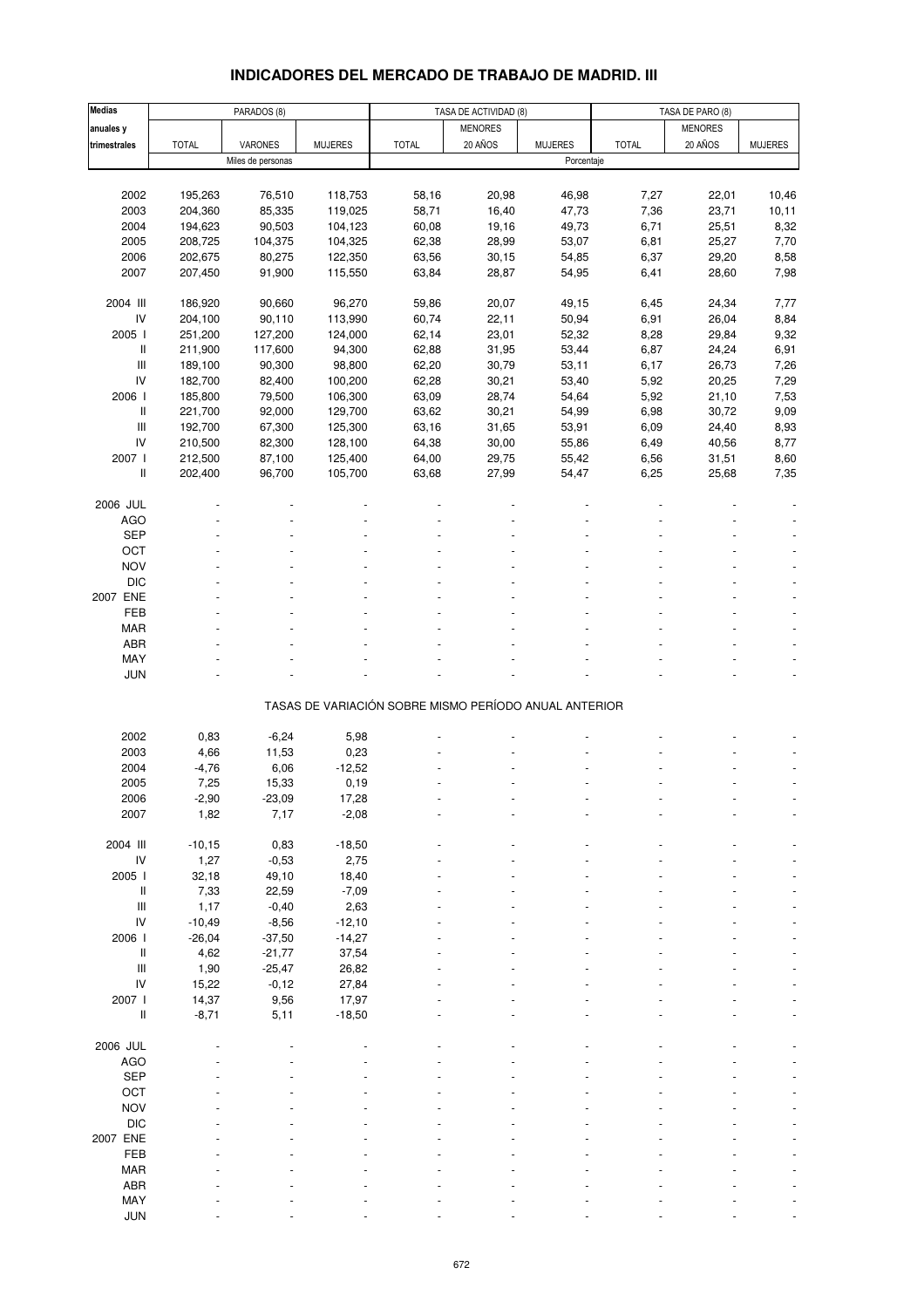| <b>Medias</b>                      |              |                    | PARO REGISTRADO    |                                                       |                  |                      |
|------------------------------------|--------------|--------------------|--------------------|-------------------------------------------------------|------------------|----------------------|
| anuales y                          |              |                    |                    |                                                       |                  | SIN EMPLEO           |
| trimestrales                       | <b>TOTAL</b> | <b>AGRICULTURA</b> | <b>INDUSTRIA</b>   | CONSTRUCCIÓN                                          | <b>SERVICIOS</b> | <b>ANTERIOR</b>      |
|                                    |              |                    |                    | Personas                                              |                  |                      |
|                                    |              |                    |                    |                                                       |                  |                      |
| 2002                               | 244.749      | 1.455              | 26.758             | 17.779                                                | 172.549          | 26.208               |
| 2003                               | 253.804      | 1.458              | 26.258             | 19.647                                                | 180.752          | 25.689               |
| 2004                               | 248.057      | 1.366              | 24.252             | 20.014                                                | 179.602          | 22.823               |
| 2005                               | 226.000      | 1.328              | 21.755             | 18.025                                                | 170.304          | 14.588               |
| 2006                               | 216.459      | 1.775              | 20.000             | 18.230                                                | 165.498          | 10.957               |
| 2007                               | 219.761      | 1.961              | 19.481             | 20.811                                                | 167.735          | 9.773                |
| 2004 IV                            | 237.070      | 1.300              | 22.908             | 19.496                                                | 171.588          | 21.778               |
| 2005                               | 234.364      | 1.231              | 22.880             | 19.663                                                | 174.098          | 16.493               |
| Ш                                  | 225.942      | 1.175              | 22.132             | 17.395                                                | 169.166          | 16.074               |
| $\ensuremath{\mathsf{III}}\xspace$ | 224.503      | 1.258              | 21.331             | 17.284                                                | 171.020          | 13.610               |
| IV                                 | 219.193      | 1.649              | 20.677             | 17.757                                                | 166.933          | 12.177               |
| 2006 l                             | 224.778      | 1.787              | 20.892             | 18.359                                                | 171.697          | 12.043               |
| Ш                                  | 214.248      | 1.720              | 19.808             | 17.111                                                | 164.407          | 11.203               |
| Ш                                  | 214.178      | 1.631              | 19.701             | 18.042                                                | 164.628          | 10.176               |
| IV                                 | 212.631      | 1.962              | 19.598             | 19.407                                                | 161.259          | 10.405               |
| 2007 l                             | 220.588      | 1.957              | 19.900             | 19.948                                                | 168.512          | 10.271               |
| Ш                                  | 218.983      | 1.999              | 19.415             | 20.550                                                | 167.051          | 9.968                |
| Ш                                  | 219.686      | 1.912              | 18.952             | 22.494                                                | 167.596          | 8.733                |
| 2006 SEP                           | 213.081      | 1.686              | 19.729             | 17.665                                                | 163.480          | 10.521               |
| ОСТ                                | 213.581      | 1.931              | 19.563             | 18.180                                                | 163.187          | 10.720               |
| <b>NOV</b>                         | 212.754      | 2.000              | 19.585             | 18.822                                                | 161.653          | 10.694               |
| <b>DIC</b>                         | 211.558      | 1.955              |                    | 21.218                                                | 158.938          | 9.802                |
| 2007 ENE                           |              |                    | 19.645             | 20.190                                                |                  | 9.811                |
|                                    | 218.201      | 1.910              | 19.951             |                                                       | 166.339          |                      |
| FEB                                | 220.752      | 1.949              | 19.767             | 19.770                                                | 168.941          | 10.325               |
| <b>MAR</b>                         | 222.811      | 2.011              | 19.982             | 19.885                                                | 170.255          | 10.678               |
| <b>ABR</b>                         | 222.172      | 2.039              | 19.899             | 20.306                                                | 169.477          | 10.451               |
| MAY                                | 218.126      | 1.997              | 19.417             | 20.565                                                | 166.194          | 9.953                |
| <b>JUN</b>                         | 216.651      | 1.962              | 18.928             | 20.780                                                | 165.482          | 9.499                |
| JUL                                | 216.289      | 1.915              | 18.720             | 21.686                                                | 165.111          | 8.857                |
| AGO                                | 223.083      | 1.908              | 19.184             | 23.302                                                | 170.080          | 8.609                |
|                                    |              |                    |                    | TASAS DE VARIACIÓN SOBRE MISMO PERÍODO ANUAL ANTERIOR |                  |                      |
| 2002                               | 11,92        | 6,41               | 4,95               | 17,18                                                 | 14,14            | 2,89                 |
| 2003                               | 3,70         | 0,23               | $-1,87$            | 10,51                                                 | 4,75             | $-1,98$              |
| 2004                               | $-2,26$      | $-6,33$            | $-7,64$            | 1,87                                                  | $-0,64$          | $-11,16$             |
| 2005                               | $-8,89$      | $-2,79$            | $-10,30$           | $-9,94$                                               | $-5,18$          | $-36,08$             |
| 2006                               | -4,22        | 33,68              | $-8,07$            | 1,14                                                  | -2,82            | -24,89               |
| 2007                               | 0,66         | 14,28              | $-3,48$            | 16,53                                                 | 0,24             | $-12,88$             |
| 2004 IV                            | $-6,49$      | $-11,47$           | $-10,59$           | $-6,57$                                               | $-4,83$          | $-13,75$             |
| 2005 l                             | $-9,85$      | $-22,08$           | $-11,57$           | $-6,86$                                               | $-6,96$          | $-32,10$             |
| $\mathop{  }$                      | $-10,79$     | $-18,31$           | $-10,46$           | $-13,91$                                              | $-7,67$          | $-32,18$             |
| $\ensuremath{\mathsf{III}}\xspace$ | $-7,19$      | 9,65               | $-9,26$            | $-10,18$                                              | $-3,09$          | $-36,75$             |
| IV                                 | $-7,54$      | 26,85              | $-9,74$            | $-8,92$                                               | $-2,71$          | $-44,09$             |
| 2006                               | $-4,09$      | 45,21              | $-8,69$            | $-6,63$                                               | $-1,38$          | $-26,98$             |
| $\mathop{  }$                      |              |                    | $-10,50$           |                                                       |                  |                      |
|                                    | $-5,18$      | 46,45              |                    | $-1,63$                                               | $-2,81$          | $-30,31$             |
| Ш                                  | $-4,60$      | 29,71              | $-7,64$            | 4,38                                                  | $-3,74$          | $-25,23$             |
| IV                                 | $-2,99$      | 19,01              | $-5,22$            | 9,29                                                  | $-3,40$          | $-14,55$             |
| 2007 l                             | $-1,86$      | 9,49               | $-4,75$            | 8,65                                                  | $-1,86$          | $-14,71$             |
| Ш<br>Ш                             | 2,21<br>2,31 | 16,22<br>19,17     | $-1,98$<br>$-3,73$ | 20,10<br>23,39                                        | 1,61<br>1,45     | $-11,03$<br>$-12,70$ |
|                                    |              |                    |                    |                                                       |                  |                      |
| 2006 SEP                           | $-3,88$      | 22,44              | $-6,09$            | 6,06                                                  | $-3,16$          | $-23,85$             |
| OCT                                | $-3,48$      | 21,22              | $-6,30$            | 7,58                                                  | $-3,73$          | $-13,55$             |
| <b>NOV</b>                         | $-3,39$      | 18,62              | $-4,92$            | 9,18                                                  | $-3,88$          | $-14,55$             |
| <b>DIC</b>                         | $-2,09$      | 17,28              | $-4,42$            | 10,90                                                 | $-2,55$          | $-15,61$             |
| 2007 ENE                           | $-3, 13$     | 9,90               | $-4,96$            | 7,08                                                  | $-3, 13$         | $-17,95$             |
| FEB                                | $-1,98$      | 7,50               | $-5,84$            | 7,77                                                  | $-1,72$          | $-15, 13$            |
| MAR                                | $-0,47$      | 11,10              | $-3,43$            | 11,23                                                 | $-0,71$          | $-11,05$             |
| ABR                                | 0,88         | 15,00              | $-2,10$            | 15,05                                                 | 0,36             | $-10, 10$            |
| MAY                                | 1,10         | 15,84              | $-3,00$            | 19,35                                                 | 0,47             | $-12,45$             |
| JUN                                | 4,78         | 17,91              | $-0,80$            | 26,31                                                 | 4,11             | $-10,51$             |
| JUL                                | 1,82         | 17,56              | $-3,55$            | 22,92                                                 | 0,92             | $-12,64$             |

### **INDICADORES DEL MERCADO DE TRABAJO DE MADRID. IV**

AGO 2,79 20,84 -3,91 23,83 1,97 -12,77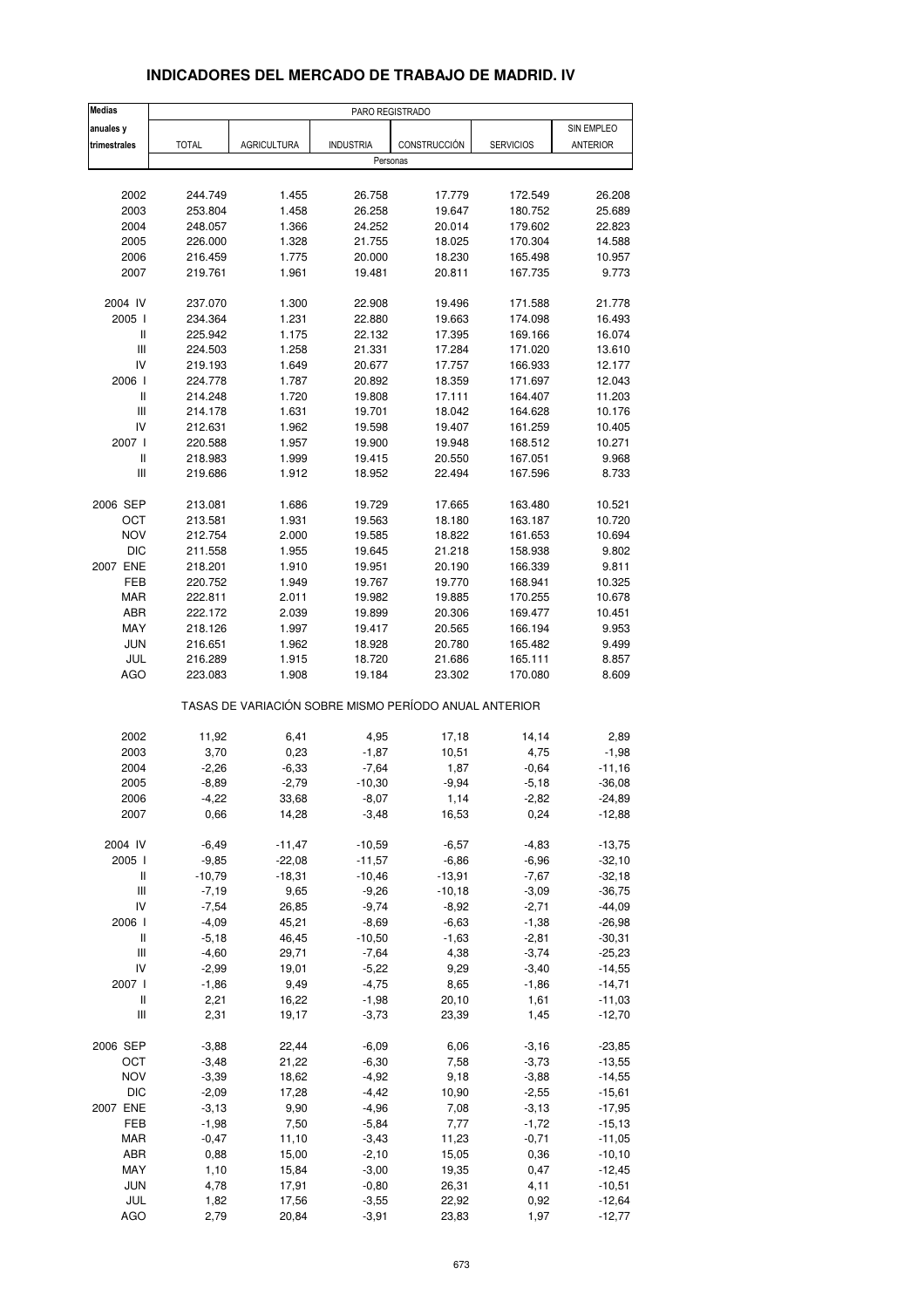### **INDICADORES DEL MERCADO DE TRABAJO DE MADRID. V**

| <b>Medias</b>   | AFILIADOS A LA SEGURIDAD SOCIAL EN ALTA LABORAL       |                    |                    |                    |                        |  |  |  |
|-----------------|-------------------------------------------------------|--------------------|--------------------|--------------------|------------------------|--|--|--|
| anuales y       | <b>TOTAL</b>                                          |                    |                    |                    |                        |  |  |  |
| trimestrales    | <b>TOTAL</b>                                          | <b>AGRICULTURA</b> | <b>INDUSTRIA</b>   | CONSTRUCCIÓN       | <b>SERVICIOS</b>       |  |  |  |
|                 |                                                       |                    | Personas           |                    |                        |  |  |  |
|                 |                                                       |                    |                    |                    |                        |  |  |  |
| 2002            | 2.473.157                                             | 10.532             | 280.811            | 242.296            | 1.937.396              |  |  |  |
| 2003            | 2.542.616                                             | 10.687             | 277.443            | 253.699            | 1.998.765              |  |  |  |
| 2004            | 2.614.622                                             | 12.168             | 275.602            | 261.074            | 2.063.779              |  |  |  |
| 2005            | 2.771.388                                             | 12.777             | 274.536            | 286.332            | 2.196.362              |  |  |  |
| 2006            | 2.926.643                                             | 12.204             | 276.112            | 317.761            | 2.320.394              |  |  |  |
| 2007            | 2.989.933                                             | 14.883             | 275.071            | 322.941            | 2.377.038              |  |  |  |
|                 |                                                       |                    |                    |                    |                        |  |  |  |
| 2004 IV         | 2.663.739                                             | 12.731             | 274.645            | 263.773            | 2.110.946              |  |  |  |
| 2005 l<br>Ш     | 2.673.995<br>2.737.039                                | 11.998<br>12.749   | 273.663<br>274.695 | 267.348<br>280.270 | 2.119.398<br>2.167.795 |  |  |  |
| Ш               | 2.794.982                                             | 13.201             | 274.126            | 294.078            | 2.212.283              |  |  |  |
| IV              | 2.879.536                                             | 13.161             | 275.661            | 303.630            | 2.285.970              |  |  |  |
| 2006            | 2.887.496                                             | 12.255             | 274.967            | 308.542            | 2.291.053              |  |  |  |
| Ш               | 2.922.070                                             | 12.059             | 277.300            | 317.662            | 2.315.043              |  |  |  |
| Ш               | 2.919.644                                             | 12.265             | 275.774            | 322.152            | 2.309.452              |  |  |  |
| IV              | 2.977.363                                             | 12.236             | 276.407            | 322.689            | 2.366.030              |  |  |  |
| 2007 l          | 2.983.247                                             | 13.917             | 275.658            | 323.510            | 2.370.161              |  |  |  |
| Ш               | 3.005.886                                             | 15.230             | 275.604            | 324.606            | 2.390.445              |  |  |  |
| Ш               | 2.976.033                                             | 15.813             | 273.390            | 319.588            | 2.367.242              |  |  |  |
|                 |                                                       |                    |                    |                    |                        |  |  |  |
| 2006 SEP        | 2.948.439                                             | 12.246             | 276.273            | 325.756            | 2.334.163              |  |  |  |
| OCT             | 2.960.974                                             | 11.970             | 276.205            | 324.697            | 2.348.101              |  |  |  |
| <b>NOV</b>      | 2.987.133                                             | 12.026             | 277.432            | 326.540            | 2.371.134              |  |  |  |
| <b>DIC</b>      | 2.983.983                                             | 12.712             | 275.585            | 316.831            | 2.378.854              |  |  |  |
| 2007 ENE<br>FEB | 2.966.446                                             | 13.018             | 276.857            | 319.983            | 2.356.587              |  |  |  |
| MAR             | 2.978.834<br>3.004.461                                | 13.992<br>14.740   | 274.992<br>275.125 | 322.965<br>327.583 | 2.366.884<br>2.387.012 |  |  |  |
| ABR             | 2.996.254                                             | 14.961             | 274.778            | 324.285            | 2.382.229              |  |  |  |
| MAY             | 3.005.606                                             | 15.176             | 275.416            | 323.784            | 2.391.229              |  |  |  |
| <b>JUN</b>      | 3.015.799                                             | 15.553             | 276.618            | 325.750            | 2.397.877              |  |  |  |
| JUL             | 2.989.154                                             | 15.838             | 274.503            | 321.830            | 2.376.982              |  |  |  |
| AGO             | 2.962.912                                             | 15.788             | 272.276            | 317.345            | 2.357.502              |  |  |  |
|                 | TASAS DE VARIACIÓN SOBRE MISMO PERÍODO ANUAL ANTERIOR |                    |                    |                    |                        |  |  |  |
|                 |                                                       |                    |                    |                    |                        |  |  |  |
| 2002            | 3,18                                                  | 5,60               | $-1,39$            | 6,65               | 3,48                   |  |  |  |
| 2003<br>2004    | 2,81                                                  | 1,47               | $-1,20$            | 4,71               | 3,17                   |  |  |  |
| 2005            | 2,83<br>6,00                                          | 13,86<br>5,01      | $-0,66$<br>$-0,39$ | 2,91<br>9,67       | 3,25<br>6,42           |  |  |  |
| 2006            | 5,60                                                  | -4,49              | 0,57               | 10,98              | 5,65                   |  |  |  |
| 2007            | 2,93                                                  | 22,13              | $-0,33$            | 2,55               | 3,28                   |  |  |  |
|                 |                                                       |                    |                    |                    |                        |  |  |  |
| 2004 IV         | 3,38                                                  | 15,04              | $-0,59$            | 4,39               | 3,76                   |  |  |  |
| 2005 l          | 3,49                                                  | 5,03               | $-0,91$            | 4,00               | 4,06                   |  |  |  |
| Ш               | 5,11                                                  | 6,40               | $-0,74$            | 7,48               | 5,63                   |  |  |  |
| Ш               | 7,21                                                  | 5,31               | $-0,27$            | 11,95              | 7,64                   |  |  |  |
| IV              | 8,10                                                  | 3,38               | 0,37               | 15,11              | 8,29                   |  |  |  |
| 2006 l          | 7,98                                                  | 2,15               | 0,48               | 15,41              | 8,10                   |  |  |  |
| Ш               | 6,76                                                  | $-5,41$            | 0,95               | 13,34              | 6,79                   |  |  |  |
| Ш               | 4,46                                                  | $-7,09$            | 0,60               | 9,55               | 4,39                   |  |  |  |
| IV              | 3,40                                                  | $-7,03$            | 0,27               | 6,28               | 3,50                   |  |  |  |
| 2007 l          | 3,32                                                  | 13,56              | 0,25               | 4,85               | 3,45                   |  |  |  |
| Ш<br>Ш          | 2,87<br>2,44                                          | 26,30              | $-0,61$<br>$-0,78$ | 2,19<br>$-0,24$    | 3,26                   |  |  |  |
|                 |                                                       | 28,82              |                    |                    | 3,05                   |  |  |  |
| 2006 SEP        | 4,30                                                  | $-6,82$            | 0,68               | 8,41               | 4,32                   |  |  |  |
| OCT             | 3,38                                                  | $-12,09$           | 0,23               | 6,60               | 3,48                   |  |  |  |
| <b>NOV</b>      | 3,41                                                  | $-8,77$            | 0,36               | 6,32               | 3,51                   |  |  |  |
| DIC             | 3,41                                                  | 0,22               | 0,23               | 5,90               | 3,52                   |  |  |  |
| 2007 ENE        | 3,32                                                  | 4,18               | 0,88               | 4,96               | 3,43                   |  |  |  |
| FEB             | 3,11                                                  | 15,11              | 0,05               | 4,61               | 3,25                   |  |  |  |
| MAR             | 3,52                                                  | 21,67              | $-0,18$            | 4,99               | 3,68                   |  |  |  |
| ABR             | 2,50                                                  | 26,07              | $-0,91$            | 2,90               | 2,74                   |  |  |  |
| MAY             | 2,68                                                  | 25,45              | $-0,62$            | 1,87               | 3,06                   |  |  |  |
| <b>JUN</b>      | 3,42                                                  | 27,35              | $-0,31$            | 1,79               | 3,97                   |  |  |  |
| JUL<br>AGO      | 2,49<br>2,39                                          | 28,22<br>29,43     | $-0,69$<br>$-0,86$ | 0,28<br>$-0,76$    | 3,03<br>3,07           |  |  |  |
|                 |                                                       |                    |                    |                    |                        |  |  |  |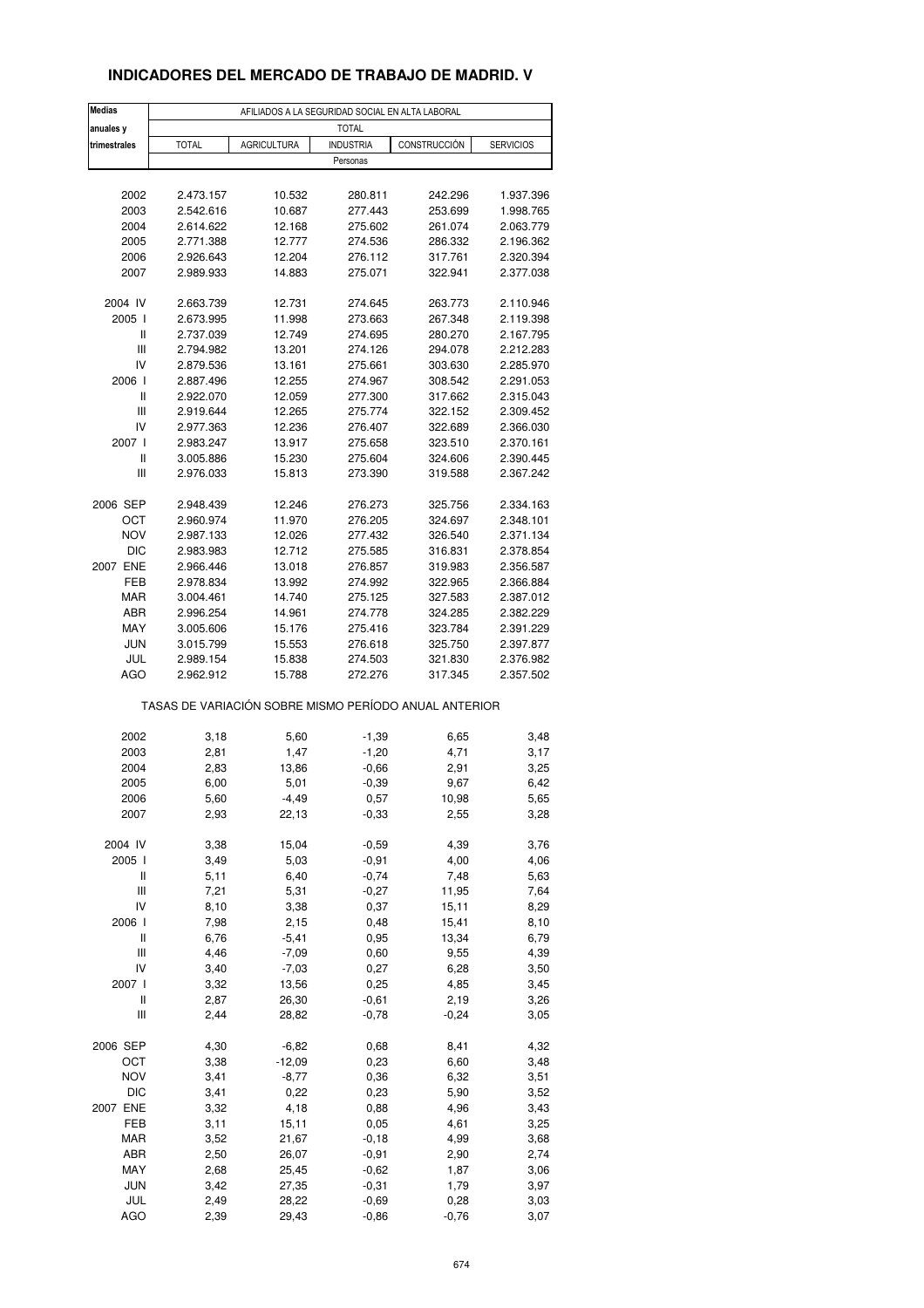### **INDICADORES DEL MERCADO DE TRABAJO DE MADRID. VI**

| <b>Medias</b>                      | AFILIADOS A LA SEGURIDAD SOCIAL EN ALTA LABORAL       |                    |                  |               |                  |  |  |  |
|------------------------------------|-------------------------------------------------------|--------------------|------------------|---------------|------------------|--|--|--|
| anuales y                          | <b>CUENTA AJENA</b>                                   |                    |                  |               |                  |  |  |  |
| trimestrales                       | <b>TOTAL</b>                                          | <b>AGRICULTURA</b> | <b>INDUSTRIA</b> | CONSTRUCCIÓN  | <b>SERVICIOS</b> |  |  |  |
|                                    |                                                       |                    | Personas         |               |                  |  |  |  |
|                                    |                                                       |                    |                  |               |                  |  |  |  |
| 2002                               | 2.142.017                                             | 7.390              | 260.428          | 203.605       | 1.669.264        |  |  |  |
| 2003                               | 2.201.924                                             | 7.572              | 257.341          | 212.685       | 1.723.016        |  |  |  |
| 2004                               | 2.260.826                                             | 9.003              | 255.205          | 215.971       | 1.779.274        |  |  |  |
| 2005                               | 2.393.451                                             | 9.570              | 254.098          | 236.841       | 1.892.114        |  |  |  |
| 2006                               | 2.529.829                                             | 9.016              | 255.584          | 264.525       | 2.000.630        |  |  |  |
| 2007                               | 2.590.586                                             | 11.668             | 254.486          | 265.189       | 2.059.242        |  |  |  |
|                                    |                                                       |                    |                  |               |                  |  |  |  |
| 2004 IV                            | 2.304.089                                             | 9.540              | 254.149          | 217.002       | 1.822.349        |  |  |  |
| 2005 l                             | 2.311.332                                             | 8.800              | 253.189          | 219.665       | 1.828.666        |  |  |  |
| Ш                                  | 2.364.478                                             | 9.525              | 254.203          | 230.948       | 1.868.831        |  |  |  |
| $\ensuremath{\mathsf{III}}\xspace$ | 2.411.649                                             | 9.984              | 253.752          | 244.067       | 1.903.100        |  |  |  |
| IV                                 | 2.486.344                                             | 9.970              | 255.246          | 252.684       | 1.967.857        |  |  |  |
| 2006                               | 2.492.112                                             | 9.080              | 254.493          | 256.645       | 1.971.597        |  |  |  |
| Ш                                  | 2.523.628                                             | 8.877              | 256.725          | 264.562       | 1.993.464        |  |  |  |
| Ш                                  | 2.523.614                                             | 9.065              | 255.268          | 268.588       | 1.990.693        |  |  |  |
| IV                                 | 2.579.961                                             | 9.042              | 255.851          | 268.302       | 2.046.765        |  |  |  |
| 2007 l                             | 2.585.587                                             | 10.721             | 255.123          | 267.740       | 2.052.003        |  |  |  |
| $\sf II$                           | 2.605.201                                             | 12.008             | 254.990          | 266.291       | 2.071.912        |  |  |  |
| Ш                                  | 2.576.161                                             | 12.580             | 252.773          | 259.711       | 2.051.098        |  |  |  |
|                                    |                                                       |                    |                  |               |                  |  |  |  |
| 2006 SEP                           | 2.552.695                                             | 9.051              | 255.766          | 272.014       | 2.015.864        |  |  |  |
| ОСТ                                | 2.564.241                                             | 8.772              | 255.659          | 270.626       | 2.029.184        |  |  |  |
| NOV                                | 2.589.470                                             | 8.836              | 256.861          | 272.047       | 2.051.726        |  |  |  |
| <b>DIC</b>                         | 2.586.172                                             | 9.519              | 255.034          | 262.234       | 2.059.385        |  |  |  |
| 2007 ENE                           | 2.569.953                                             | 9.834              | 256.360          | 265.109       | 2.038.650        |  |  |  |
| FEB                                | 2.581.305                                             | 10.799             | 254.457          | 267.248       | 2.048.801        |  |  |  |
| MAR                                | 2.605.502                                             | 11.530             | 254.552          | 270.862       | 2.068.558        |  |  |  |
| ABR                                | 2.596.118                                             | 11.736             | 254.184          | 266.780       | 2.063.418        |  |  |  |
| MAY                                | 2.605.161                                             | 11.955             | 254.820          | 265.480       | 2.072.906        |  |  |  |
| <b>JUN</b>                         | 2.614.324                                             | 12.334             | 255.965          | 266.614       | 2.079.411        |  |  |  |
| JUL                                | 2.588.258                                             | 12.612             | 253.853          | 261.997       | 2.059.796        |  |  |  |
| AGO                                | 2.564.064                                             | 12.547             | 251.693          | 257.425       | 2.042.399        |  |  |  |
|                                    | TASAS DE VARIACIÓN SOBRE MISMO PERÍODO ANUAL ANTERIOR |                    |                  |               |                  |  |  |  |
| 2002                               | 3,23                                                  | 9,25               | $-1,44$          | 6,76          | 3,56             |  |  |  |
| 2003                               | 2,80                                                  | 2,47               | $-1,19$          | 4,46          | 3,22             |  |  |  |
| 2004                               | 2,68                                                  | 18,89              | $-0,83$          | 1,55          | 3,27             |  |  |  |
| 2005                               | 5,87                                                  | 6,30               | $-0,43$          | 9,66          | 6,34             |  |  |  |
|                                    |                                                       | -5,78              |                  |               |                  |  |  |  |
| 2006<br>2007                       | 5,70<br>3,29                                          | 29,62              | 0,59<br>$-0,38$  | 11,69<br>1,15 | 5,74<br>3,93     |  |  |  |
|                                    |                                                       |                    |                  |               |                  |  |  |  |
| 2004 IV                            | 3,25                                                  | 19,88              | $-0,78$          | 3,14          | 3,80             |  |  |  |
| 2005 l                             | 3,39                                                  | 6,06               | $-1,07$          | 2,71          | 4,15             |  |  |  |
| Ш                                  | 5,06                                                  | 8,07               | $-0,81$          | 6,93          | 5,71             |  |  |  |
| Ш                                  | 7,04                                                  | 6,66               | $-0,28$          | 12,45         | 7,46             |  |  |  |
| IV                                 | 7,91                                                  | 4,50               | 0,43             | 16,44         | 7,98             |  |  |  |
| 2006                               | 7,82                                                  | 3,18               | 0,51             | 16,83         | 7,82             |  |  |  |
| Ш                                  | 6,73                                                  | $-6,80$            | 0,99             | 14,55         | 6,67             |  |  |  |
| $\ensuremath{\mathsf{III}}\xspace$ | 4,64                                                  | $-9,20$            | 0,60             | 10,05         | 4,60             |  |  |  |
| IV                                 | 3,77                                                  | $-9,30$            | 0,24             | 6,18          | 4,01             |  |  |  |
| 2007 l                             | 3,75                                                  | 18,07              | 0,25             | 4,32          | 4,08             |  |  |  |
| Ш                                  | 3,23                                                  | 35,27              | $-0,68$          | 0,65          | 3,94             |  |  |  |
| Ш                                  | 2,67                                                  | 38,66              | $-0,88$          | $-2,68$       | 3,69             |  |  |  |
|                                    |                                                       |                    |                  |               |                  |  |  |  |
| 2006 SEP                           | 4,66                                                  | $-8,93$            | 0,68             | 8,69          | 4,77             |  |  |  |
| OCT                                | 3,70                                                  | $-15,86$           | 0, 18            | 6,58          | 3,92             |  |  |  |
| NOV                                | 3,79                                                  | $-11,52$           | 0,33             | 6,23          | 4,02             |  |  |  |
| <b>DIC</b>                         | 3,81                                                  | 0,22               | 0,19             | 5,72          | 4,08             |  |  |  |
| 2007 ENE                           | 3,75                                                  | 5,55               | 0,94             | 4,59          | 4,02             |  |  |  |
| FEB                                | 3,52                                                  | 20,16              | 0,03             | 4,05          | 3,84             |  |  |  |
| MAR                                | 3,99                                                  | 29,01              | $-0,22$          | 4,34          | 4,37             |  |  |  |
| ABR                                | 2,82                                                  | 35,01              | $-0,98$          | 1,71          | 3,31             |  |  |  |
| MAY                                | 3,03                                                  | 34,14              | $-0,68$          | 0,28          | 3,73             |  |  |  |
| <b>JUN</b>                         | 3,85                                                  | 36,63              | $-0,37$          | $-0,02$       | 4,77             |  |  |  |
| JUL                                | 2,72                                                  | 37,88              | $-0,80$          | $-2,04$       | 3,66             |  |  |  |
| AGO                                | 2,62                                                  | 39,46              | $-0,97$          | $-3,33$       | 3,72             |  |  |  |
|                                    |                                                       |                    |                  |               |                  |  |  |  |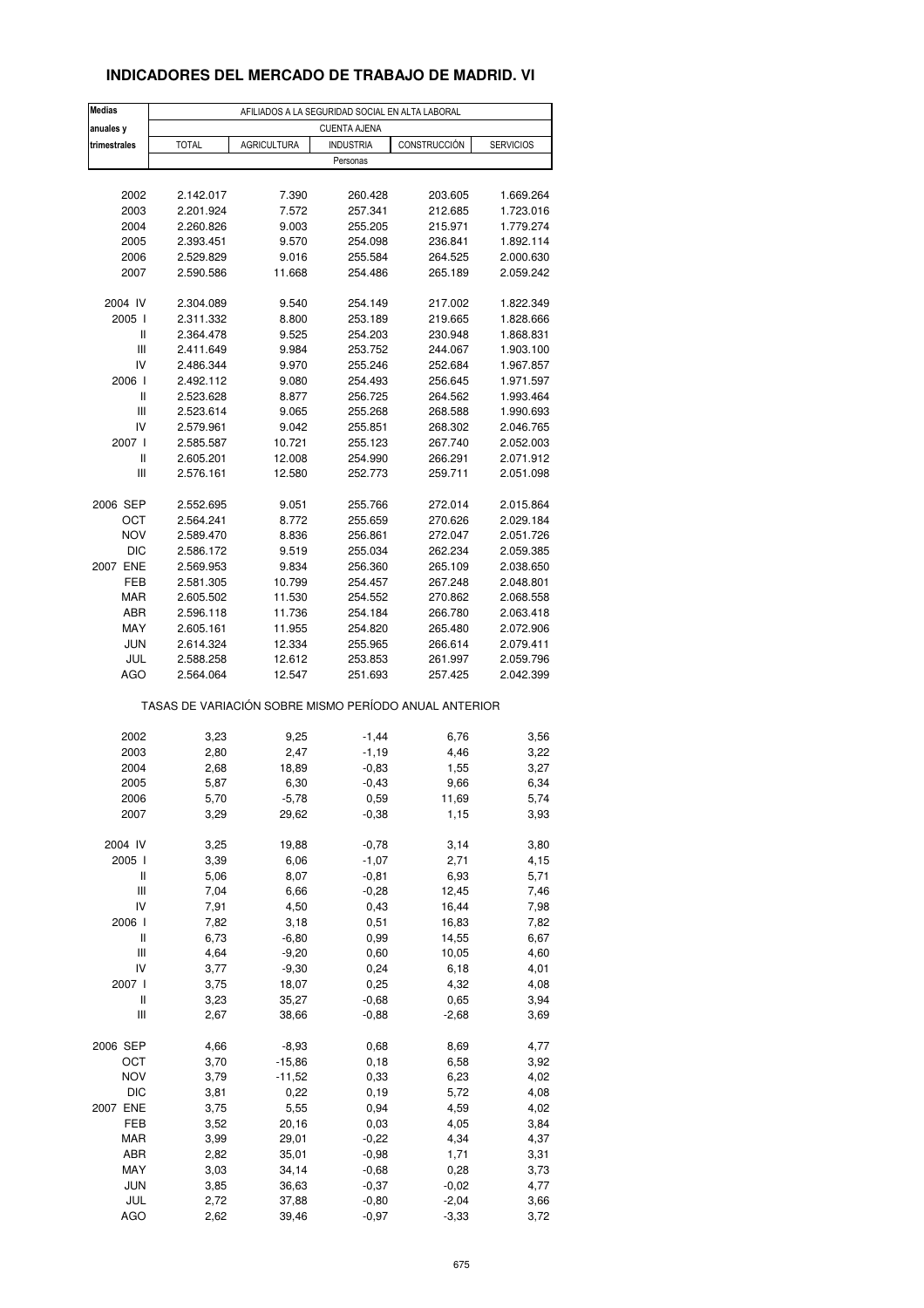### **INDICADORES DEL MERCADO DE TRABAJO DE MADRID. VII**

| <b>Medias</b><br>anuales y | AFILIADOS A LA SEGURIDAD SOCIAL EN ALTA LABORAL<br><b>CUENTA PROPIA</b> |                    |                              |        |         |  |  |
|----------------------------|-------------------------------------------------------------------------|--------------------|------------------------------|--------|---------|--|--|
| trimestrales               | <b>TOTAL</b>                                                            | CONSTRUCCIÓN       | <b>SERVICIOS</b>             |        |         |  |  |
|                            |                                                                         | <b>AGRICULTURA</b> | <b>INDUSTRIA</b><br>Personas |        |         |  |  |
|                            |                                                                         |                    |                              |        |         |  |  |
| 2002                       | 331.141                                                                 | 3.142              | 20.383                       | 38.691 | 268.132 |  |  |
| 2003                       | 340.692                                                                 | 3.114              | 20.103                       | 41.014 | 275.749 |  |  |
| 2004                       | 353.796                                                                 | 3.165              | 20.397                       | 45.103 | 284.505 |  |  |
| 2005                       | 377.937                                                                 | 3.208              | 20.439                       | 49.490 | 304.248 |  |  |
| 2006                       | 396.815                                                                 | 3.188              | 20.528                       | 53.237 | 319.765 |  |  |
| 2007                       | 399.348                                                                 | 3.215              | 20.585                       | 57.751 | 317.795 |  |  |
| 2004 IV                    | 359.650                                                                 | 3.190              | 20.496                       | 46.770 | 288.597 |  |  |
| 2005 l                     | 362.663                                                                 | 3.197              | 20.473                       | 47.683 | 290.732 |  |  |
| Ш                          | 372.561                                                                 | 3.225              | 20.492                       | 49.322 | 298.964 |  |  |
| Ш                          | 383.333                                                                 | 3.217              | 20.374                       | 50.011 | 309.183 |  |  |
| IV                         | 393.192                                                                 | 3.191              | 20.415                       | 50.946 | 318.113 |  |  |
| 2006 l                     | 395.384                                                                 | 3.175              | 20.475                       | 51.896 | 319.456 |  |  |
| Ш                          | 398.442                                                                 | 3.182              | 20.576                       | 53.100 | 321.579 |  |  |
| Ш                          | 396.030                                                                 | 3.200              | 20.507                       | 53.563 | 318.758 |  |  |
| IV                         | 397.402                                                                 | 3.194              | 20.556                       | 54.387 | 319.265 |  |  |
| 2007 l                     | 397.660                                                                 | 3.196              | 20.535                       | 55.771 | 318.158 |  |  |
| Ш                          | 400.685                                                                 | 3.222              | 20.614                       | 58.315 | 318.533 |  |  |
| Ш                          | 399.872                                                                 | 3.234              | 20.617                       | 59.877 | 316.145 |  |  |
| 2006 SEP                   | 395.744                                                                 | 3.195              | 20.507                       | 53.742 | 318.299 |  |  |
| OCT                        | 396.733                                                                 | 3.198              | 20.546                       | 54.071 | 318.917 |  |  |
| <b>NOV</b>                 | 397.663                                                                 | 3.190              | 20.571                       | 54.493 | 319.408 |  |  |
| <b>DIC</b>                 | 397.811                                                                 | 3.193              | 20.551                       | 54.597 | 319.469 |  |  |
| 2007 ENE                   | 396.493                                                                 | 3.184              | 20.497                       | 54.874 | 317.937 |  |  |
| FEB                        |                                                                         |                    |                              |        |         |  |  |
|                            | 397.529                                                                 | 3.193              | 20.535                       | 55.717 | 318.083 |  |  |
| <b>MAR</b>                 | 398.959                                                                 | 3.210              | 20.573                       | 56.721 | 318.454 |  |  |
| ABR                        | 400.136                                                                 | 3.225              | 20.594                       | 57.505 | 318.811 |  |  |
| MAY                        | 400.445                                                                 | 3.221              | 20.596                       | 58.304 | 318.323 |  |  |
| <b>JUN</b>                 | 401.475                                                                 | 3.219              | 20.653                       | 59.136 | 318.466 |  |  |
| JUL                        | 400.896                                                                 | 3.226              | 20.650                       | 59.833 | 317.186 |  |  |
| AGO                        | 398.848                                                                 | 3.241              | 20.583                       | 59.920 | 315.103 |  |  |
|                            | TASAS DE VARIACIÓN SOBRE MISMO PERÍODO ANUAL ANTERIOR                   |                    |                              |        |         |  |  |
| 2002                       | 2,86                                                                    | $-2,08$            | $-0,80$                      | 6,09   | 2,98    |  |  |
| 2003                       | 2,88                                                                    | $-0,88$            | $-1,37$                      | 6,00   | 2,84    |  |  |
| 2004                       | 3,85                                                                    | 1,63               | 1,46                         | 9,97   | 3,18    |  |  |
| 2005                       | 6,82                                                                    | 1,34               | 0,20                         | 9,73   | 6,94    |  |  |
| 2006                       | 4,99                                                                    | $-0,62$            | 0,44                         | 7,57   | 5,10    |  |  |
| 2007                       | 0,66                                                                    | 0,95               | 0,31                         | 9,50   | $-0,73$ |  |  |
| 2004 IV                    | 4,24                                                                    | 2,65               | 1,81                         | 10,64  | 3,50    |  |  |
| 2005 l                     | 4,19                                                                    | 2,28               | 1,13                         | 10,37  | 3,53    |  |  |
| Ш                          | 5,41                                                                    | 1,78               | 0, 18                        | 10,13  | 5,12    |  |  |
| Ш                          | 8,28                                                                    | 1,31               | $-0,09$                      | 9,54   | 8,79    |  |  |
| IV                         | 9,33                                                                    |                    | $-0,39$                      | 8,93   |         |  |  |
| 2006 l                     | 9,02                                                                    | 0,01<br>$-0,70$    | 0,01                         | 8,84   | 10,23   |  |  |
| $\sf II$                   |                                                                         |                    |                              |        | 9,88    |  |  |
|                            | 6,95                                                                    | $-1,33$            | 0,41                         | 7,66   | 7,56    |  |  |
| Ш                          | 3,31                                                                    | $-0,53$            | 0,65                         | 7,10   | 3,10    |  |  |
| IV                         | 1,07                                                                    | 0,09               | 0,69                         | 6,75   | 0,36    |  |  |
| 2007 l                     | 0,58                                                                    | 0,65               | 0,29                         | 7,47   | $-0,41$ |  |  |
| Ш                          | 0,56                                                                    | 1,26               | 0, 19                        | 9,82   | $-0,95$ |  |  |
| Ш                          | 0,93                                                                    | 0,95               | 0,54                         | 11,97  | $-0,89$ |  |  |
| 2006 SEP                   | 2,04                                                                    | $-0,25$            | 0,75                         | 7,02   | 1,52    |  |  |
| OCT                        | 1,36                                                                    | 0,22               | 0,77                         | 6,71   | 0,72    |  |  |
| <b>NOV</b>                 | 1,01                                                                    | $-0,16$            | 0,64                         | 6,76   | 0,29    |  |  |
| <b>DIC</b>                 | 0,84                                                                    | 0,22               | 0,65                         | 6,79   | 0,08    |  |  |
| 2007 ENE                   | 0,60                                                                    | 0, 16              | 0,20                         | 6,81   | $-0,23$ |  |  |
| FEB                        | 0,56                                                                    | 0,79               | 0,42                         | 7,35   | $-0,41$ |  |  |
| MAR                        | 0,57                                                                    | 1,01               | 0,26                         | 8,23   | $-0,58$ |  |  |
| ABR                        | 0,52                                                                    | 1,61               | 0,01                         | 8,78   | $-0,81$ |  |  |
| MAY                        | 0,45                                                                    | 1,13               | 0,08                         | 9,82   | $-1,08$ |  |  |
| <b>JUN</b>                 | 0,72                                                                    | 1,04               | 0,47                         | 10,86  | $-0,95$ |  |  |
| JUL                        | 0,98                                                                    | 0,66               | 0,67                         | 11,91  | $-0,82$ |  |  |
| <b>AGO</b>                 | 0,88                                                                    | 1,25               | 0,40                         | 12,04  | $-0,96$ |  |  |
|                            |                                                                         |                    |                              |        |         |  |  |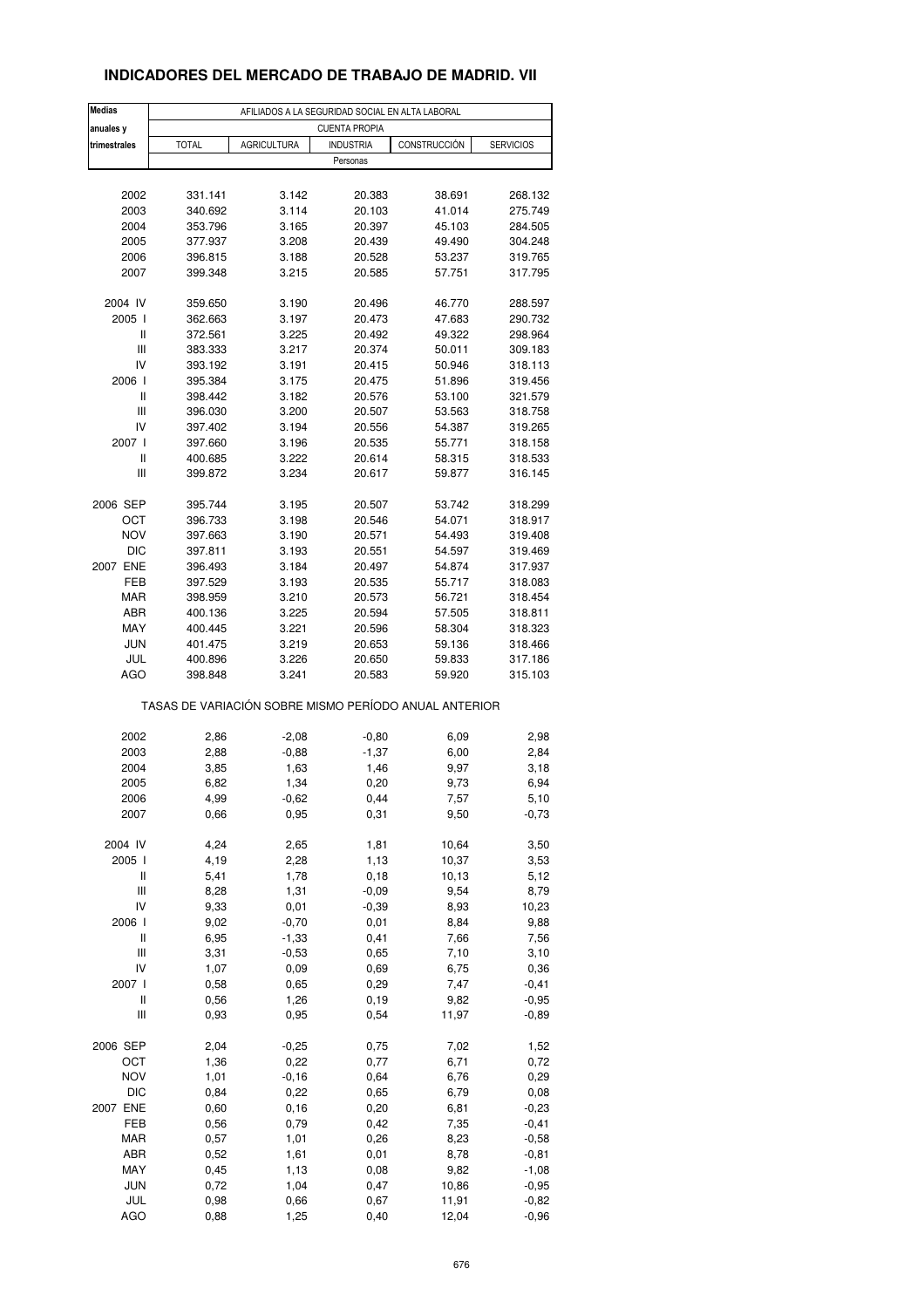| <b>Medias</b>                      |              | EFECTIVOS LABORALES |                   |                  |                                                       |                 | JORNADA MEDIA POR TRABAJADOR Y TRIM. |          |                |
|------------------------------------|--------------|---------------------|-------------------|------------------|-------------------------------------------------------|-----------------|--------------------------------------|----------|----------------|
| anuales y                          | <b>TOTAL</b> |                     | <b>SECTORES</b>   |                  | CONTRATO                                              | CONTRATO        | <b>TOTAL</b>                         | A TIEMPO | A TIEMPO       |
| trimestrales                       |              | <b>INDUSTRIA</b>    | CONSTRUC.         | <b>SERVICIOS</b> | <b>INDEFINIDO</b>                                     | <b>TEMPORAL</b> |                                      | COMPLETO | <b>PARCIAL</b> |
|                                    |              |                     | Miles de personas |                  |                                                       |                 |                                      | Horas    |                |
|                                    |              |                     |                   |                  |                                                       |                 |                                      |          |                |
| 2002                               | 1.933,4      | 269,7               | 200,8             | 1.463,0          | 1.378,7                                               | 554,8           | 417,6                                | 441,4    | 258,9          |
| 2003                               | 1.983,6      | 263,9               | 211,1             | 1.508,6          | 1.424,2                                               | 559,4           | 414,6                                | 438,7    | 260,4          |
| 2004                               | 2.038,7      | 260,8               | 214,9             | 1.563,0          | 1.465,2                                               | 573,6           | 413,6                                | 438,4    | 258,0          |
| 2005                               | 2.157,5      | 258,9               | 238,8             | 1.659,8          | 1.519,6                                               | 637,9           | 410,8                                | 437,7    | 260,0          |
|                                    |              |                     |                   |                  |                                                       |                 |                                      |          |                |
| 2006                               | 2.283,4      | 257,5               | 267,6             | 1.758,4          | 1.595,5                                               | 688,0           | 407,4                                | 434,6    | 257,3          |
| 2007                               | 2.396,6      | 261,3               | 269,2             | 1.866,1          | 1.726,6                                               | 670,0           | 425,3                                | 454,1    | 267,0          |
| 2004 III                           | 2.039,7      |                     |                   |                  |                                                       |                 |                                      |          |                |
|                                    |              | 260,2               | 217,0             | 1.562,6          | 1.477,8                                               | 561,9           | 364,1                                | 383,0    | 237,7          |
| IV                                 | 2.074,7      | 257,0               | 213,5             | 1.604,3          | 1.492,5                                               | 582,2           | 423,3                                | 450,8    | 265,0          |
| 2005                               | 2.093,2      | 260,5               | 221,2             | 1.611,5          | 1.492,8                                               | 600,3           | 429,9                                | 458,7    | 265,8          |
| II                                 | 2.132,0      | 258,3               | 239,7             | 1.634,0          | 1.511,8                                               | 620,2           | 433,4                                | 460,4    | 275,9          |
| Ш                                  | 2.178,8      | 258,3               | 250,9             | 1.669,6          | 1.539,9                                               | 638,9           | 362,2                                | 383,0    | 241,1          |
| IV                                 | 2.226,0      | 258,5               | 243,3             | 1.724,1          | 1.533,9                                               | 692,1           | 417,8                                | 448,8    | 257,1          |
| 2006                               | 2.245,6      | 260,4               | 259,9             | 1.725,3          | 1.557,1                                               | 688,5           | 425,0                                | 456,1    | 259,5          |
| Ш                                  | 2.255,0      | 258,5               | 270,0             | 1.726,5          | 1.543,0                                               | 712,0           | 426,8                                | 455,4    | 264,6          |
| $\ensuremath{\mathsf{III}}\xspace$ | 2.303,0      | 254,6               | 274,0             | 1.774,4          | 1.610,5                                               | 692,5           | 358,9                                | 381,3    | 236,2          |
| IV                                 | 2.330,1      | 256,4               | 266,3             | 1.807,4          | 1.671,2                                               | 658,9           | 418,8                                | 445,7    | 269,0          |
| 2007 l                             | 2.393,2      | 261,6               | 270,2             | 1.861,3          | 1.711,2                                               | 681,9           | 424,9                                | 454,9    | 264,5          |
| $\,$ $\,$ $\,$                     | 2.400,0      | 261,0               | 268,2             | 1.870,9          | 1.742.0                                               | 658,0           | 425,7                                | 453,4    | 269,5          |
|                                    |              |                     |                   |                  |                                                       |                 |                                      |          |                |
| 2006 JUL                           |              |                     |                   |                  |                                                       |                 |                                      |          |                |
| <b>AGO</b>                         |              |                     |                   |                  |                                                       |                 |                                      |          |                |
| <b>SEP</b>                         |              |                     |                   |                  |                                                       |                 |                                      |          |                |
| OCT                                |              |                     |                   |                  |                                                       |                 |                                      |          |                |
| <b>NOV</b>                         |              |                     |                   |                  |                                                       |                 |                                      |          |                |
| <b>DIC</b>                         |              |                     |                   |                  |                                                       |                 |                                      |          |                |
| 2007 ENE                           |              |                     |                   |                  |                                                       |                 |                                      |          |                |
| FEB                                |              |                     |                   |                  |                                                       |                 |                                      |          |                |
| MAR                                |              |                     |                   |                  |                                                       |                 |                                      |          |                |
| ABR                                |              |                     |                   |                  |                                                       |                 |                                      |          |                |
| MAY                                |              |                     |                   |                  |                                                       |                 |                                      |          |                |
| <b>JUN</b>                         |              |                     |                   |                  |                                                       |                 |                                      |          |                |
|                                    |              |                     |                   |                  |                                                       |                 |                                      |          |                |
|                                    |              |                     |                   |                  | TASAS DE VARIACIÓN SOBRE MISMO PERÍODO ANUAL ANTERIOR |                 |                                      |          |                |
|                                    |              |                     |                   |                  |                                                       |                 |                                      |          |                |
| 2002                               | 2,89         | 0,06                | 5,95              | 3,01             | 2,79                                                  | 3,12            | $-0,49$                              | $-0,16$  | 2,99           |
| 2003                               | 2,59         | $-2,12$             | 5,10              | 3,12             | 3,30                                                  | 0,83            | $-0,71$                              | $-0,62$  | 0,56           |
| 2004                               | 2,78         | $-1,17$             | 1,82              | 3,61             | 2,87                                                  | 2,54            | $-0,25$                              | $-0,07$  | $-0,89$        |
| 2005                               | 5,83         | $-0,74$             | 11,10             | 6,19             | 3,72                                                  | 11,21           | $-0,67$                              | $-0,15$  | 0,75           |
| 2006                               | 5,84         | -0,55               | 12,05             | 5,94             | 4,99                                                  | 7,85            | $-0,84$                              | -0,71    | $-1,02$        |
| 2007                               | 6,50         | 0,71                | 1,61              | 8,12             | 11,39                                                 | $-4,32$         | $-0, 15$                             | $-0,35$  | 1,89           |
|                                    |              |                     |                   |                  |                                                       |                 |                                      |          |                |
| 2004 III                           | 2,78         | 0,39                | $-0,46$           | 3,67             | 2,61                                                  | 3,23            | 1,25                                 | 1,51     | $-0,83$        |
| ${\sf IV}$                         | 3,86         | $-1,12$             | 7,94              | 4,18             | 4,14                                                  | 3,15            | $-0,42$                              | $-0,42$  | 0,80           |
| 2005 l                             | 3,82         | $-0,99$             | 3,95              | 4,63             | 4,03                                                  | 3,30            | $-0,28$                              | $-0,28$  | 3,67           |
| Ш                                  | 5,32         | $-1,79$             | 10,77             | 5,77             | 3,88                                                  | 8,98            | $-0,57$                              | 0, 13    | 1,06           |
| $\ensuremath{\mathsf{III}}\xspace$ | 6,82         | $-0,73$             | 15,62             | 6,85             | 4,20                                                  | 13,70           | $-0,52$                              | 0,00     | 1,43           |
| IV                                 | 7,29         | 0,57                | 13,98             | 7,47             | 2,77                                                  | 18,88           | $-1,31$                              | $-0,44$  | $-3,00$        |
| 2006                               | 7,28         | $-0,05$             | 17,50             | 7,06             | 4,31                                                  | 14,69           | $-1,13$                              | $-0,56$  | $-2,37$        |
| II                                 |              |                     |                   |                  |                                                       |                 |                                      |          |                |
|                                    | 5,77         | 0,09                | 12,62             | 5,66             | 2,06                                                  | 14,80           | $-1,51$                              | $-1,09$  | $-4,09$        |
| III                                | 5,70         | $-1,43$             | 9,22              | 6,27             | 4,58                                                  | 8,39            | $-0,91$                              | $-0,45$  | $-2,05$        |
| ${\sf IV}$                         | 4,68         | $-0,81$             | 9,43              | 4,83             | 8,95                                                  | $-4,80$         | 0,24                                 | $-0,69$  | 4,63           |
| 2007 l                             | 6,57         | 0,46                | 3,98              | 7,88             | 9,90                                                  | $-0,95$         | $-0,04$                              | $-0,26$  | 1,94           |
| II                                 | 6,43         | 0,95                | $-0,66$           | 8,36             | 12,90                                                 | $-7,58$         | $-0,27$                              | $-0,45$  | 1,85           |
|                                    |              |                     |                   |                  |                                                       |                 |                                      |          |                |
| 2006 JUL                           |              |                     |                   |                  |                                                       |                 |                                      |          |                |
| <b>AGO</b>                         |              |                     |                   |                  |                                                       |                 |                                      |          |                |
| <b>SEP</b>                         |              |                     |                   |                  |                                                       |                 |                                      |          |                |
| OCT                                |              |                     |                   |                  |                                                       |                 |                                      |          |                |
| <b>NOV</b>                         |              |                     |                   |                  |                                                       |                 |                                      |          |                |
| $\mathsf{DIC}$                     |              |                     |                   |                  |                                                       |                 |                                      |          |                |
| 2007 ENE                           |              |                     |                   |                  |                                                       |                 |                                      |          |                |
| FEB                                |              |                     |                   |                  |                                                       |                 |                                      |          |                |
| MAR                                |              |                     |                   |                  |                                                       |                 |                                      |          |                |
| ABR                                |              |                     |                   |                  |                                                       |                 |                                      |          |                |
| MAY                                |              |                     |                   |                  |                                                       |                 |                                      |          |                |
| <b>JUN</b>                         |              |                     |                   |                  |                                                       |                 |                                      |          |                |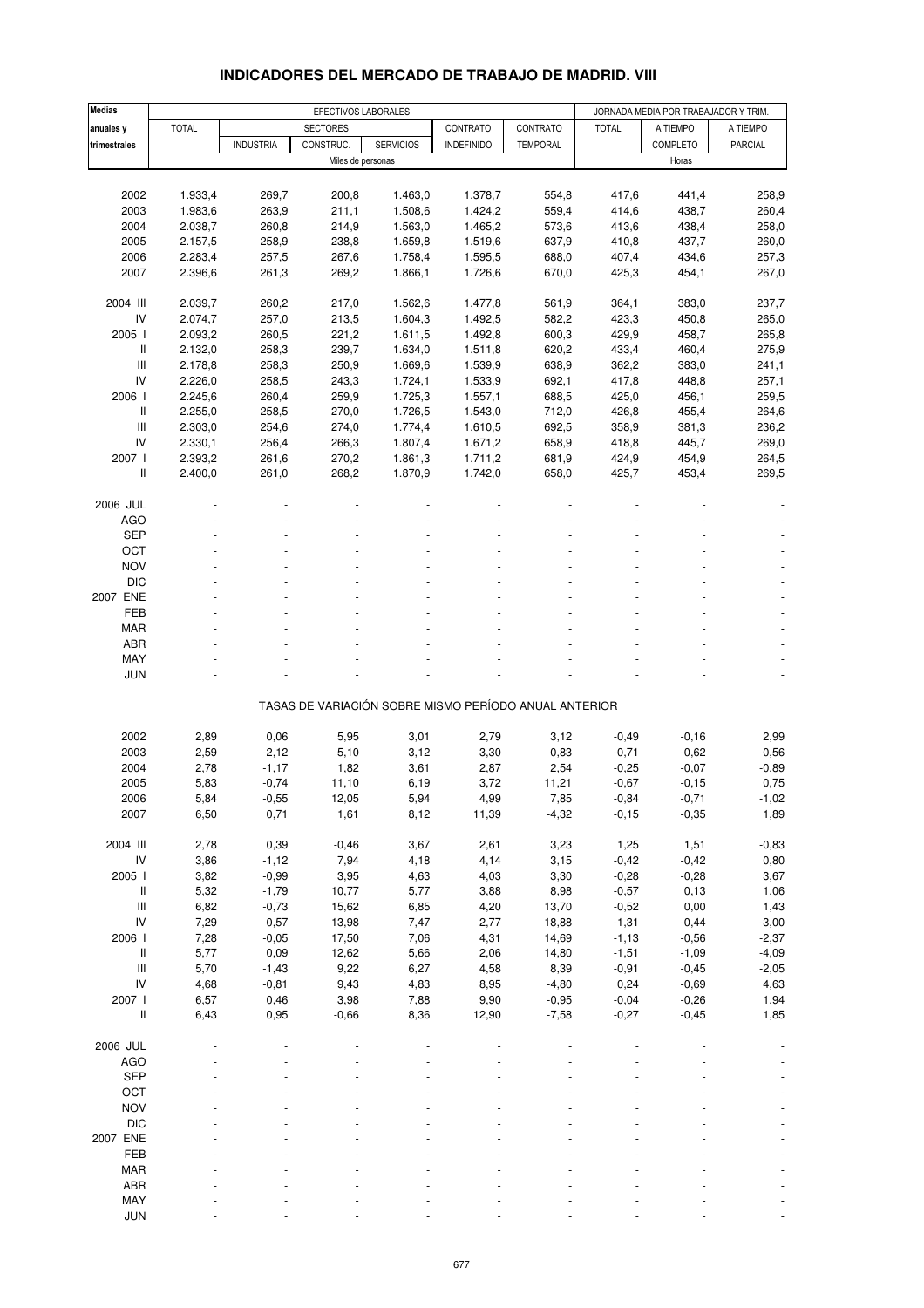### **INDICADORES DE PRECIOS DE MADRID. I**

| <b>Medias</b> |                                                       | INDICES DE PRECIOS DE CONSUMO (9) | DIFERENCIAL DE |                |
|---------------|-------------------------------------------------------|-----------------------------------|----------------|----------------|
| anuales y     | <b>GENERAL</b>                                        | <b>ALIMENTACIÓN</b>               | SIN            | INFLACIÓN      |
| trimestrales  |                                                       | AGREGADO                          | ALIMENTACIÓN   | RTO. ESPAÑA    |
|               |                                                       | <b>Base 2006</b>                  |                | P.Porcentuales |
|               |                                                       |                                   |                |                |
| 2002          | 88,260                                                | 86,250                            | 88,854         | $-0,01$        |
| 2003          | 90,919                                                | 89,790                            | 91,252         | $-0,03$        |
| 2004          | 93,643                                                | 93,553                            | 93,673         | $-0,04$        |
| 2005          | 96,577                                                | 96,301                            | 96,662         | $-0,24$        |
| 2006          | 100,000                                               | 100,000                           | 100,000        | 0,03           |
| 2007          | 102,088                                               | 102,639                           | 101,930        | 0,07           |
|               |                                                       |                                   |                |                |
| 2004 IV       | 94,945                                                | 94,721                            | 95,014         | $-0,16$        |
| 2005 l        | 94,743                                                | 95,328                            | 94,574         | $-0,23$        |
| Ш             | 96,450                                                | 96,040                            | 96,574         | $-0,38$        |
| Ш             | 96,932                                                | 96,093                            | 97,182         | $-0,19$        |
| IV            | 98,183                                                | 97,743                            | 98,317         | $-0,14$        |
| 2006 l        | 98,502                                                | 98,999                            | 98,360         | $-0,05$        |
| Ш             | 100,386                                               | 99,610                            | 100,607        | 0,14           |
| Ш             | 100,335                                               | 100,299                           | 100,345        | $-0,02$        |
| IV            | 100,778                                               | 101,092                           | 100,688        | 0,05           |
| 2007 l        | 101,027                                               | 102,272                           | 100,675        | 0,14           |
| Ш             |                                                       | 102,714                           |                |                |
|               | 102,811                                               |                                   | 102,835        | 0,03           |
| Ш             | 102,596                                               | 103,080                           | 102,457        | 0,02           |
| 2006 SEP      | 100,287                                               | 100,623                           | 100,191        | $-0,01$        |
| ост           | 100,597                                               | 100,658                           | 100,579        | 0,13           |
| <b>NOV</b>    | 100,672                                               | 100,929                           | 100,599        | 0,01           |
| <b>DIC</b>    | 101,064                                               | 101,688                           | 100,886        | 0,01           |
| 2007 ENE      | 100,680                                               | 102,402                           | 100,194        | 0,08           |
| FEB           |                                                       |                                   |                | 0,20           |
|               | 100,834                                               | 102,056                           | 100,487        |                |
| MAR           | 101,568                                               | 102,357                           | 101,343        | 0,15           |
| ABR           | 102,636                                               | 102,614                           | 102,639        | 0,01           |
| MAY           | 102,816                                               | 102,688                           | 102,850        | 0,04           |
| <b>JUN</b>    | 102,980                                               | 102,839                           | 103,017        | 0,04           |
| JUL           | 102,525                                               | 103,028                           | 102,381        | 0,03           |
| <b>AGO</b>    | 102,666                                               | 103,131                           | 102,532        | 0,01           |
|               | TASAS DE VARIACIÓN SOBRE MISMO PERÍODO ANUAL ANTERIOR |                                   |                |                |
| 2002          | 3,62                                                  | 5,41                              | 3,10           |                |
| 2003          | 3,01                                                  | 4,10                              | 2,70           |                |
| 2004          | 3,00                                                  | 4,19                              | 2,65           |                |
| 2005          | 3,13                                                  | 2,94                              | 3,19           |                |
|               |                                                       |                                   |                |                |
| 2006          | 3,54                                                  | 3,84                              | 3,45           |                |
| 2007          | 2,42                                                  | 3,14                              | 2,22           |                |
| 2004 IV       | 3,28                                                  | 3,60                              | 3,19           |                |
| 2005 l        | 3,03                                                  | 3,37                              | 2,93           |                |
| Ш             | 2,84                                                  | 3,08                              | 2,77           |                |
| Ш             | 3,25                                                  | 2,12                              | 3,59           |                |
| IV            | 3,41                                                  | 3,19                              | 3,48           |                |
| 2006 l        | 3,97                                                  | 3,85                              | 4,00           |                |
| Ш             | 4,08                                                  | 3,72                              | 4,18           |                |
| Ш             | 3,51                                                  | 4,38                              | 3,26           |                |
| IV            | 2,64                                                  | 3,43                              | 2,41           |                |
| 2007 l        | 2,56                                                  | 3,31                              | 2,35           |                |
| Ш             |                                                       |                                   |                |                |
| Ш             | 2,42<br>2,23                                          | 3,12<br>2,94                      | 2,22<br>2,03   |                |
|               |                                                       |                                   |                |                |
| 2006 SEP      | 2,91                                                  | 4,14                              | 2,55           |                |
| ост           | 2,63                                                  | 4,03                              | 2,22           |                |
| <b>NOV</b>    | 2,62                                                  | 3,41                              | 2,38           |                |
| DIC           | 2,68                                                  | 2,85                              | 2,63           |                |
| 2007 ENE      | 2,47                                                  | 2,94                              | 2,33           |                |
| FEB           | 2,62                                                  | 3,77                              | 2,29           |                |
| MAR           | 2,61                                                  | 3,21                              | 2,44           |                |
| ABR           | 2,45                                                  | 3,29                              | 2,20           |                |
| MAY           | 2,38                                                  | 3,19                              | 2,15           |                |
| JUN           | 2,42                                                  | 2,86                              | 2,29           |                |
| JUL           | 2,28                                                  | 2,90                              | 2,10           |                |
| <b>AGO</b>    | 2,18                                                  | 2,98                              | 1,95           |                |
|               |                                                       |                                   |                |                |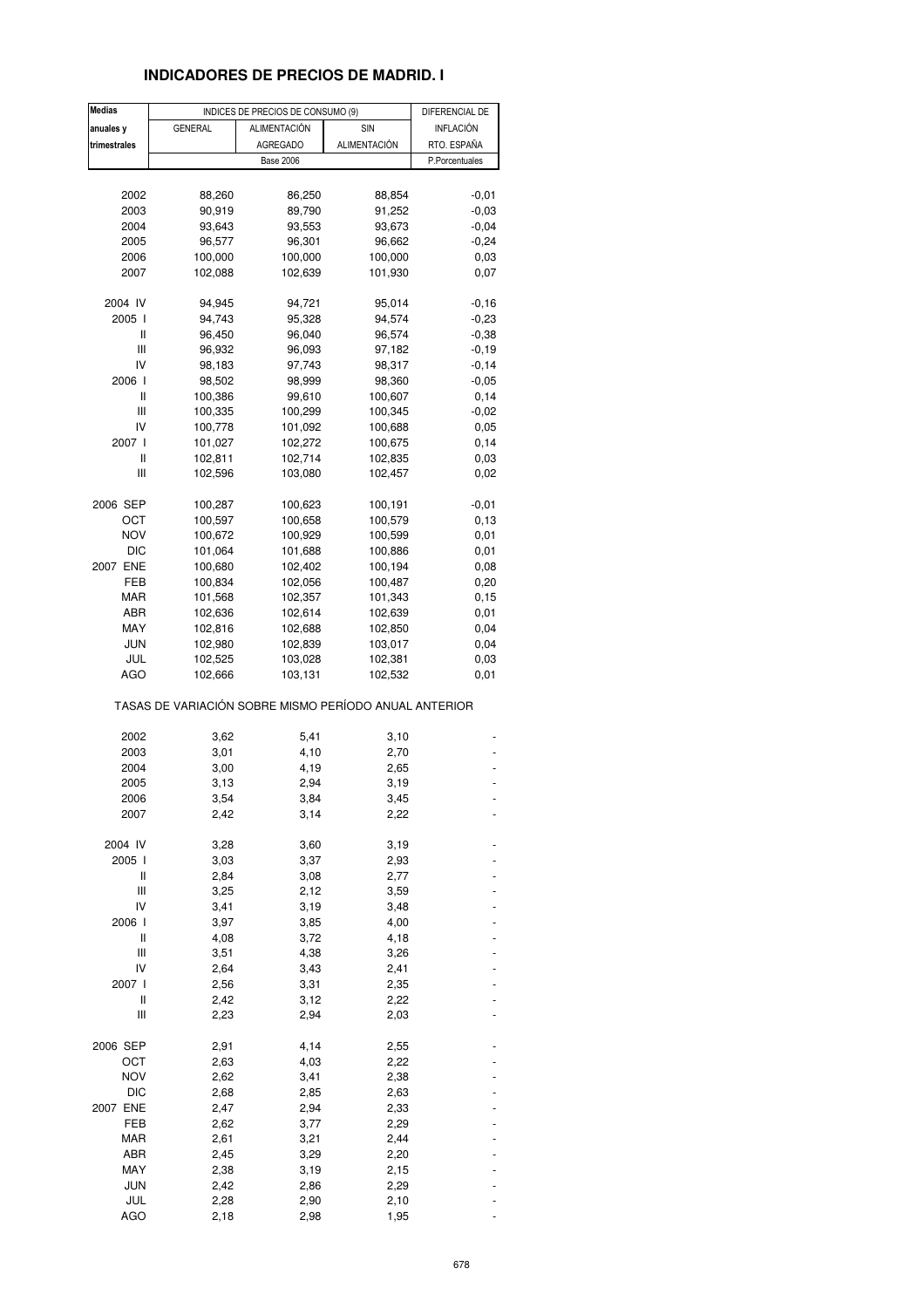# **INDICADORES DE PRECIOS DE MADRID. II**

| <b>Medias</b>                      | INDICES DE PRECIOS DE CONSUMO (9) |                     |                                                       |                 |               |                    |  |
|------------------------------------|-----------------------------------|---------------------|-------------------------------------------------------|-----------------|---------------|--------------------|--|
| anuales y                          | ALIMENTOS Y                       | <b>BEBIDAS ALC.</b> | <b>VESTIDO Y</b>                                      | <b>VIVIENDA</b> | <b>MENAJE</b> | <b>MEDICINA</b>    |  |
| trimestrales                       | BEB.NO ALCOH.                     | Y TABACO            | CALZADO                                               |                 |               |                    |  |
|                                    |                                   |                     | <b>Base 2006</b>                                      |                 |               |                    |  |
|                                    |                                   |                     |                                                       |                 |               |                    |  |
| 2002                               | 86,208                            | 86,539              | 94,654                                                | 84,289          | 91,403        | 96,192             |  |
| 2003                               | 89,839                            | 89,458              | 97,399                                                | 86,349          | 93,407        | 98,454             |  |
| 2004                               | 93,569                            | 93,493              | 98,584                                                | 89,641          | 94,918        | 98,439             |  |
| 2005                               | 95,997                            | 98,505              | 99,106                                                | 93,982          | 97,066        | 98,616             |  |
| 2006                               | 100,000                           | 100,000             | 100,000                                               | 100,000         | 100,000       | 100,000            |  |
| 2007                               | 101,939                           | 107,482             | 98,979                                                | 104,184         | 102,668       | 98,456             |  |
|                                    |                                   |                     |                                                       |                 |               |                    |  |
| 2004 IV                            | 94,651                            | 95,253              | 103,885                                               | 90,888          | 95,826        | 98,684             |  |
| 2005 l                             | 95,314                            | 95,473              | 94,354                                                | 91,784          | 95,857        | 98,498             |  |
| Ш                                  | 95,645                            | 98,888              | 102,777                                               | 93,309          | 97,020        | 98,475             |  |
| $\mathsf{III}$                     | 95,625                            | 99,459              | 94,742                                                | 94,821          | 97,256        | 98,745             |  |
| IV                                 | 97,402                            | 100,203             | 104,549                                               | 96,014          | 98,132        | 98,747             |  |
| 2006                               | 99,201                            | 97,526              | 94,828                                                | 98,397          | 98,509        | 99,271             |  |
| Ш                                  | 99,460                            | 100,711             | 103,936                                               | 99,985          | 100,113       | 99,829             |  |
| $\mathsf{III}$                     | 100,250                           | 100,654             | 95,458                                                | 100,789         | 100,111       | 100,202            |  |
| IV                                 | 101,090                           | 101,109             | 105,778                                               | 100,830         | 101,267       | 100,698            |  |
| 2007 l                             | 101,558                           | 107,200             | 95,632                                                | 103,463         | 101,731       | 99,506             |  |
| Ш                                  | 102,008                           | 107,588             | 104,888                                               | 104,341         | 103,203       | 97,742             |  |
| $\ensuremath{\mathsf{III}}\xspace$ | 102,405                           | 107,745             | 95,137                                                | 105,028         | 103,270       | 97,953             |  |
|                                    |                                   |                     |                                                       |                 |               |                    |  |
| 2006 SEP                           | 100,624                           | 100,622             | 97,599                                                | 100,803         | 100,581       | 100,227            |  |
| ост                                | 100,649                           | 100,728             | 104,955                                               | 100,723         | 100,851       | 100,614            |  |
| <b>NOV</b>                         | 100,931                           | 100,921             | 106,612                                               | 100,796         | 101,321       | 100,688            |  |
| DIC                                | 101,689                           | 101,677             | 105,767                                               | 100,970         | 101,630       | 100,791            |  |
| 2007 ENE                           | 101,735                           | 107,009             | 94,856                                                | 102,781         | 101,583       | 100,616            |  |
| FEB                                | 101,309                           | 107,217             | 94,411                                                | 103,528         | 101,570       | 100,956            |  |
| MAR                                | 101,631                           | 107,373             | 97,628                                                | 104,080         | 102,040       | 96,946             |  |
| ABR                                | 101,908                           | 107,491             | 104,709                                               | 104,198         | 102,854       | 97,651             |  |
| MAY                                | 101,973                           | 107,627             | 105,293                                               | 104,265         | 103,265       | 97,829             |  |
| JUN                                | 102,144                           | 107,646             | 104,661                                               | 104,560         | 103,489       | 97,746             |  |
| JUL                                | 102,337                           | 107,807             | 95,429                                                | 104,887         | 103,317       | 97,905             |  |
| AGO                                | 102,473                           | 107,682             | 94,845                                                | 105,169         | 103,222       | 98,000             |  |
|                                    |                                   |                     |                                                       |                 |               |                    |  |
|                                    |                                   |                     | TASAS DE VARIACIÓN SOBRE MISMO PERÍODO ANUAL ANTERIOR |                 |               |                    |  |
|                                    |                                   |                     |                                                       |                 |               |                    |  |
| 2002                               | 5,30                              | 6,18                | 5,76                                                  | 1,70            | 1,71          | 1,59               |  |
| 2003                               | 4,21                              | 3,37                | 2,90                                                  | 2,44            | 2,19          | 2,35               |  |
| 2004                               | 4,15                              | 4,51                | 1,22                                                  | 3,81            | 1,62          | $-0,02$            |  |
| 2005                               | 2,59                              | 5,36                | 0,53                                                  | 4,84            | 2,26          | 0, 18              |  |
| 2006                               | 4,17                              | 1,52                | 0,90                                                  | 6,40            | 3,02          | 1,40               |  |
| 2007                               | 2,44                              | 8,01                | 0,86                                                  | 4,61            | 3,23          | $-1,26$            |  |
|                                    |                                   |                     |                                                       |                 |               |                    |  |
| 2004 IV                            | 3,29                              | 5,86                | 1,60                                                  | 4,46            | 1,71          | $-0,43$            |  |
| 2005 l                             | 3,02                              | 5,85                | 0,58                                                  | 4,38            | 2,06          | 0,24               |  |
| Ш                                  | 2,67                              | 5,99                | 0,47                                                  | 4,10            | 2,10          | 0,28               |  |
| $\ensuremath{\mathsf{III}}\xspace$ | 1,79                              | 4,44                | 0,42                                                  | 5,23            | 2,48          | 0,14               |  |
| IV                                 | 2,91                              | 5,20                | 0,64                                                  | 5,64            | 2,41          | 0,06               |  |
| 2006                               | 4,08                              | 2,15                | 0,50                                                  | 7,20            | 2,77          | 0,78               |  |
| $\sf II$                           | 3,99                              | 1,84                | 1,13                                                  | 7,15            | 3,19          | 1,38               |  |
| $\ensuremath{\mathsf{III}}\xspace$ | 4,84                              | 1,20                | 0,76                                                  | 6,29            | 2,94          | 1,48               |  |
| IV                                 | 3,79                              | 0,90                | 1,18                                                  | 5,02            | 3,20          | 1,98               |  |
| 2007 l                             | 2,38                              | 9,92                | 0,85                                                  | 5,15            | 3,27          | 0,24               |  |
| $\sf II$                           | 2,56                              | 6,83                | 0,92                                                  | 4,36            | 3,09          | $-2,09$            |  |
| Ш                                  | 2,34                              | 7,03                | 0,79                                                  | 4,21            | 3,40          | $-2,23$            |  |
| 2006 SEP                           | 4,64                              | 0,67                | 0,86                                                  | 6,00            | 3,08          | 1,55               |  |
| OCT                                |                                   | 0,58                | 1,06                                                  | 5,42            |               |                    |  |
|                                    | 4,53                              |                     |                                                       |                 | 3,13          | 1,81               |  |
| <b>NOV</b><br><b>DIC</b>           | 3,79<br>3,05                      | 0,77<br>1,36        | 1,23<br>1,23                                          | 4,78<br>4,85    | 3,22<br>3,23  | 1,88<br>2,24       |  |
| 2007 ENE                           | 2,03                              | 9,41                |                                                       | 4,95            | 3,58          | 1,64               |  |
| FEB                                | 2,45                              | 13,58               | 0,91<br>0,73                                          | 5,52            | 3,11          |                    |  |
|                                    |                                   |                     |                                                       |                 |               | 1,34               |  |
| <b>MAR</b>                         | 2,65<br>2,75                      | 6,97<br>6,94        | 0,90                                                  | 4,98            | 3,12          | $-2,27$            |  |
| ABR                                |                                   |                     | 0,93                                                  | 4,37            | 3,06          | $-1,94$            |  |
| MAY                                | 2,65                              | 6,79                | 0,87                                                  | 4,28            | 3,03          | $-2,02$            |  |
| JUN                                | 2,29                              | 6,76                | 0,95                                                  | 4,42            | 3,16          | $-2,31$            |  |
| JUL<br><b>AGO</b>                  | 2,31<br>2,37                      | 6,90<br>7,16        | 0,82<br>0,77                                          | 4,10<br>4,32    | 3,38<br>3,42  | $-2,28$<br>$-2,18$ |  |
|                                    |                                   |                     |                                                       |                 |               |                    |  |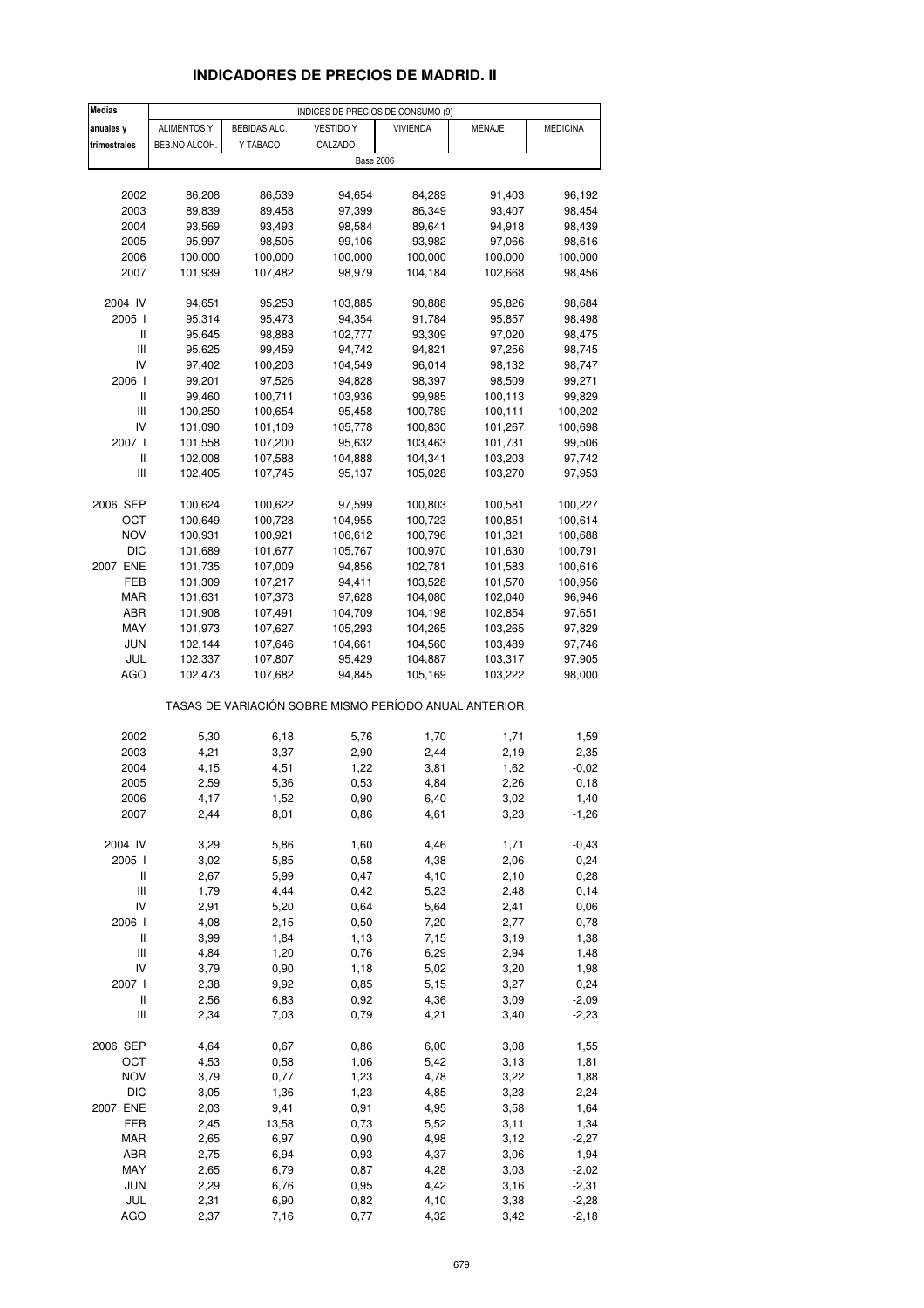| <b>Medias</b>                         |                   |                    | INDICES DE PRECIOS DE CONSUMO (9)                     |                    |               |                    |
|---------------------------------------|-------------------|--------------------|-------------------------------------------------------|--------------------|---------------|--------------------|
| anuales y                             | <b>TRANSPORTE</b> | COMUNICA -         | OCIO <sub>Y</sub>                                     | ENSEÑANZA          | HOTELES,      | <b>OTROS</b>       |
| trimestrales                          |                   | <b>CIONES</b>      | <b>CULTURA</b>                                        |                    | CAFÉS Y REST. |                    |
|                                       |                   |                    | <b>Base 2006</b>                                      |                    |               |                    |
|                                       |                   |                    |                                                       |                    |               |                    |
| 2002                                  | 83,373            | 106,104            | 99,184                                                | 86,323             | 85,601        | 87,795             |
| 2003                                  | 85,910            | 103,519            | 99,513                                                | 91,081             | 89,041        | 90,578             |
| 2004                                  | 89,741            | 102,623            | 99,982                                                | 93,897             | 92,143        | 93,154             |
| 2005                                  | 95,576            | 101,181            | 99,830                                                | 96,939             | 95,809        | 96,115             |
| 2006                                  | 100,000           | 100,000            | 100,000                                               | 100,000            | 100,000       | 100,000            |
| 2007                                  | 101,199           | 100,333            | 99,679                                                | 102,097            | 103,776       | 103,422            |
|                                       |                   |                    |                                                       |                    |               |                    |
| 2004 IV                               | 91,496            | 102,261            | 99,669                                                | 95,766             | 92,870        | 93,374             |
| 2005 l                                | 91,951            | 101,975            | 98,991                                                | 96,094             | 94,085        | 95,418             |
| Ш                                     | 94,594            | 101,193            | 99,085                                                | 96,150             | 95,291        | 96,173             |
| Ш                                     | 98,106            | 100,889            | 101,207                                               | 96,560             | 97,169        | 96,197             |
| IV                                    | 97,651            | 100,666            | 100,037                                               | 98,951             | 96,692        | 96,672             |
| 2006                                  | 98,731            | 100,633            | 98,969                                                | 99,156             | 98,364        | 98,994             |
| Ш                                     | 101,412           | 100,080            | 99,785                                                | 99,233             | 99,873        | 99,867             |
| Ш                                     | 101,668           | 99,815             | 101,642                                               | 99,601             | 101,153       | 100,250            |
| IV                                    | 98,189            | 99,472             | 99,605                                                | 102,009            | 100,610       | 100,890            |
| 2007 l                                | 99,127            | 99,990             | 98,682                                                | 102,144            | 102,382       | 103,003            |
| Ш                                     | 102,259           | 100,565            | 99,544                                                | 102,060            | 104,146       | 103,639            |
| $\begin{array}{c} \hline \end{array}$ | 102,716           | 100,501            | 101,379                                               | 102,080            | 105,313       | 103,724            |
| 2006 SEP                              | 100,097           | 99,864             | 100,944                                               | 100,271            | 100,662       | 100,422            |
| ОСТ                                   | 98,248            | 99,661             | 99,698                                                | 101,947            | 100,649       | 100,820            |
| <b>NOV</b>                            | 97,982            | 99,490             | 98,666                                                | 101,975            | 100,403       | 100,799            |
| <b>DIC</b>                            | 98,337            | 99,266             | 100,450                                               | 102,106            | 100,777       | 101,050            |
| 2007 ENE                              | 98,465            | 99,722             | 98,307                                                | 102,110            | 101,643       | 102,715            |
| FEB                                   | 98,734            | 99,476             | 98,529                                                | 102,166            | 102,380       | 102,987            |
| MAR                                   | 100,183           | 100,771            | 99,211                                                | 102,156            | 103,124       | 103,306            |
| ABR                                   | 101,503           |                    |                                                       |                    | 104,021       |                    |
| MAY                                   | 102,462           | 100,616<br>100,358 | 99,916<br>99,227                                      | 102,058<br>102,058 | 104,070       | 103,566<br>103,601 |
| JUN                                   | 102,812           | 100,720            | 99,488                                                | 102,064            | 104,347       | 103,751            |
| JUL                                   | 102,981           | 100,551            | 100,654                                               | 102,080            | 104,941       | 103,734            |
| AGO                                   | 102,450           | 100,450            | 102,103                                               | 102,080            | 105,685       | 103,714            |
|                                       |                   |                    |                                                       |                    |               |                    |
|                                       |                   |                    | TASAS DE VARIACIÓN SOBRE MISMO PERÍODO ANUAL ANTERIOR |                    |               |                    |
|                                       |                   |                    |                                                       |                    |               |                    |
| 2002                                  | 2,45              | $-2,85$            | 2,14                                                  | 3,56               | 5,23          | 4,39               |
| 2003                                  | 3,04              | $-2,44$            | 0,33                                                  | 5,51               | 4,02          | 3,17               |
| 2004                                  | 4,46              | $-0,87$            | 0,47                                                  | 3,09               | 3,48          | 2,84               |
| 2005                                  | 6,50              | $-1,41$            | $-0, 15$                                              | 3,24               | 3,98          | 3,18               |
| 2006                                  | 4,63              | -1,17              | 0,17                                                  | 3,16               | 4,37          | 4,04               |
| 2007                                  | 0,53              | 0,12               | $-0,35$                                               | 2,91               | 4,10          | 3,82               |
| 2004 IV                               | 6,95              | $-0,60$            | $-0,05$                                               | 2,95               | 3,41          | 2,89               |
| 2005 l                                | 5,71              | $-0,48$            | 0,06                                                  | 3,22               | 3,66          | 2,69               |
| Ш                                     | 5,51              | $-1,82$            | $-0,79$                                               | 3,17               | 3,82          | 3,19               |
| Ш                                     | 8,00              | $-1,76$            | $-0,25$                                               | 3,25               | 4,30          | 3,30               |
| IV                                    | 6,73              | $-1,56$            | 0,37                                                  | 3,33               | 4,12          | 3,53               |
| 2006 l                                | 7,37              | $-1,32$            | $-0,02$                                               | 3,19               | 4,55          | 3,75               |
| $\sf II$                              | 7,21              | $-1,10$            | 0,71                                                  | 3,21               | 4,81          | 3,84               |
| Ш                                     | 3,63              | $-1,06$            | 0,43                                                  | 3,15               | 4,10          | 4,21               |
| IV                                    | 0,55              | $-1, 19$           | $-0,43$                                               | 3,09               | 4,05          | 4,36               |
| 2007 l                                | 0,40              | $-0,64$            | $-0,29$                                               | 3,01               | 4,09          | 4,05               |
| $\sf II$                              | 0,84              | 0,48               | $-0,24$                                               | 2,85               | 4,28          | 3,78               |
| Ш                                     | 0,26              | 0,71               | $-0,60$                                               | 2,83               | 3,86          | 3,55               |
|                                       |                   |                    |                                                       |                    |               |                    |
| 2006 SEP                              | 0,20              | $-0,96$            | 0,44                                                  | 2,99               | 4,13          | 4,28               |
| OCT                                   | $-0,96$           | $-1,07$            | $-0,18$                                               | 3,14               | 4,24          | 4,45               |
| <b>NOV</b>                            | 0,67              | $-1,20$            | $-0,65$                                               | 3,04               | 4,12          | 4,27               |
| <b>DIC</b>                            | 1,98              | $-1,29$            | $-0,47$                                               | 3,09               | 3,80          | 4,36               |
| 2007 ENE                              | 0,31              | $-1, 13$           | $-0,58$                                               | 2,99               | 3,99          | 4,14               |
| FEB                                   | $-0,04$           | $-1,17$            | $-0,55$                                               | 3,03               | 3,98          | 4,14               |
| <b>MAR</b>                            | 0,93              | 0,39               | 0,26                                                  | 3,02               | 4,29          | 3,87               |
| ABR                                   | 0,68              | 0,43               | $-0,28$                                               | 2,85               | 4,29          | 3,84               |
| MAY                                   | 0,56              | 0,25               | $-0,08$                                               | 2,85               | 4,33          | 3,81               |
| JUN                                   | 1,26              | 0,77               | $-0,37$                                               | 2,85               | 4,22          | 3,68               |
| JUL                                   | 0,55              | 0,80               | $-0,57$                                               | 2,84               | 4,00          | 3,64               |
| <b>AGO</b>                            | $-0,04$           | 0,63               | $-0,63$                                               | 2,83               | 3,72          | 3,47               |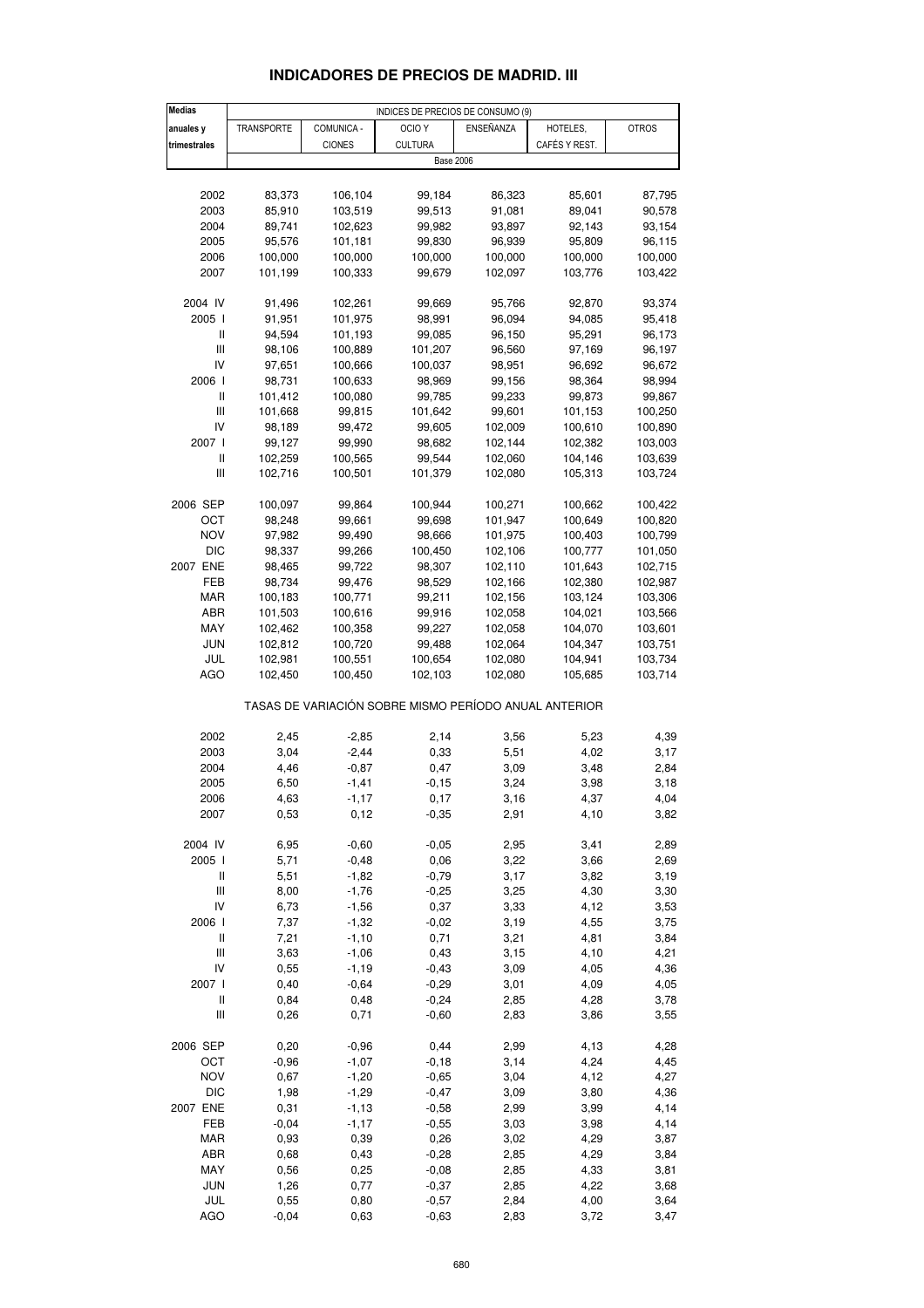### **INDICADORES DE SALARIOS DE MADRID**

| <b>Medias</b>                                         | COSTE SALARIAL       |                  |              |                              |              | <b>SALARIOS</b> |                                              |         |       |  |  |
|-------------------------------------------------------|----------------------|------------------|--------------|------------------------------|--------------|-----------------|----------------------------------------------|---------|-------|--|--|
| anuales y                                             | POR TRABAJADOR Y MES |                  |              | POR HORA EFECTIVA DE TRABAJO |              |                 | INCREMENTO SALARIAL PACTADO EN CONVENIO (11) |         |       |  |  |
| trimestrales                                          | <b>TOTAL</b>         | <b>ORDINARIO</b> | <b>TOTAL</b> | <b>ORDINARIO</b>             | <b>TOTAL</b> | AGRIC.          | CONST.                                       | INDUST. | SERV. |  |  |
|                                                       |                      | €                |              |                              |              |                 | $\%$                                         |         |       |  |  |
|                                                       |                      |                  |              |                              |              |                 |                                              |         |       |  |  |
| 2002                                                  | 1.703,60             | 1.468,91         | 11,99        | 10,35                        | 3,49         | 4,00            |                                              |         | 3,58  |  |  |
|                                                       |                      |                  |              |                              |              |                 | 3,50                                         | 3,17    |       |  |  |
| 2003                                                  | 1.777,49             | 1.525,15         | 12,52        | 10,75                        | 3,74         | 2,60            | 4,80                                         | 3,95    | 3,50  |  |  |
| 2004                                                  | 1.837,61             | 1.553,56         | 13,11        | 11,09                        | 3,65         | 3,01            | 4,60                                         | 3,20    | 3,62  |  |  |
| 2005                                                  | 1.887,26             | 1.595,18         | 13,57        | 11,49                        | 3,82         | 3,63            | 4,50                                         | 4,10    | 3,63  |  |  |
| 2006                                                  | 1.942,72             | 1.650,58         | 14,17        | 12,05                        | 3,51         | 2,88            | 3,50                                         | 3,40    | 3,55  |  |  |
| 2007                                                  | 1.999,35             | 1.693,51         | 14,04        | 11,90                        | 3,25         | 0,00            | 3,00                                         | 2,90    | 3,38  |  |  |
|                                                       |                      |                  |              |                              |              |                 |                                              |         |       |  |  |
| 2004 IV                                               | 1.954,34             | 1.559,59         | 14,01        | 11,18                        | 3,05         | 2,00            | 3,40                                         | 2,92    | 3,02  |  |  |
| 2005                                                  | 1.860,47             | 1.577,11         | 12,91        | 10,94                        | 2,78         | 2,20            | 3,00                                         | 2,70    | 2,80  |  |  |
| Ш                                                     | 1.904,83             | 1.596,53         | 13,02        | 10,91                        | 2,79         | 2,21            | 2,80                                         | 3,13    | 2,71  |  |  |
| Ш                                                     | 1.783,11             | 1.603,40         | 13,99        | 12,58                        | 2,85         | 2,21            | 2,80                                         | 3,18    | 2,82  |  |  |
| IV                                                    | 2.000,61             | 1.603,69         | 14,36        | 11,51                        | 2,88         | 2,21            | 2,80                                         | 3,00    | 2,86  |  |  |
| 2006                                                  | 1.908,74             | 1.619,48         | 13,16        | 11,16                        | 2,91         | 2,29            | 2,50                                         | 3,05    | 2,83  |  |  |
| Ш                                                     | 1.945,47             | 1.644,98         | 13,97        | 11,82                        | 3,14         | 2,29            | 2,80                                         | 3,04    | 3,27  |  |  |
| Ш                                                     | 1.857,23             | 1.672,01         | 14,41        | 12,97                        | 3,15         | 2,29            | 2,80                                         | 3,05    | 3,28  |  |  |
| IV                                                    | 2.059,44             |                  | 15,12        | 12,23                        | 3,20         | 2,29            |                                              | 3,04    | 3,34  |  |  |
| 2007 l                                                |                      | 1.665,84         |              |                              |              |                 | 2,80                                         |         |       |  |  |
|                                                       | 1.994,53             | 1.680,64         | 13,63        | 11,49                        | 3,29         | 0,00            | 3,00                                         | 2,90    | 3,49  |  |  |
| Ш                                                     | 2.004,16             | 1.706,37         | 14,44        | 12,30                        | 3,25         | 0,00            | 3,00                                         | 2,90    | 3,38  |  |  |
| Ш                                                     |                      |                  |              | $\blacksquare$               | 3,25         | 0,00            | 3,00                                         | 2,90    | 3,38  |  |  |
|                                                       |                      |                  |              |                              |              |                 |                                              |         |       |  |  |
| 2006 AGO                                              |                      |                  |              |                              | 3,14         | 2,29            | 2,80                                         | 3,04    | 3,27  |  |  |
| <b>SEP</b>                                            |                      |                  |              | ÷,                           | 3,15         | 2,29            | 2,80                                         | 3,05    | 3,28  |  |  |
| OCT                                                   |                      |                  |              |                              | 3,14         | 2,29            | 2,80                                         | 3,04    | 3,27  |  |  |
| <b>NOV</b>                                            |                      |                  |              | $\blacksquare$               | 3,21         | 2,29            | 2,80                                         | 3,04    | 3,34  |  |  |
| <b>DIC</b>                                            |                      |                  |              |                              | 3,20         | 2,29            | 2,80                                         | 3,04    | 3,34  |  |  |
| 2007 ENE                                              |                      |                  |              | ÷,                           | 3,99         | 0,00            | 3,00                                         | 2,86    | 3,71  |  |  |
| FEB                                                   |                      |                  |              | $\blacksquare$               | 3,27         | 0,00            | 3,00                                         | 2,90    | 3,48  |  |  |
| <b>MAR</b>                                            |                      |                  |              |                              | 3,29         | 0,00            | 3,00                                         | 2,90    | 3,49  |  |  |
| ABR                                                   |                      |                  |              | ÷,                           | 3,29         | 0,00            | 3,00                                         | 2,90    | 3,49  |  |  |
| MAY                                                   |                      |                  |              |                              | 3,29         |                 |                                              |         |       |  |  |
| <b>JUN</b>                                            |                      |                  |              | $\blacksquare$               |              | 0,00            | 3,00                                         | 2,90    | 3,49  |  |  |
|                                                       |                      |                  |              |                              | 3,25         | 0,00            | 3,00                                         | 2,90    | 3,38  |  |  |
| JUL                                                   |                      |                  |              |                              | 3,25         | 0,00            | 3,00                                         | 2,90    | 3,38  |  |  |
| TASAS DE VARIACIÓN SOBRE MISMO PERÍODO ANUAL ANTERIOR |                      |                  |              |                              |              |                 |                                              |         |       |  |  |
|                                                       |                      |                  |              |                              |              |                 |                                              |         |       |  |  |
| 2002                                                  | 3,58                 | 4,30             | 3,36         | 4,13                         |              |                 |                                              |         |       |  |  |
| 2003                                                  | 4,34                 | 3,83             | 4,42         | 3,89                         |              |                 |                                              |         |       |  |  |
| 2004                                                  | 3,38                 | 1,86             | 4,71         | 3,16                         |              |                 |                                              |         |       |  |  |
| 2005                                                  | 2,70                 | 2,68             | 3,53         | 3,56                         |              |                 |                                              |         |       |  |  |
|                                                       |                      |                  |              |                              |              |                 |                                              |         |       |  |  |
| 2006                                                  | 2,94                 | 3,47             | 4,38         | 4,88                         |              |                 |                                              |         |       |  |  |
| 2007                                                  | 3,75                 | 3,75             | 3,46         | 3,52                         |              |                 |                                              |         |       |  |  |
|                                                       |                      |                  |              |                              |              |                 |                                              |         |       |  |  |
| 2004 IV                                               | 3,08                 | 1,59             | 7,94         | 6,37                         |              |                 |                                              |         |       |  |  |
| 2005                                                  | 3,16                 | 2,28             | 4,53         | 3,60                         |              |                 |                                              |         |       |  |  |
| Ш                                                     | 3,74                 | 3,08             | 3,01         | 2,25                         |              |                 |                                              |         |       |  |  |
| Ш                                                     | 1,51                 | 2,53             | 4,17         | 5,27                         |              |                 |                                              |         |       |  |  |
| IV                                                    | 2,37                 | 2,83             | 2,50         | 2,95                         |              |                 |                                              |         |       |  |  |
| 2006 l                                                | 2,59                 | 2,69             | 1,94         | 2,01                         |              |                 |                                              |         |       |  |  |
| Ш                                                     | 2,13                 | 3,03             | 7,30         | 8,34                         |              |                 |                                              |         |       |  |  |
| Ш                                                     | 4,16                 | 4,28             | 3,00         | 3,10                         |              |                 |                                              |         |       |  |  |
| IV                                                    | 2,94                 | 3,88             | 5,29         | 6,26                         |              |                 |                                              |         |       |  |  |
| 2007 l                                                | 4,49                 | 3,78             | 3,57         | 2,96                         |              |                 |                                              |         |       |  |  |
| Ш                                                     | 3,02                 | 3,73             | 3,36         | 4,06                         |              |                 |                                              |         |       |  |  |
| Ш                                                     |                      |                  |              |                              |              |                 |                                              |         |       |  |  |
|                                                       |                      |                  |              |                              |              |                 |                                              |         |       |  |  |
|                                                       |                      |                  |              |                              |              |                 |                                              |         |       |  |  |
| 2006 AGO                                              |                      |                  |              |                              |              |                 |                                              |         |       |  |  |
| <b>SEP</b>                                            |                      |                  |              |                              |              |                 |                                              |         |       |  |  |
| OCT                                                   |                      |                  |              |                              |              |                 |                                              |         |       |  |  |
| <b>NOV</b>                                            |                      |                  |              |                              |              |                 |                                              |         |       |  |  |
| <b>DIC</b>                                            |                      |                  |              |                              |              |                 |                                              |         |       |  |  |
| 2007 ENE                                              |                      |                  |              |                              |              |                 |                                              |         |       |  |  |
| <b>FEB</b>                                            |                      |                  |              |                              |              |                 |                                              |         |       |  |  |
| <b>MAR</b>                                            |                      |                  |              |                              |              |                 |                                              |         |       |  |  |
| <b>ABR</b>                                            |                      |                  |              |                              |              |                 |                                              |         |       |  |  |
| MAY                                                   |                      |                  |              |                              |              |                 |                                              |         |       |  |  |
| <b>JUN</b>                                            |                      |                  |              |                              |              |                 |                                              |         |       |  |  |
| JUL                                                   |                      |                  |              |                              |              |                 |                                              |         |       |  |  |
|                                                       |                      |                  |              |                              |              |                 |                                              |         |       |  |  |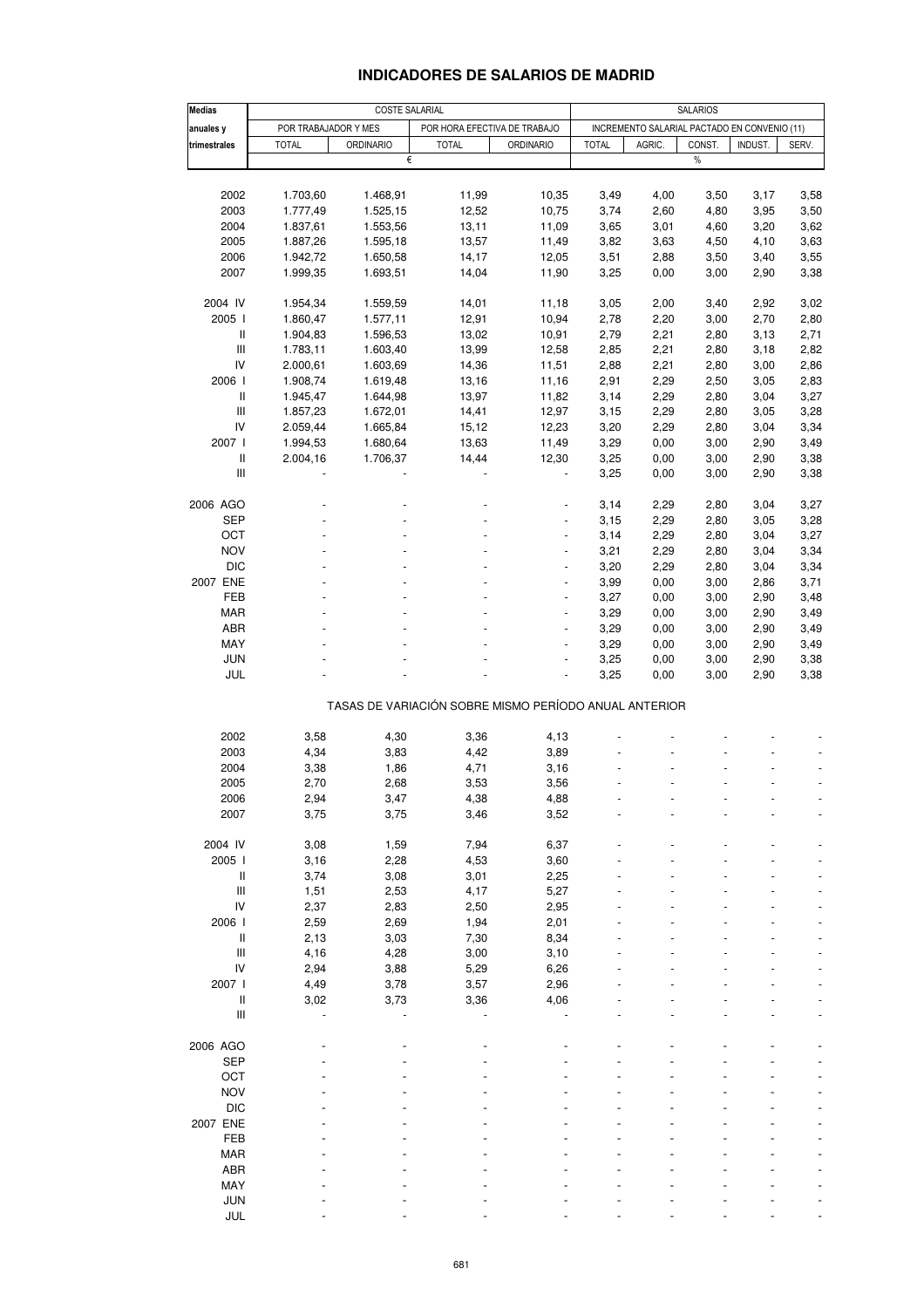| <b>Medias</b>                         |                 | CRÉDITOS Y DEPÓSITOS DEL SISTEMA BANCARIO | HIPOTECAS INMOBILIARIAS                               |           |                           |                     |  |
|---------------------------------------|-----------------|-------------------------------------------|-------------------------------------------------------|-----------|---------------------------|---------------------|--|
| anuales y                             | <b>CRÉDITOS</b> |                                           | <b>DEPÓSITOS</b>                                      |           | FINCAS RÚSTICAS Y URBANAS |                     |  |
| trimestrales                          | S.PRIVADO       | S.PÚBLICO                                 | S.PRIVADO                                             | S.PÚBLICO | NÚMERO                    | <b>IMPORTE</b>      |  |
|                                       |                 |                                           | Millones de $\epsilon$                                |           | Unidades                  | Miles de $\epsilon$ |  |
|                                       |                 |                                           |                                                       |           |                           |                     |  |
| 2002                                  | 153.865,97      | 5.709,10                                  | 142.672,53                                            | 19.514,46 | 12.752                    | 1.675.925           |  |
| 2003                                  | 173.257,95      | 4.296,04                                  | 144.496,31                                            | 19.968,93 | 13.341                    | 1.961.719           |  |
| 2004                                  | 191.637,58      | 4.861,07                                  | 161.031,86                                            | 21.622,86 | 15.763                    | 2.647.250           |  |
| 2005                                  | 237.011,29      | 5.803,08                                  | 194.089,06                                            | 22.289,20 | 16.603                    | 3.138.205           |  |
| 2006                                  | 311.459,40      | 6.385,30                                  | 244.134,22                                            | 23.864,03 | 16.808                    | 3.608.724           |  |
| 2007                                  | 372.709,88      | 7.143,67                                  | 281.717,08                                            | 34.151,91 | 16.923                    | 3.898.428           |  |
| 2004 IV                               | 203.300,25      | 5.612,71                                  | 169.727,20                                            | 19.450,69 | 13.921                    | 2.411.185           |  |
| 2005                                  | 211.580,07      | 6.238,17                                  | 176.172,88                                            | 20.764,60 | 16.211                    | 2.937.221           |  |
| Ш                                     | 233.747,19      | 5.059,14                                  | 190.760,84                                            | 20.504,93 | 18.617                    | 3.442.715           |  |
| Ш                                     | 242.574,33      | 5.523,62                                  | 196.477,63                                            | 24.963,16 | 15.134                    | 3.030.494           |  |
| IV                                    | 260.143,58      | 6.391,40                                  | 212.944,89                                            | 22.924,09 | 16.449                    | 3.142.388           |  |
| 2006 l                                | 275.456,37      | 6.362,93                                  | 222.228,58                                            | 22.952,94 | 18.358                    | 3.846.279           |  |
| Ш                                     | 298.001,41      | 6.271,97                                  | 239.092,33                                            | 19.131,42 | 18.329                    | 3.648.068           |  |
| Ш                                     | 322.651,58      | 5.921,18                                  | 251.915,38                                            | 27.874,06 | 15.629                    | 3.670.084           |  |
| IV                                    | 349.728,23      | 6.985,12                                  | 263.300,60                                            | 25.497,68 | 14.916                    | 3.270.464           |  |
| 2007 l                                | 358.346,96      | 7.013,43                                  | 274.551,44                                            | 35.609,26 | 17.952                    | 4.021.706           |  |
| $\ensuremath{\mathsf{II}}$            | 387.072,81      | 7.273,91                                  | 288.882,71                                            | 32.694,57 | 16.035                    | 3.724.938           |  |
| Ш                                     |                 |                                           |                                                       |           | 16.504                    | 4.049.068           |  |
| 2006 AGO                              |                 |                                           |                                                       |           | 14.825                    | 3.692.978           |  |
| SEP                                   |                 |                                           |                                                       |           | 17.757                    | 3.941.270           |  |
| OCT                                   |                 |                                           |                                                       |           | 17.133                    | 3.461.424           |  |
| <b>NOV</b>                            |                 |                                           |                                                       |           | 15.011                    | 3.327.437           |  |
| <b>DIC</b>                            |                 |                                           |                                                       |           | 12.604                    | 3.022.532           |  |
| 2007 ENE                              |                 |                                           |                                                       |           | 18.056                    | 4.121.407           |  |
| FEB                                   |                 |                                           |                                                       |           | 16.597                    | 4.099.103           |  |
| <b>MAR</b>                            |                 |                                           |                                                       |           | 19.202                    | 3.844.607           |  |
| ABR                                   |                 |                                           |                                                       |           | 14.658                    | 3.380.412           |  |
| MAY                                   |                 |                                           |                                                       |           | 16.362                    | 3.883.648           |  |
| JUN                                   |                 |                                           |                                                       |           | 17.084                    | 3.910.753           |  |
| JUL                                   |                 |                                           |                                                       |           | 16.504                    | 4.049.068           |  |
|                                       |                 |                                           | TASAS DE VARIACIÓN SOBRE MISMO PERÍODO ANUAL ANTERIOR |           |                           |                     |  |
|                                       |                 |                                           |                                                       |           |                           |                     |  |
| 2002                                  | 12,22           | 4,30                                      | 10,44                                                 | 14,76     | 7,46                      | 24,35               |  |
| 2003                                  | 12,60           | $-24,75$                                  | 1,28                                                  | 2,33      | 4,61                      | 17,05               |  |
| 2004                                  | 10,61           | 13,15                                     | 11,44                                                 | 8,28      | 18,16                     | 34,95               |  |
| 2005                                  | 23,68           | 19,38                                     | 20,53                                                 | 3,08      | 5,33                      | 18,55               |  |
| 2006                                  | 31,41           | 10,03                                     | 25,78                                                 | 7,07      | 1,23                      | 14,99               |  |
| 2007                                  | 29,99           | 13,08                                     | 22,13                                                 | 62,30     | $-4,74$                   | 5,53                |  |
| 2004 IV                               | 14,89           | 40,70                                     | 15,06                                                 | 10,48     | 0,31                      | 17,08               |  |
| 2005 l                                | 17,12           | 63,29                                     | 13,83                                                 | $-7,75$   | $-2,80$                   | 7,69                |  |
| $\sf II$                              | 23,14           | $-2,44$                                   | 18,15                                                 | 0,44      | 11,91                     | 27,30               |  |
| $\mathbf{III}$                        | 25,83           | 14,47                                     | 24,22                                                 | 3,51      | $-4,31$                   | 10,36               |  |
| IV                                    | 27,96           | 13,87                                     | 25,46                                                 | 17,86     | 18,16                     | 30,33               |  |
| 2006 l                                | 30,19           | 2,00                                      | 26,14                                                 | 10,54     | 13,24                     | 30,95               |  |
| $\begin{array}{c} \hline \end{array}$ | 27,49           | 23,97                                     | 25,34                                                 | $-6,70$   | $-1,55$                   | 5,96                |  |
| Ш                                     | 33,01           | 7,20                                      | 28,22                                                 | 11,66     | 3,27                      | 21,11               |  |
| IV                                    | 34,44           | 9,29                                      | 23,65                                                 | 11,23     | $-9,32$                   | 4,08                |  |
| 2007 l                                | 30,09           | 10,22                                     | 23,54                                                 | 55,14     | $-2,21$                   | 4,56                |  |
| Ш                                     | 29,89           | 15,97                                     | 20,82                                                 | 70,89     | $-12,52$                  | 2,11                |  |
| $\mathop{  }$                         |                 |                                           |                                                       |           | 15,38                     | 19,94               |  |
| 2006 AGO                              |                 |                                           |                                                       |           | 10,87                     | 35,17               |  |
| <b>SEP</b>                            |                 |                                           |                                                       |           | 4,45                      | 11,94               |  |
| ОСТ                                   |                 |                                           |                                                       |           | 2,89                      | 7,88                |  |
| <b>NOV</b>                            |                 |                                           |                                                       |           | $-12,04$                  | 3,17                |  |
| <b>DIC</b>                            |                 |                                           |                                                       |           | $-19,35$                  | 0,97                |  |
| 2007 ENE                              |                 |                                           |                                                       |           | 6,79                      | 22,93               |  |
| FEB                                   |                 |                                           |                                                       |           | $-12,83$                  |                     |  |
| <b>MAR</b>                            |                 |                                           |                                                       |           | 0,40                      | $-1,16$             |  |
| ABR                                   |                 |                                           |                                                       |           | $-3,07$                   | $-4,81$             |  |
| MAY                                   |                 |                                           |                                                       |           | $-15,05$                  | 5,00<br>0,20        |  |
|                                       |                 |                                           |                                                       |           |                           |                     |  |

# **INDICADORES MONETARIOS Y FINANCIEROS DE MADRID**

 JUN - - - - -17,08 1,61 JUL - - - - 15,38 19,94